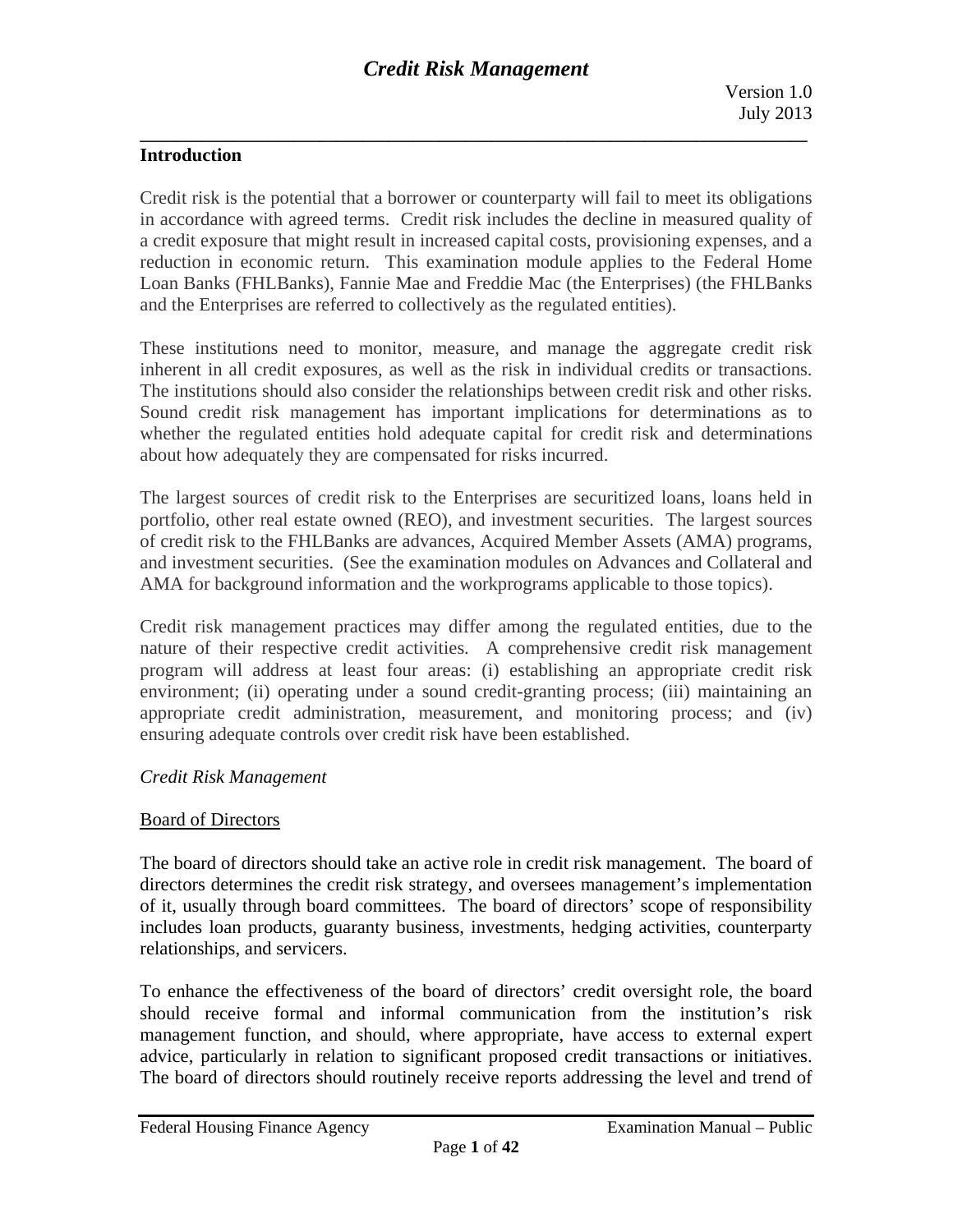**\_\_\_\_\_\_\_\_\_\_\_\_\_\_\_\_\_\_\_\_\_\_\_\_\_\_\_\_\_\_\_\_\_\_\_\_\_\_\_\_\_\_\_\_\_\_\_\_\_\_\_\_\_\_\_\_\_\_\_\_\_\_\_\_\_\_\_\_\_\_\_\_\_\_\_\_\_\_**  policy exceptions, asset quality, concentrations, delinquencies, and progress toward attaining strategic milestones. If warranted, the board of directors' committee structure should include a credit committee.

The board of directors is responsible for overseeing management's significant judgments and estimates pertaining to the determination of an appropriate Allowance for Loan Losses (ALL). This oversight should include but is not limited to:

- 1) Reviewing and approving written ALL policies and procedures at least annually.
- 2) Reviewing management's assessment and justification that the loan review system is sound and appropriate for the size and complexity of the institution.
- 3) Reviewing management's assessment and justification for the amounts estimated and reported each period for the ALL provision and the ALL balance.
- 4) Requiring management to periodically validate and, when appropriate, revise the ALL methodology.

## Credit Policies and Procedures

The board of directors defines the institution's credit risk culture. The credit risk culture is expressed by board policies and includes risk tolerances and risk limits. To establish the appropriate credit risk culture, the board of directors, or the responsible committee, should at least annually review and approve the credit risk strategy and significant credit risk policies of the institution. The policies should define the institution's tolerance for risk, set risk limits, and establish the level of profitability the institution is expected to achieve for incurring various credit risks. Risk limits that use capital at risk and/or earnings at risk measures as a gauge for potential credit risk exposure should complement policies related to balance sheet or portfolio exposure. Risk limits should contemplate factors such as aggregate level of adversely-rated credit exposures, delinquent credits, aggregate exposure limits per asset class and portfolio, and individual exposures.

Credit policies should address such topics as target markets, price and non-price terms, credit structures, credit enhancements, approval authorities, analysis standards, repayment capacity standards, collateral requirements, information required from the borrower/counterparty, and exception reporting. Such policies should clearly articulate standards consistent with prudent credit practices and relevant supervisory requirements.

Policies and procedures should help ensure that the credit portfolio is adequately diversified within the confines of the institution's mission. Concentrations occur when, among other things, an institution's portfolio contains a high level of direct or indirect credit to a single counterparty, a group of connected counterparties, a particular industry or economic sector, a geographic region, an individual sovereign, or a group of countries whose economies are strongly interrelated, a type of credit facility, or a type of collateral. The very nature of the regulated entities' business models and limited number of credit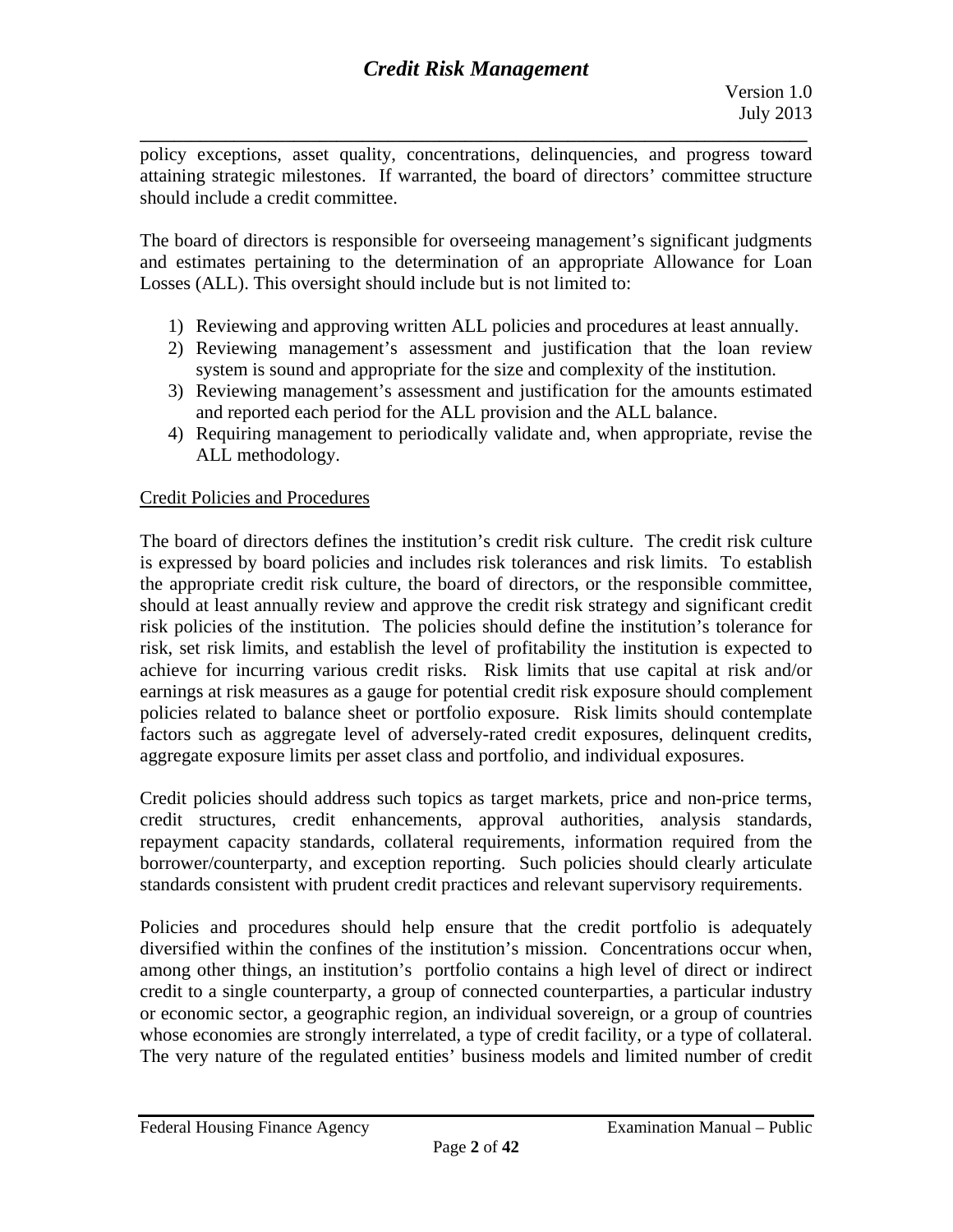**\_\_\_\_\_\_\_\_\_\_\_\_\_\_\_\_\_\_\_\_\_\_\_\_\_\_\_\_\_\_\_\_\_\_\_\_\_\_\_\_\_\_\_\_\_\_\_\_\_\_\_\_\_\_\_\_\_\_\_\_\_\_\_\_\_\_\_\_\_\_\_\_\_\_\_\_\_\_**  products exposes them to heightened concentration risk that should be mitigated through compensating controls.

Credit policies and related procedures should define the credit approval process. The credit approval process should include a clear indication of how the credit matches the entity's target market, and how a thorough understanding of the borrower or counterparty is to be obtained. Credit analysis and approval standards should be clearly defined. There should be a clear audit trail documenting the approval process.

Credit policies should address the Allowance for Loan Loss (ALL) (refer to the examination module on Financial Reporting as appropriate). At a minimum, the ALL policy (See the examination module on financial reporting for additional detail), or the ALL section of the credit policy, should ensure that:

- 1) The institution's process for determining an appropriate level for the ALL is based on a comprehensive, well-documented, and consistently applied analysis of its loan exposures. The analysis should consider all significant factors that affect the collectability of the exposures and should support the credit losses estimated by this process.
- 2) The institution has an effective credit review system and controls (including an effective credit classification or grading system) that identify, monitor, and address asset quality problems in an accurate and timely manner. To be effective, the credit review system and controls must be responsive to changes in internal and external factors affecting the level of credit risk in the portfolio.
- 3) The institution has adequate data capture and reporting systems to supply the information necessary to support and document the estimate of an appropriate ALL.
- 4)The institution evaluates any loss estimation models before they are employed and modifies the models' assumptions, as needed, to ensure that the resulting loss estimates are consistent with U.S. generally accepted accounting principles (GAAP).
- 5) The institution promptly charges off credits, or portions of credits, that available information confirms to be uncollectible.
- 6) The regulated entity periodically validates the ALL methodology.

Credit policies should address REO as it is acquired through the credit process (e.g., foreclosure), because this asset class contains significant credit risk. Among the specific REO topics that should be contained in the policy are valuation requirements, accounting treatment of revenues and expenses, and holding periods.

Independent Review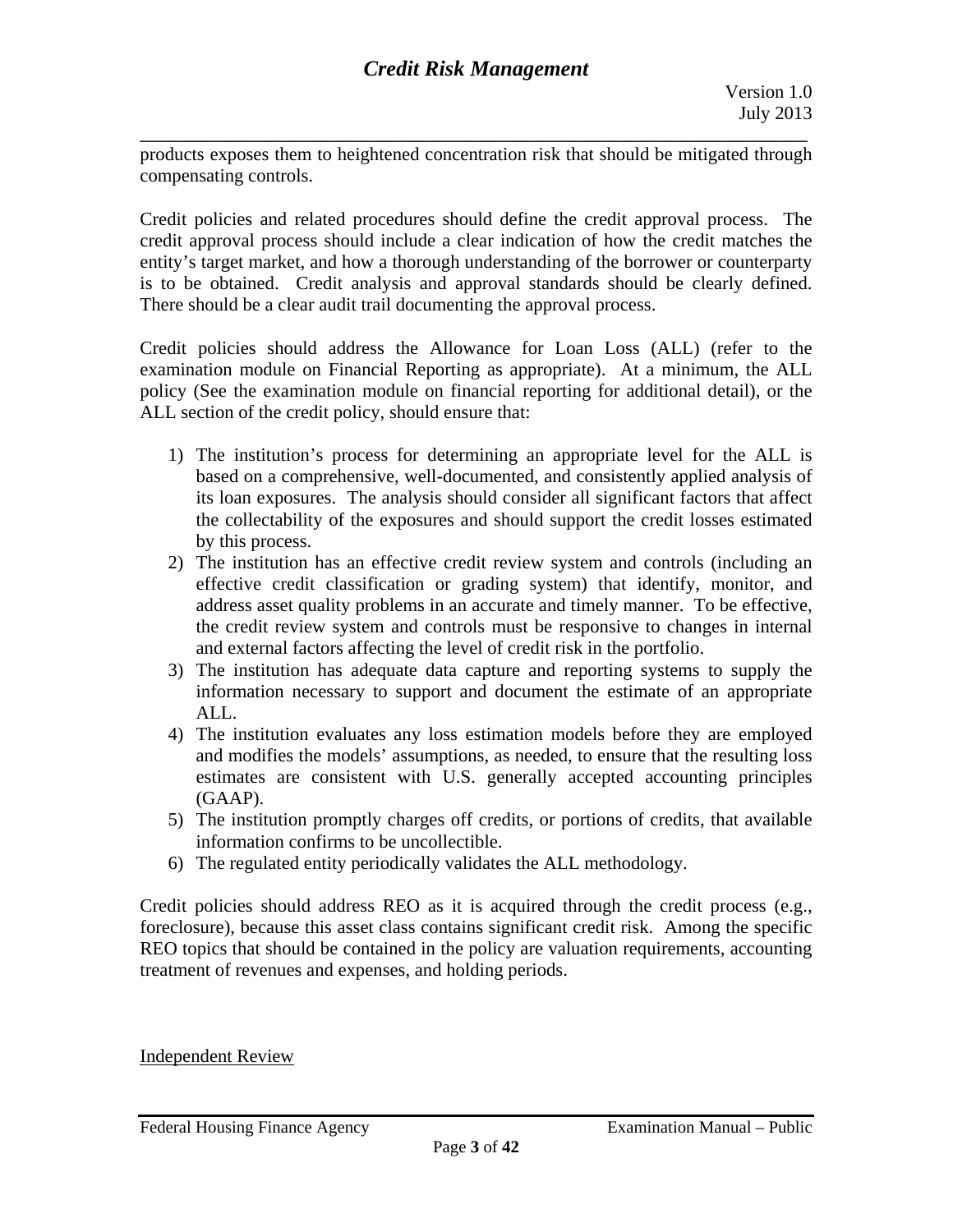Comprehensive procedures must be in place to assess and monitor the condition of individual credits and counterparties across the institution, and the condition of credit portfolios in aggregate. These procedures define the criteria for identifying and reporting potential problem credits and other transactions to ensure that they are subject to more frequent monitoring as well as possible corrective action, classification, and/or provisioning.

An effective credit monitoring system will include measures to:

- 1) Ensure that the institution is fully aware of the repayment capacity/ability of the borrower, counterparty, and value of REO property.
- 2) Track credit exposure, which should include a rating system based on clearly defined and supported parameters.
- 3) Monitor compliance with credit agreements.
- 4) Assess, where applicable, collateral coverage.
- 5) Identify contractual payment delinquencies and classify potential problem credit exposures on a timely basis.

Risk managers, or someone in a similar role, should be responsible for monitoring credit quality. Ongoing monitoring efforts should reflect the risk inherent in the credit exposure at all times. The analysis should be fully documented, and the analysis technique employed should be outlined in the credit policy. The results of the analysis should be presented to senior management and the board of directors. Establishing a uniform assessment standard of credit risk assists the institution in making necessary changes to contractual arrangements as well as maintaining adequate capital and reserves for credit losses.

In addition to ensuring that individual credit exposures are accurately evaluated and controlled, the regulated entities need a system for monitoring the aggregate composition and quality of its credit exposures.

The quality of REO must be reviewed in order to assess aggregate risk (refer to supplemental examination guidance on Single-Family REO management and Multifamily REO Management as appropriate). An effective REO monitoring system will include measures to:

- 1) Ensure that the institution is fully aware of an asset's value and condition.
- 2) Develop a formalized, consistent means to track REO exposure, which should include a rating system based on clearly defined and supported parameters.
- 3) Monitor compliance with marketing plans designed to sell the property.

Specific individuals should be responsible for monitoring REO quality. Typically, responsibility for monitoring REO is located within a specialized business unit. Ongoing monitoring efforts should reflect the risk inherent in the REO property at all times. The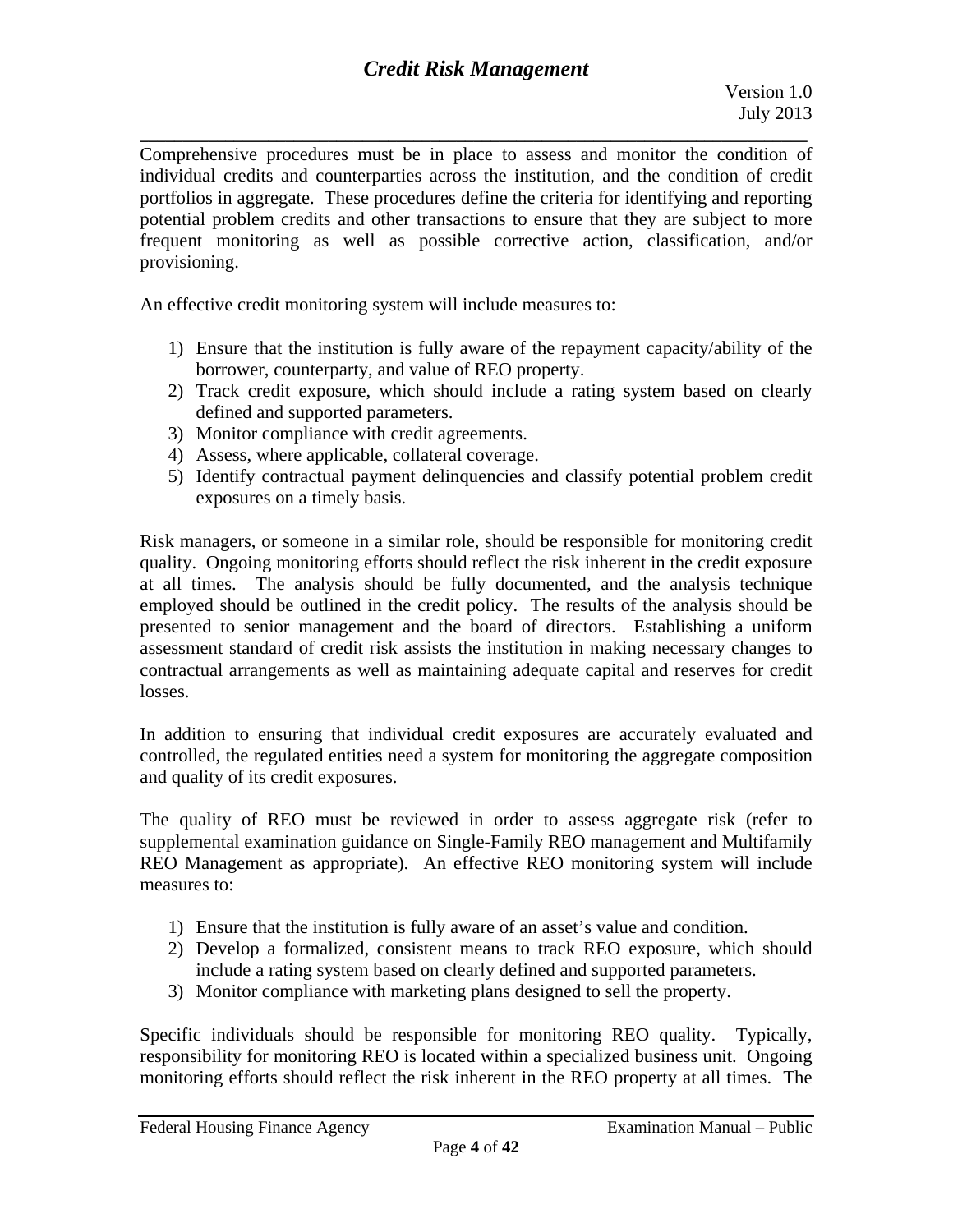**\_\_\_\_\_\_\_\_\_\_\_\_\_\_\_\_\_\_\_\_\_\_\_\_\_\_\_\_\_\_\_\_\_\_\_\_\_\_\_\_\_\_\_\_\_\_\_\_\_\_\_\_\_\_\_\_\_\_\_\_\_\_\_\_\_\_\_\_\_\_\_\_\_\_\_\_\_\_**  analysis should be fully documented, and the analytical technique used should be outlined in the REO policy.

Internal audits of credit risk processes should be conducted on a periodic basis to determine that credit activities are in compliance with credit policies and procedures, verify that credits are authorized within the guidelines established by the board of directors, and that credit quality is accurately reported. External auditors should review the accuracy and controls around the financial reporting aspects of credit exposures.

#### Internal Credit Rating System

The regulated entities should develop and use an internal risk rating system for managing credit risk. The rating system should be consistent with the nature, size, and complexity of the institution's activities. A well-structured internal risk rating system is a means of differentiating the degree of credit risk in the institution's credit exposures. The risk rating system must have applicability across all asset classes, portfolios, and business lines, and capture on- and off-balance sheet risk.

An internal risk rating system should categorize credit exposures into various classes designed to take into account gradations in risk. Simpler systems might be based on categories ranging from satisfactory to unsatisfactory; however, robust systems will have numerous gradations for credits considered satisfactory in order to meaningfully differentiate the relative credit risk they pose. In developing their systems, regulated entities must decide whether to rate the riskiness of the borrower or counterparty, the risks associated with a specific transaction, or both.

Internal risk ratings are an important tool in monitoring and controlling credit risk. In order to facilitate early identification of changes in risk profiles, the internal risk rating system should be responsive to indicators of potential or actual deterioration in credit risk. Credit exposures with deteriorating ratings should be subject to additional oversight and monitoring. The internal risk ratings can be used by management in different departments to track the characteristics of a portfolio and help determine necessary changes to credit strategy. It is critical that the board of directors and senior management receive periodic reports on the condition of the credit portfolios based on internal credit ratings.

## Credit Risk Modeling

Regulated entities should validate the models used to manage credit risk when first developed and on an ongoing basis consistent with professional practice and supervisory requirements. Model validation should include an evaluation of the conceptual soundness and developmental evidence supporting a given model; an ongoing monitoring process that includes verification of processes and benchmarking; and an outcomes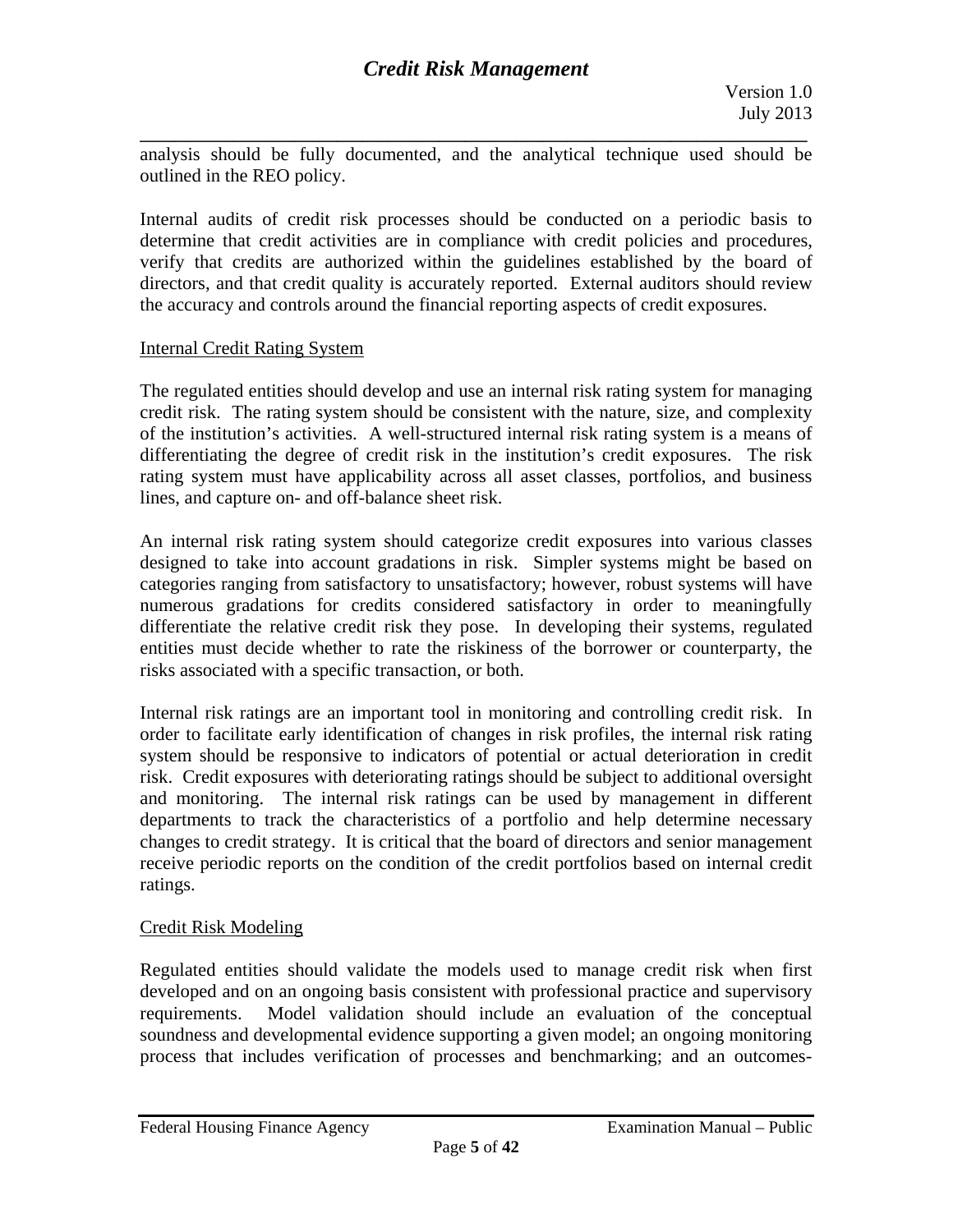**\_\_\_\_\_\_\_\_\_\_\_\_\_\_\_\_\_\_\_\_\_\_\_\_\_\_\_\_\_\_\_\_\_\_\_\_\_\_\_\_\_\_\_\_\_\_\_\_\_\_\_\_\_\_\_\_\_\_\_\_\_\_\_\_\_\_\_\_\_\_\_\_\_\_\_\_\_\_**  analysis process that includes back testing. Model validation should identify key assumptions and potential limitations, and assess the effect on risk metrics.

A review should be conducted by technically competent personnel independent from the developers of the model to ensure the adequacy and effectiveness of the validation. The scope of the review should include: validation procedures for all components, the role of relevant parties, and documentation of the model and validation processes.

The results of the review should be documented. Senior management should be notified of validation, review results, and should take appropriate and timely corrective actions to address deficiencies. The board should be apprised of summary results and planned action for remediation. In support of model validation activities, internal audit should review and test models and systems validations, and overall systems infrastructure as part of their regular audit cycle.

The regulated entities should have a process for the resolution of observed model deficiencies. This should include further investigation to determine the problem, and appropriate course of action, including changing a given credit risk model.

## Stress Testing

Stress testing is a risk management tool in which an institution alters assumptions about one or more financial, structural, or economic variables to determine the potential effect on the performance of a credit exposure, concentration, or portfolio segment. Fundamentally, stress tests present baseline, adverse, and severely adverse scenarios and incorporate the resulting answers into the risk management process. Key underwriting assumptions or a critical factor common to a particular portfolio are good candidates for stress testing.

Credits in significant concentrations should be subject to stress testing. Based on the results, management can develop contingency plans for vulnerable credits. These plans might include increasing monitoring, limiting further advances, restricting portfolio growth, devising exit strategies, or hedging portfolio segments.

## Credit Administration

The regulated entities must have a system for administration of all credit functions. The system must consider documentation, covenant monitoring, management reporting, and regulatory compliance and should ensure the following:

- 1) Efficient and effective credit administration operations, including monitoring documentation, contractual requirements, legal covenants, collateral, etc.
- 2) Accurate and timely information provided to management information systems.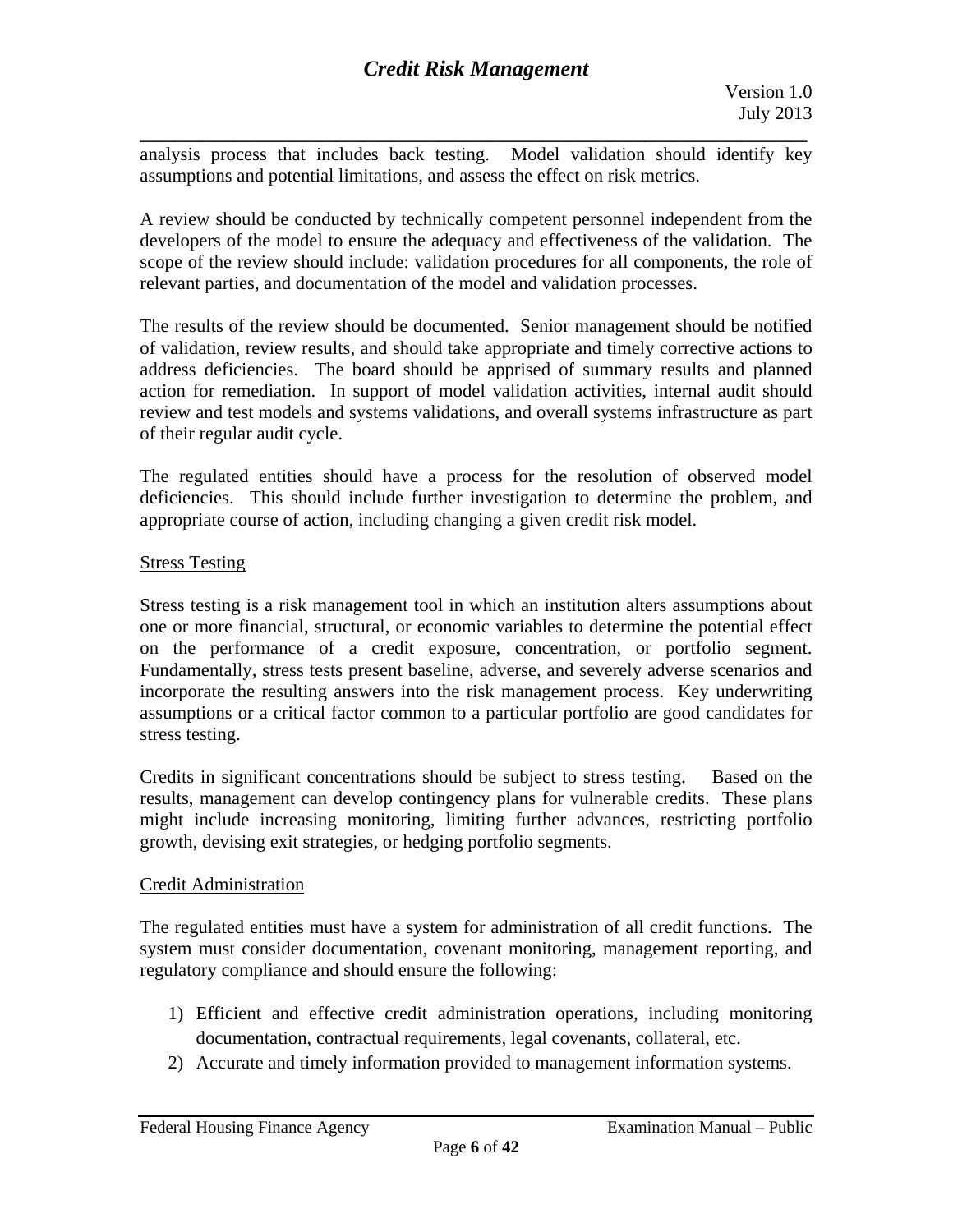- 3) Proper segregation of duties.
- 4) Adequate controls over all "back office" procedures.
- 5) Compliance with prescribed management policies and procedures as well as applicable laws, regulations, and supervisory guidance.

REO has significant administrative requirements different from those of an outstanding loan or other credit arrangement. The nature of REO requires thorough and accurate documentation of activities leading up to, and after, foreclosure or whatever means by which the regulated entity gains possession of the collateral. This includes keeping documentation up-to-date, obtaining current financial information, timely payment of expenses associated with the property, proper accounting treatment, appropriate controls related to servicers, assuring that valuations are current, and documenting sales efforts.

#### Management Information Systems

The effectiveness of an institution's credit risk process heavily depends on the quality of management information systems (MIS)—information processing designed to support the activities and operations of the institution.

MIS helps senior management and the board to fulfill their respective oversight roles with respect to credit risk. When assessing MIS credit reports, the examiner should determine whether the users are receiving the right kind of information at the right time. Reports to senior management and the board of directors must be more than a presentation of numbers; they must be analytical and allow the users to understand conclusions about credit portfolios and credit risk across the institution. For example, a report presenting the level of delinquent assets has value; however, if the report also includes historical information and shows the delinquent asset position relative to capital and to total assets, it becomes more useful. Data should be concise but not so brief that it does not provide the full picture.

Business unit credit managers have different requirements than senior management and the board of directors. In order to properly inform different user groups, an institution must have good systems architecture. An ideal system would enable a manager to query, track, and aggregate in all data fields; prepare a standard array of reports; and prepare *ad hoc* reports.

include it in their findings so that it can inform the entity's corrective action. The usefulness of reports is undermined if the underlying data are inaccurate or untimely. The Chief Risk Officer, the operations function, and audit play a vital role in ensuring that data are accurate and timely. When MIS deficiencies or inaccuracies jeopardize or restrict credit risk management practices, examiners should identify the root cause and Alternatively, the report of examination could direct management to identify the root cause.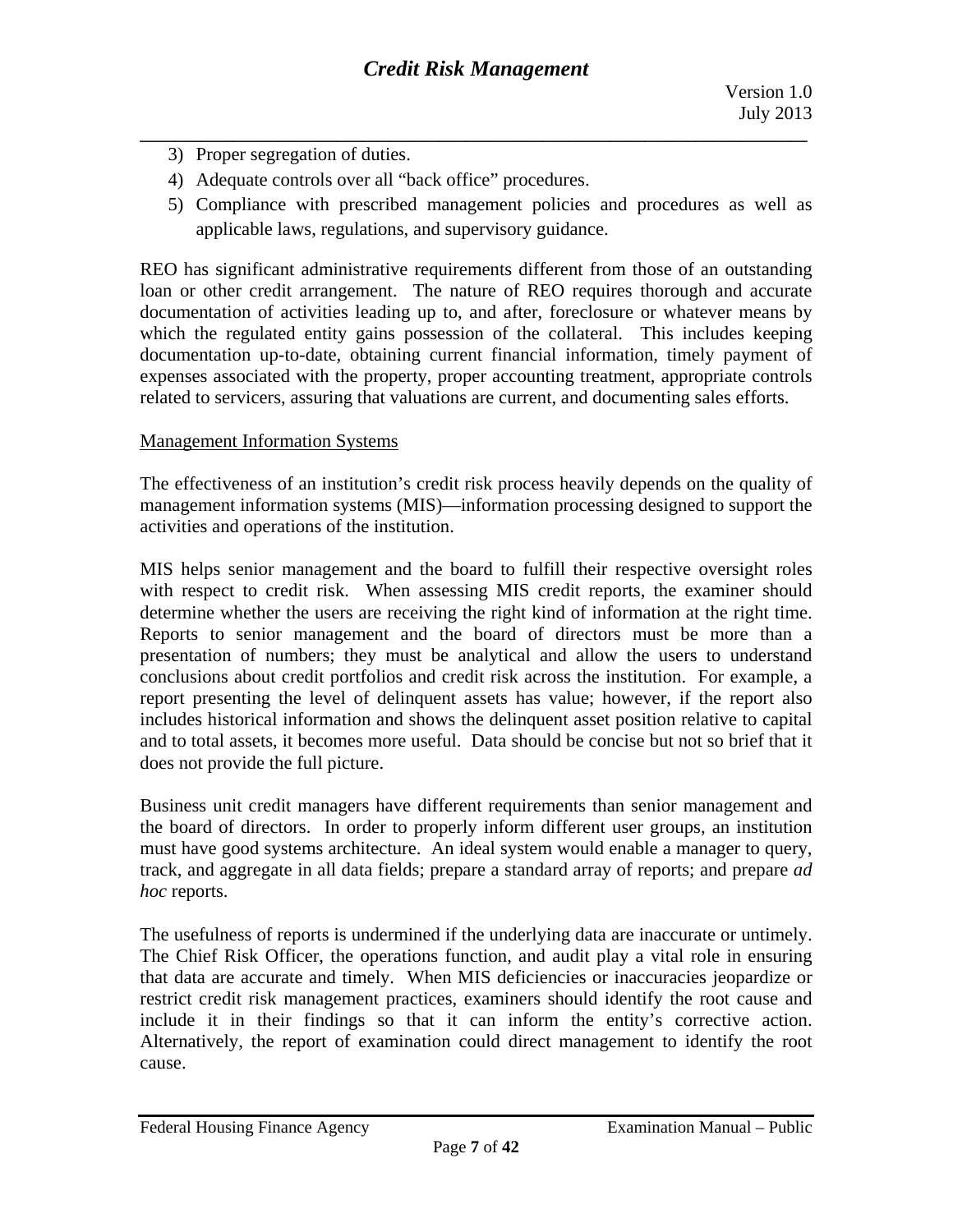## *Allowance for Loan Losses (ALL)*

The Enterprises are required to reserve for loan losses in mortgage loans held in trust and for those mortgage loans in the pool of unsecuritized loans. The FHLBanks that participate in the AMA programs are required to reserve against the loans acquired under those programs.

The ALL can represent one of the most significant estimates in the financial statements. Because of this significance, each regulated entity is responsible for developing, maintaining, and documenting a comprehensive, systematic, and consistently applied process for determining the amount of the ALL and the provisions for loan losses (PLL). To fulfill this responsibility, each regulated entity should ensure controls are in place to consistently determine the ALL in accordance with GAAP, with the regulated entity's stated policies and procedures, based on management's best judgment.

Regulated entities may evaluate and estimate credit losses for off-balance sheet credit exposures at the same time that they estimate credit losses for loans. While a similar process should be followed to support loss estimates related to off-balance sheet exposures, these estimated credit losses are not recorded as part of the ALL.

#### Appropriate ALL Level

Management is responsible for maintaining the ALL at an appropriate level. Management should evaluate the ALL reported on the balance sheet as of the end of each quarter or more frequently if warranted. Based on the documented analysis, any necessary provision expenses should be made to bring the ALL to an appropriate level as of each evaluation date. The level of the ALL should be based on management's current judgments about the credit quality of the loan portfolio, and should consider all known relevant internal and external factors that affect loan collectability as of the evaluation date. Management's evaluation should be approved by the board of directors; and is subject to review by examiners.

#### Factors to Consider in the Estimation of Credit Losses

The principal sources of guidance on accounting for impairment in a loan portfolio under GAAP are Accounting Standards Codification (ASC) 450, *Accounting for Contingencies*  and ASC 310, *Accounting for Receivables*. Estimates of credit losses should reflect consideration of all significant factors that affect the collectability of the portfolio as of the evaluation date.

ASC 450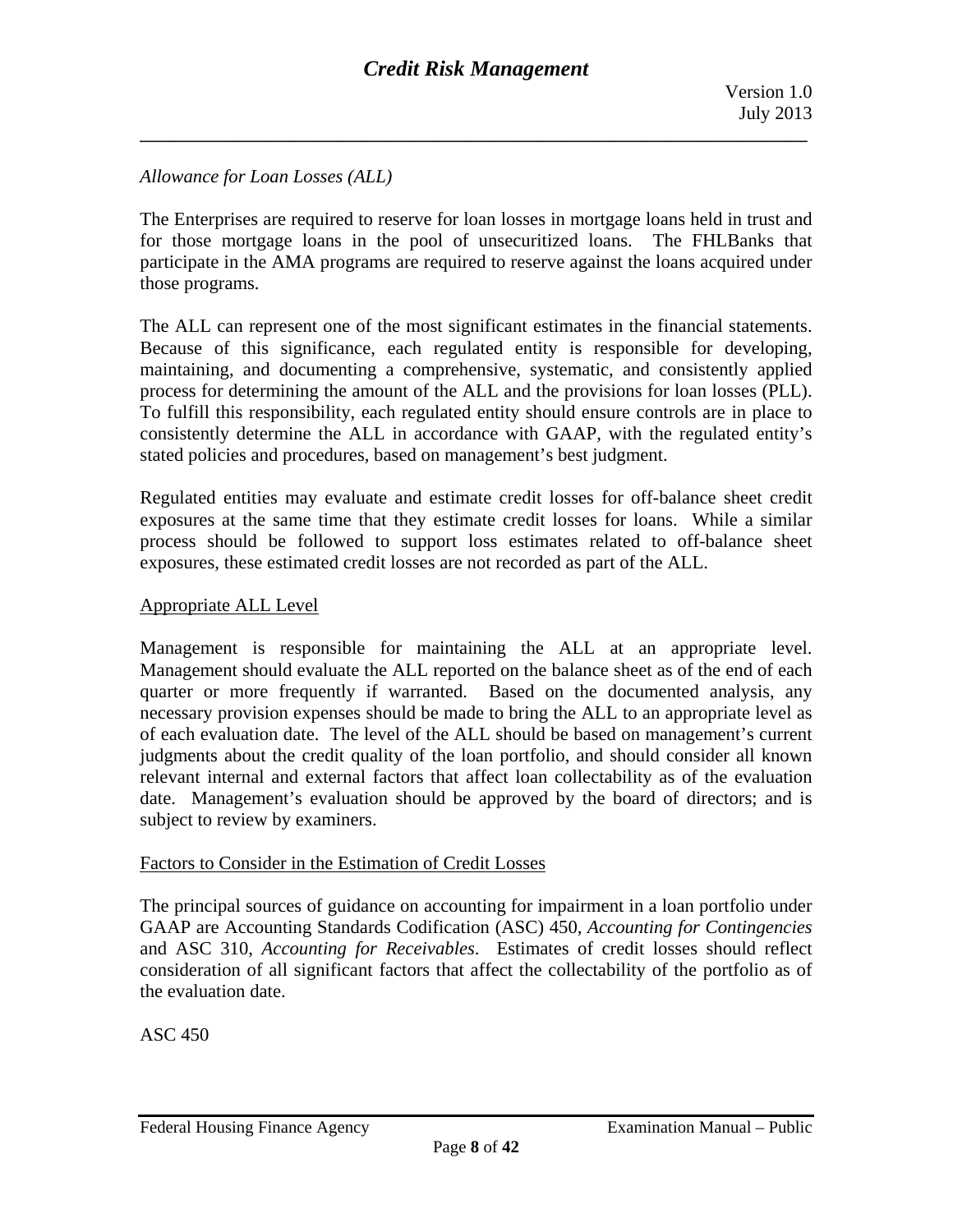**\_\_\_\_\_\_\_\_\_\_\_\_\_\_\_\_\_\_\_\_\_\_\_\_\_\_\_\_\_\_\_\_\_\_\_\_\_\_\_\_\_\_\_\_\_\_\_\_\_\_\_\_\_\_\_\_\_\_\_\_\_\_\_\_\_\_\_\_\_\_\_\_\_\_\_\_\_\_**  When measuring estimated credit losses on groups of loans with similar risk characteristics in accordance with ASC 450, a widely-used method is based on each group's historical net charge-off rate adjusted for the effects of the qualitative or environmental factors. Regulated entities should maintain supporting documentation for the techniques used to develop the historical loss rate for each group of loans.

Historical loss experience provides a reasonable starting point for the regulated entity's analysis. However, historical losses, or even recent trends in losses, do not by themselves form a sufficient basis to determine the appropriate level for the ALL. Management should also consider those qualitative or environmental factors that are likely to cause estimated credit losses associated with the regulated entity's existing portfolio to differ from historical loss experience, including but not limited to:

- 1) Changes in lending policies and procedures, including changes in underwriting standards and collection, charge-off, and recovery practices not considered elsewhere in estimating credit losses.
- 2) Changes in international, national, regional, and local economic and business conditions and developments that affect the collectability of the portfolio, including the condition of various market segments.
- 3) Changes in the nature and volume of the portfolio and in the terms of loans.
- 4) Changes in the experience, ability, and depth of lending management and other relevant staff.
- 5) Changes in the volume and severity of past due loans, the volume of nonaccrual loans, and the volume and severity of adversely classified or graded loans.
- 6) Changes in the quality of the regulated entity's loan review system.
- 7) Changes in the value of underlying collateral for collateral-dependent loans.
- 8) The existence and effect of any concentrations of credit, and changes in the level of such concentrations.
- 9)The effect of other external factors such as competition and legal and regulatory requirements on the level of estimated credit losses in the regulated entity's existing portfolio.

## ASC 310

Loans within the scope of ASC 310 are individually evaluated for impairment. Those loans that are determined to be impaired, should reflect consideration of one of the standard's three impairment measurement methods as of the evaluation date: (1) the present value of expected future cash flows discounted at the loan's effective interest rate, (2) the loan's observable market price, or (3) the fair value of the collateral if the loan is collateral dependent. All other loans, including individually evaluated loans determined not to be impaired under ASC 310, should be included in a group of loans that is evaluated for impairment under ASC 450.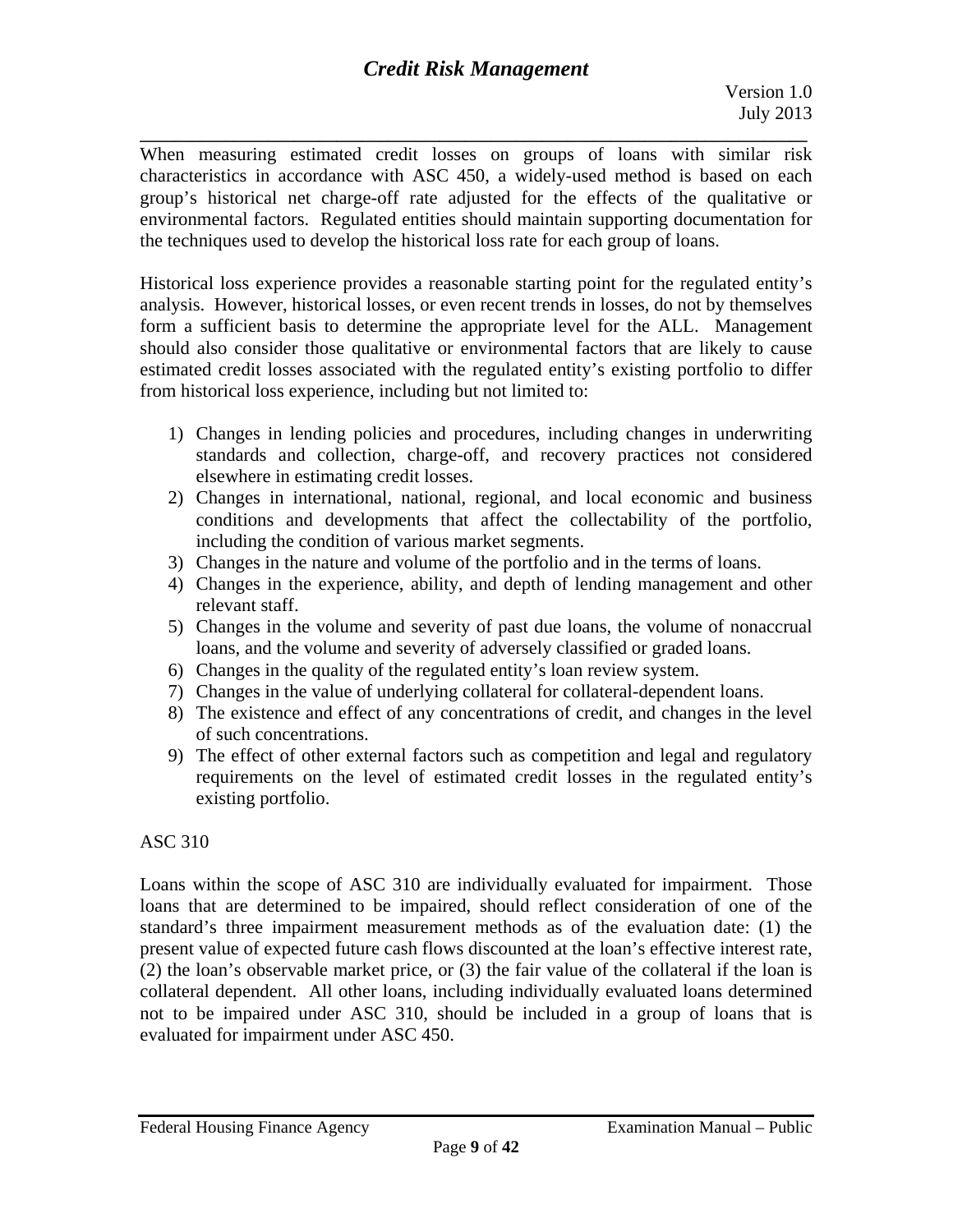When determining the ASC 310 component of the LLR for an individually impaired loan, a regulated entity should consider estimated costs to sell the loan collateral, if any, on a discounted basis, in the measurement of impairment if those costs are expected to reduce the cash flows available to repay or otherwise satisfy the loan. If the regulated entity bases its measure of loan impairment on the present value of expected future cash flows discounted at the loan's effective interest rate, the estimates of these cash flows should be the regulated entity's best estimate based on reasonable and supportable assumptions and projections. All available evidence should be considered in developing the estimate of expected future cash flows.

## Analyzing the Overall Measurement of the ALL

Changes in the level of the ALL should be directionally consistent with changes in the factors, taken as a whole, that evidence credit losses.

Analysis can be useful in identifying divergent trends in the relationship of the ALL to other indicators of credit quality. Pertinent ratios to consider might include the ALL to adversely classified loans, past due and nonaccrual loans, total loans, and historical gross and net charge-offs.

## *Overview of Credit Risk*

The following summarizes sources of credit risk for the regulated entities. Further information can be found in the examination modules that address Acquired Member Assets, Advances and Collateral, Investment Portfolio Management, and Securitization.

The Enterprises

## Single-Family Residential Loans (Securitized and Held in Portfolio)

Single-family residential mortgage credit risk is the largest source of credit risk for the Enterprises. Single-family residential mortgage loans are defined as mortgage loans secured by one-to-four family residential properties. The Enterprises' core business activity is the purchase of single-family mortgage loans either to be securitized or to be held in their mortgage portfolio (the latter are referred to as whole loans). The Enterprises assume the credit risk related to the loan, for which they receive a guarantee fee if they securitize the loans. If a borrower defaults, the Enterprises incur credit losses if the unpaid principal balance and accrued interest on the delinquent loan exceeds the liquidation value of the collateral plus expenses incurred to liquidate the collateral.

Factors that affect the level of single-family mortgage credit risk include the credit profile of the borrower, home prices, the features of the mortgage loan, and local and regional economic conditions, including unemployment rates.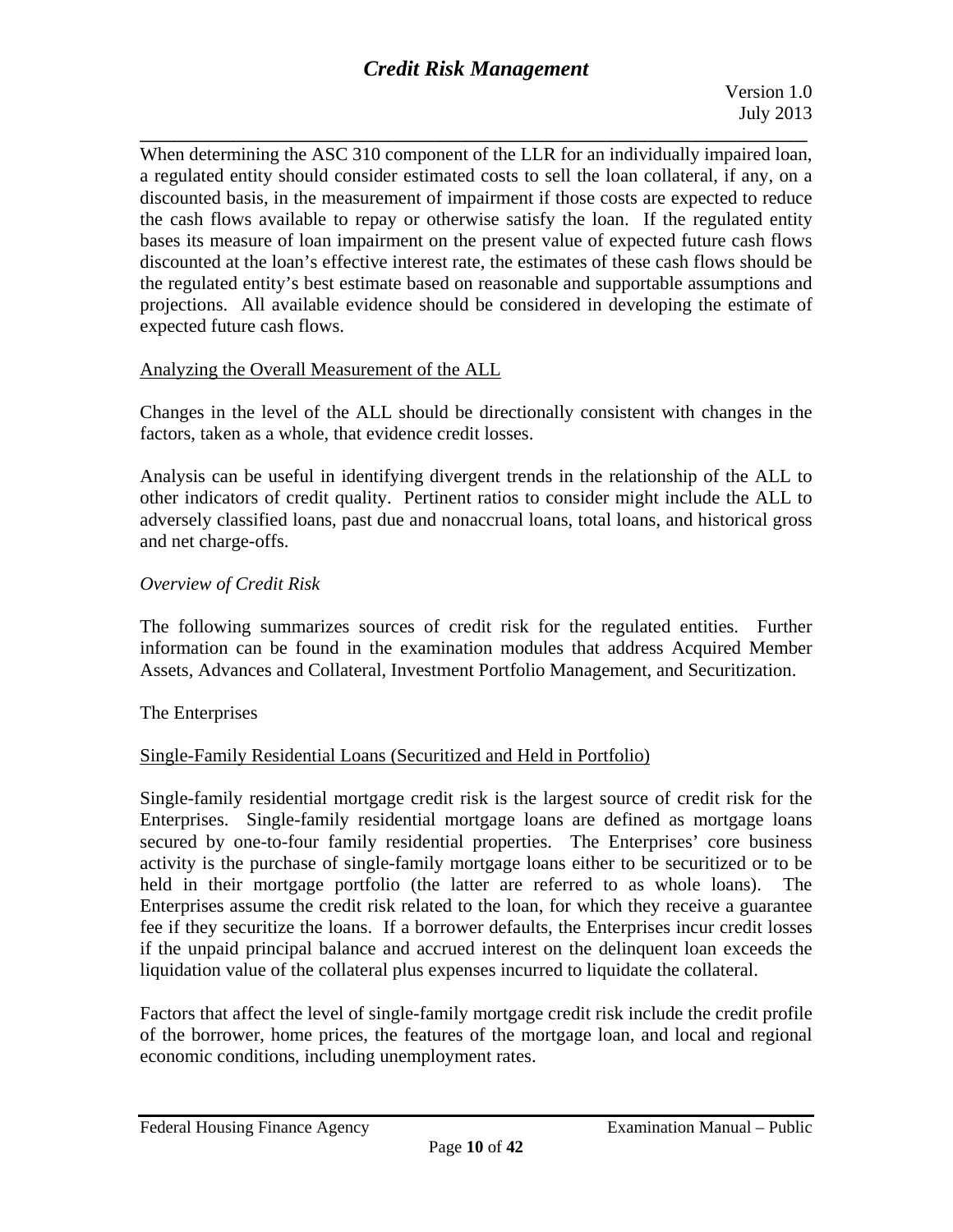## Multi-family Residential Loans (Securitized and Held in Portfolio)

The Enterprises also purchase multifamily residential mortgage loans either for securitization or to be held in their mortgage portfolio (the latter are referred to as whole loans). Multifamily residential mortgage loans are defined as mortgage loans secured by residential properties with five or more units. The Enterprises assume the credit risk related to the loans, for which they receive a guarantee fee if they securitize the loans. Were a borrower to default, the Enterprises would typically incur credit losses if the unpaid principal balance and accrued interest on the delinquent loan exceeded the liquidation value of the collateral plus expenses incurred to liquidate the collateral.

For multifamily loans, the primary source of repayment is the cash flows from the collateral. Factors that affect the level of multifamily mortgage credit risk include vacancy rates, property values, and local and regional economic conditions, including unemployment rates.

When assessing the credit risk of multifamily loans, examiners should look for indications of weakness in the overall multifamily market as well as indications of actual or potential credit problems with respect to specific projects or transactions. A number of indicators can assist the examiner in evaluating the overall health of multifamily real estate markets. Declining rents and/or sales prices may signal a slowdown or other weakness in the market. In addition, permits, absorption rates, employment trends, and vacancy rates can also be useful indicators. If weaknesses are evident, multifamily markets could be experiencing difficulties that could lead to cash flow problems for individual properties, declining values, and ultimately, troubled real estate loans. A number of indicators can offer early warning signs with respect to individual multifamily projects. They include:

- 1) An excess multifamily housing inventory, incomplete projects, or projects that have not been leased/sold.
- 2) A pattern of increasing concessions or rent incentives to ensure lease-up.
- 3) Projects based on feasibility studies that fail to reasonably consider current and anticipated market conditions.
- 4) An inordinate number of changes to a multifamily project plan in response to market conditions.

## Investments

The regulated entities hold investments for liquidity purposes and as sources of income. The Enterprises and the FHLBanks primarily invest in both government-sponsored and private-label mortgage-backed securities (MBS) (both residential and commercial). Additional types of investments include Federal funds sold, certificates of deposit, bankers' acceptances, commercial paper, repurchase agreements, and U.S. Treasury (Treasury or Treasuries) and agency obligations.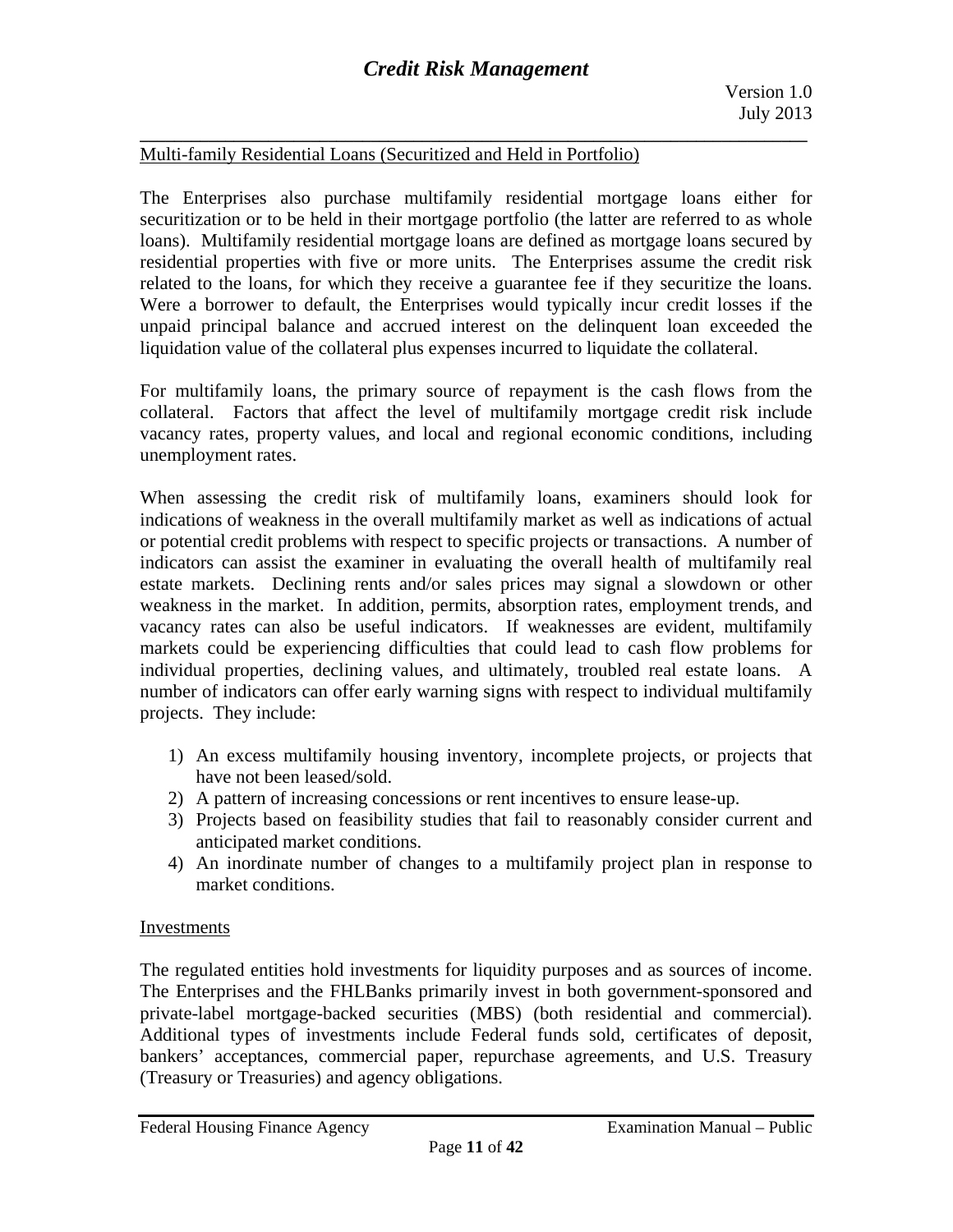Credit risk from these investments includes issuer credit risk, counterparty credit risk, and securities dealer credit risk. Although most investments purchased by the regulated entities are of high quality with little credit risk, there is the possibility of credit risk in some of the investments identified above or credit risk that manifests itself because of liberal investment policies. For example, the quality of MBS is highly dependent on the quality of the underlying mortgages. Some residential MBS issued in the mid-2000s were comprised of higher risk mortgage loan products such as subprime loans, Alt-A loans, and high LTV loans, as well as had geographic concentrations in certain states such as California and Florida. During the recession that ensued, many of these loans became delinquent and defaulted, resulting in significant credit losses for the regulated entities. This experience highlights the need for the investing entity to consider the risks inherent in the underlying mortgages and to maintain practices and controls that enable the entity to price these investments in accordance with their actual risk.

## **Counterparty**

Counterparty credit risk is the risk that the counterparty to a transaction could default or deteriorate in creditworthiness before the final settlement of a transaction's cash flows. Counterparty credit risk is found in various activities in which the regulated entities engage and include securitization, investments, servicer contracts, guarantee business, and liquidity management, for example, bank deposits.

The Enterprises' primary exposures to counterparty risk are with Seller/Servicers that are obligated to repurchase loans or reimburse losses in certain circumstances; third-party providers of credit enhancement on the mortgage assets that they hold in their mortgage portfolio or that back their MBS, including mortgage insurers; lenders with risk sharing arrangements and financial guarantors; issuers of securities held in the investments portfolio; and derivatives counterparties.

The FHLBanks' exposure to counterparty risk includes transactions with derivative counterparties; third-party providers of credit enhancements on private-label MBS investments, including mortgage insurers, bond insurers, and financial guarantors; issuers of MBS held in their investments portfolio; counterparties in Federal funds and repurchase agreement transactions; and participating financial institutions and mortgage insurers in the AMA programs.

The regulated entity should have a counterparty credit risk policy that contains appropriate limits and ensures the regulated entity conducts an independent analysis of the counterparty prior to committing to engage any transactions. The terms for all transactions should strictly be on an arm's length basis; conform to sound investment, liquidity, lending, and funding practices; and avoid potential conflicts of interest.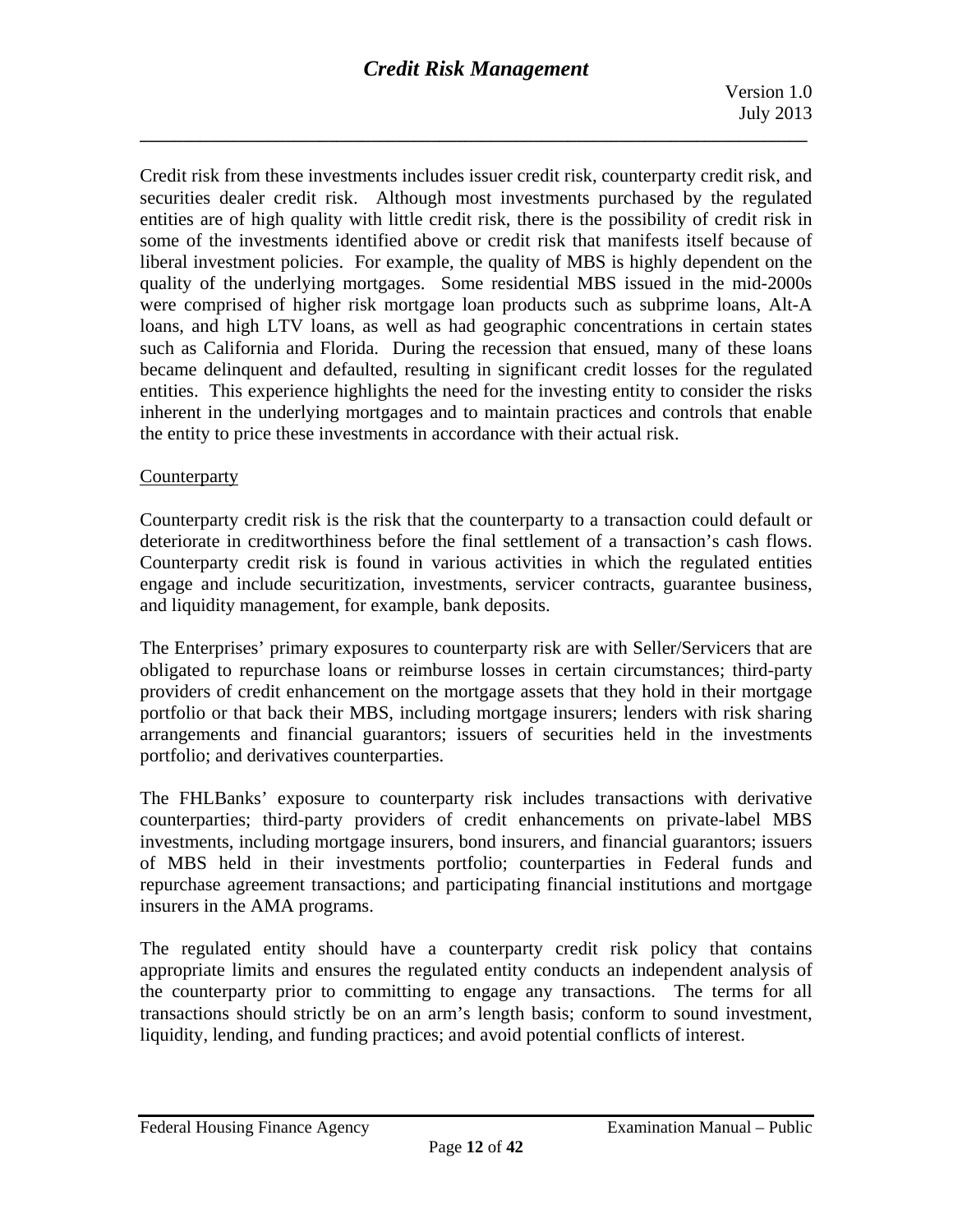**\_\_\_\_\_\_\_\_\_\_\_\_\_\_\_\_\_\_\_\_\_\_\_\_\_\_\_\_\_\_\_\_\_\_\_\_\_\_\_\_\_\_\_\_\_\_\_\_\_\_\_\_\_\_\_\_\_\_\_\_\_\_\_\_\_\_\_\_\_\_\_\_\_\_\_\_\_\_**  Prudent management of counterparty credit risk includes establishing and maintaining written policies and procedures to prevent excessive exposure to any counterparty in relation to the counterparty's financial condition, including concentrations of counterparties. As part of its responsibility for overall risk management policies and practices, a regulated entity's board of directors should clearly convey information on its counterparty credit risk tolerance, including counterparty credit risk loss potential in adverse markets. The counterparty credit risk policy should address the following topics.

## *1) Establishing and measuring counterparty risk limits*

well as ranges or tolerances for each factor being monitored in each counterparty. Regulated entities should establish prudent internal counterparty credit risk limits, as Internal limits should be risk-based; financially weak counterparties should have lower limits.

Regulated entities should implement procedures for measuring counterparty credit risk exposures. For prudent risk management purposes, these procedures should encompass the totality of the counterparty's exposure, and be based on the financial condition of the counterparty.

The regulated entities should also define counterparty exposure in terms of current exposure and potential exposure for risk management purposes. Current exposure is the aggregate exposure at the current point in time. Potential exposure is measured on the basis of management's forecast of potential market and economic conditions, incorporating the impact they could have on counterparty exposures. Financially stressed counterparties often increase borrowing as their condition deteriorates.

## *2) Responsibility and Management*

The board of directors should clearly indicate which function within the regulated entity is responsible for managing the risk. Additionally, the policy should define the responsibilities of enterprise-wide risk management in the oversight of counterparty risk.

Regulated entities should develop plans for managing risk when internal limits, ranges, or tolerances are breached. Counterparties can breach limits due to increases in transaction volume with a regulated entity, or because a decline in creditworthiness requires a lower limit. Contingency plans should provide a variety of actions that can be considered relative to changes in the counterparty's financial condition. Prudent risk management of counterparty credit risk should include procedures that provide for orderly reductions of counterparty exposure that exceed internal parameters over a reasonable timeframe that is commensurate with the size, type, and volatility of the risk in the exposure. Such actions could include, but are not limited to: (1) Transferring excess funds to other counterparties after conducting appropriate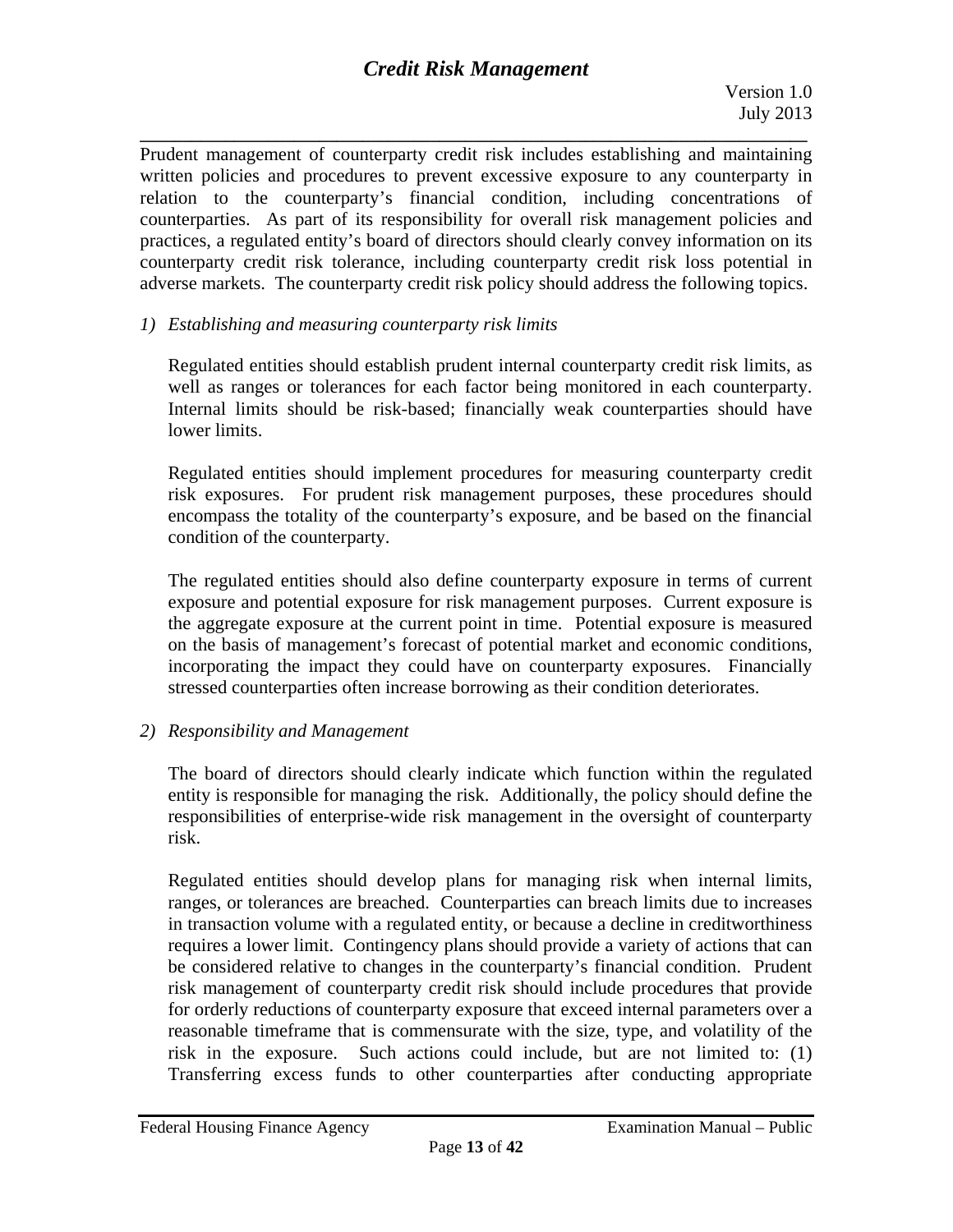**\_\_\_\_\_\_\_\_\_\_\_\_\_\_\_\_\_\_\_\_\_\_\_\_\_\_\_\_\_\_\_\_\_\_\_\_\_\_\_\_\_\_\_\_\_\_\_\_\_\_\_\_\_\_\_\_\_\_\_\_\_\_\_\_\_\_\_\_\_\_\_\_\_\_\_\_\_\_**  reviews of their financial condition; (2) Establishing new limits, or prohibiting additional transactions with the counterparty; and (3) Specifying reasonable timeframes to meet targeted reduction goals for different types of exposures.

## *3) Due Diligence and On-going Monitoring*

For initial underwriting and risk management purposes, regulated entities should have procedures and approved analytical techniques for conducting initial and on-going analysis of its counterparties' condition.

The frequency for on-going monitoring of counterparty relationships may be more or less aggressive depending on the nature, size, and risk of the exposure. Institutions should increase the frequency of their internal reviews when appropriate, as even well-capitalized institutions can experience rapid deterioration in their financial condition, especially in economic downturns. In monitoring counterparty relationships for risk management purposes, in addition to assessing the factors considered at the original underwriting, regulated entities should define internal parameters relative to what information, ratios, or trends will be reviewed for each counterparty on an on-going basis. Moreover, regulated entities should monitor for a downgrade in a counterparty's credit rating, and being placed under a regulatory enforcement action.

A regulated entity's procedures should also establish documentation requirements for the on-going reviews it conducts. In addition, the procedures should specify when relationships that meet or exceed internal criteria are to be brought to the attention of the board of directors or the appropriate committee.

*4) Internal Reporting* 

Management is responsible for designing a flexible reporting framework to enable it to monitor the regulated entity's risk profile relative to its expressed counterparty credit risk tolerance.

Management and the board of directors should receive periodic information on counterparty credit risk. These reports should include items such as: listing of counterparty by risk rating (in current and projected exposure); counterparties downgraded since the prior reporting period; counterparties exceeding or approaching their limit (in current or projected exposure); counterparty litigation; and synopses of business plans for significant counterparty exposures.

## Off-Balance Sheet Commitments

The regulated entities may also incur credit risk related to off-balance commitments. The commitments most often arise from transactions not yet realized. For the Enterprises, the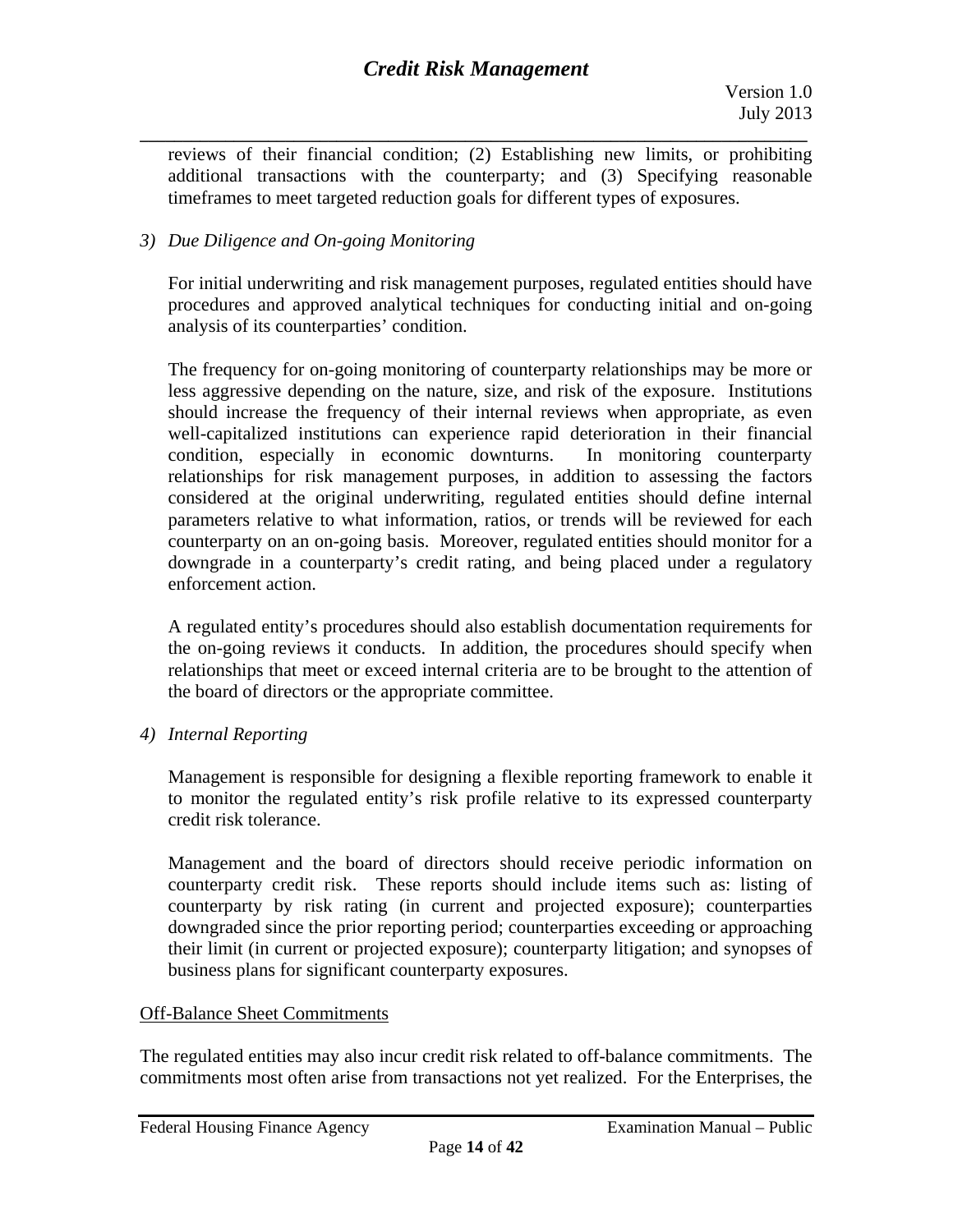**\_\_\_\_\_\_\_\_\_\_\_\_\_\_\_\_\_\_\_\_\_\_\_\_\_\_\_\_\_\_\_\_\_\_\_\_\_\_\_\_\_\_\_\_\_\_\_\_\_\_\_\_\_\_\_\_\_\_\_\_\_\_\_\_\_\_\_\_\_\_\_\_\_\_\_\_\_\_**  largest source of off-balance sheet credit risk is their guaranty of mortgage loan securitization and resecuritization transactions. Other off-balance sheet commitments include other guaranty transactions, liquidity support transactions, and partnership interests.

The FHLBanks issue standby letters of credit (SLOCs) for their members. An SLOC obligates the FHLBank to guarantee the payment of a financial obligation to a designated third party (the beneficiary) contingent upon the failure of the member to perform under the terms of the underlying contract with the beneficiary. A funded SLOC becomes an advance; therefore, it is critical that the FHLBank include all SLOCs issued to the member when assessing credit risk and calculating collateral availability and member borrowing capacity.

Some FHLBanks enter into Standby Bond Purchase Agreements (SBPAs). SBPAs are over-the-counter contracts that are designed to ensure a liquid market for variable-rate demand obligations (VRDOs), i.e., variable rate bonds that are issued by state housing finance agencies (SHFAs). Under the terms of an SBPA, an FHLBank, as the liquidity provider, agrees to purchase VRDOs when certain conditions as defined in the SBPA are met, typically including a condition requiring that the SHFA remain investment grade. Therefore, the FHLBank must ensure that it performs sufficient and ongoing credit analyses of the SHFAs to determine whether it might be obligated to purchase the bonds.

## **Regulatory Environment**

The primary authorities governing, or relevant to, credit risk management are set forth below. The examiner should ensure that the application of such authorities to a regulated entity has been considered by the regulated entity and its legal counsel. The examiner should also refer to other FHFA examination guidance pertaining to credit risk management practices, including, where appropriate, Single-Family Credit Risk Management; Single-Family Mortgage Underwriting and Acquisitions; Single-Family Credit Loss Management; Single-Family REO Management; Multifamily Credit Risk Management; Multifamily Credit Loss Management; and Multifamily REO Management.

## *1) Chartering Acts and Other Laws*

Federal National Mortgage Association Charter Act (12 USC 1716); the Federal Home Loan Corporation Act (12 USC 1451); Federal Housing Enterprises Financial Safety and Soundness Act (12 USC 4501); Federal Home Loan Bank Act (12 USC 1421. These laws, among other things, define and limit the activities of Fannie Mae, Freddie Mac, and the FHLBanks. The charter acts also authorize the Enterprises to hold real property.

*2) Rules and Regulations of the Federal Housing Finance Agency (FHFA) and its predecessor, the Office of Federal Housing Oversight (OFHEO), which include the following parts and sections relevant to credit risk management.*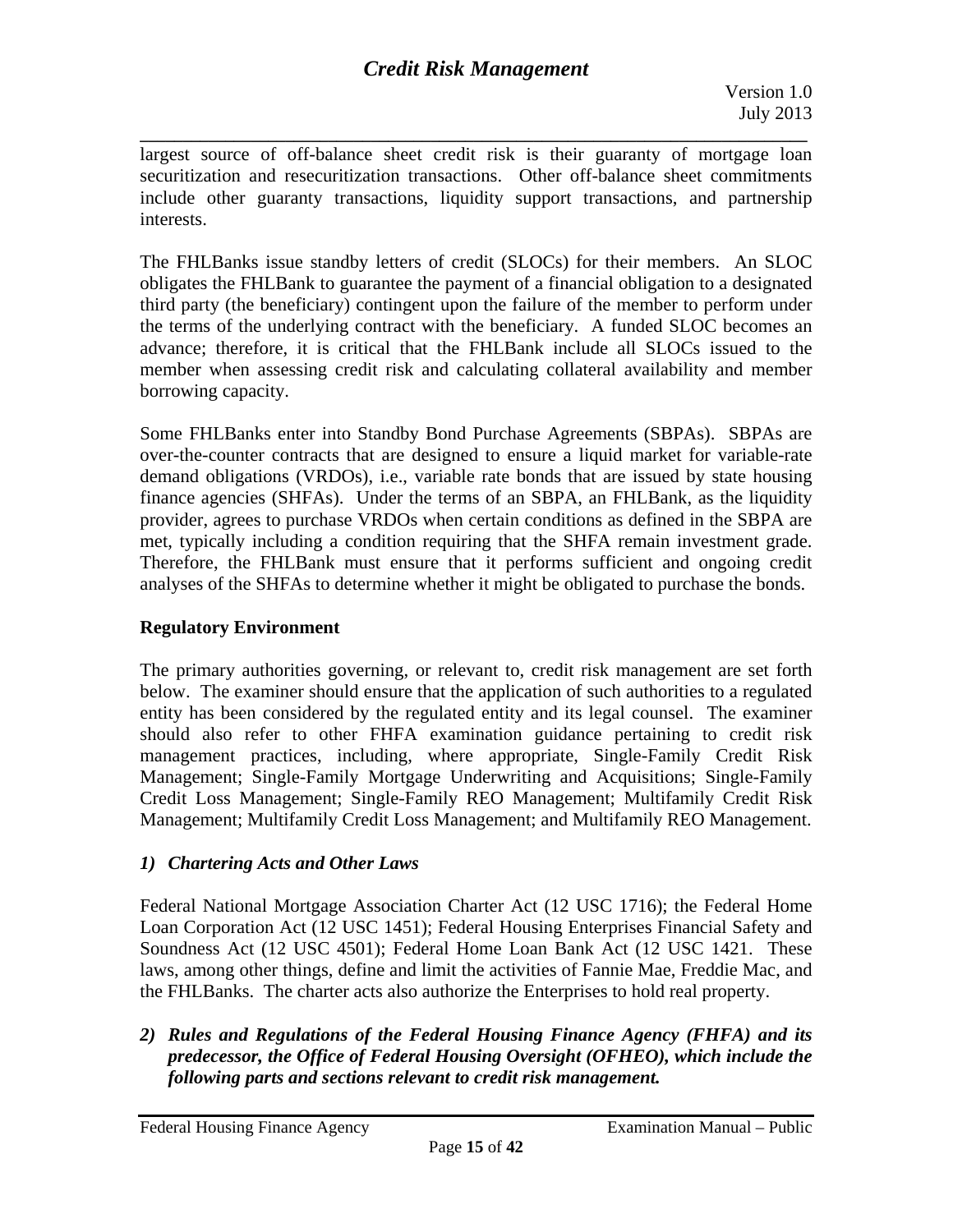12 CFR 1720.2 of the OFHEO regulations establishes minimum safety and soundness requirements, including asset underwriting and credit quality. An Enterprise should establish and implement policies and procedures to adequately assess credit risks before they are assumed, and monitor such risks subsequently to ensure that they conform to the Enterprise's credit risk standards on an individual and an aggregate basis.

12 CFR Part 1710 of the OFHEO regulations establishes corporate governance requirements pertaining to boards of directors (12 CFR 1710.11-.16), compliance and risk management programs; and compliance with other laws (12 CFR 1710.19).

## *relevant to credit risk management: 3) Rules and Regulations of the FHFA and its predecessor, the Federal Housing Finance Board (Finance Board), which include the following parts and sections*

12 CFR 932.9 of the Finance Board's regulations sets forth limitations on unsecured extensions of credit to a single counterparty or affiliated counterparties.

12 CFR Part 955 of the Finance Board's regulations sets forth requirements for FHLBank participation in AMA programs and activities.

12 CFR Part 1265 of the FHFA's regulations defines what activities are the core mission activities of the FHLBanks.

12 CFR Part 1266 of the FHFA's regulations sets forth requirements for FHLBank advances.

12 CFR Part 1267 of the FHFA's regulations sets forth requirements for authorized investments and limitations on investments.

12 CFR Part 1269 of the FHFA's regulations sets forth requirements for standby letters of credit.

12 CFR Part 1272 of the FHFA's regulations prohibits new business activity without prior FHFA approval.

## *4) Rules and Regulations of the Federal Housing Finance Agency.*

12 CFR Part 1236 establishes FHFA's Prudential Management and Operations Standards ("PMOS"). Standards 8 and Standard 9 highlight the need for the regulated entities to establish risk management practices that measure, monitor, and control credit risk and to have appropriate credit risk policies, procedures, controls, and systems.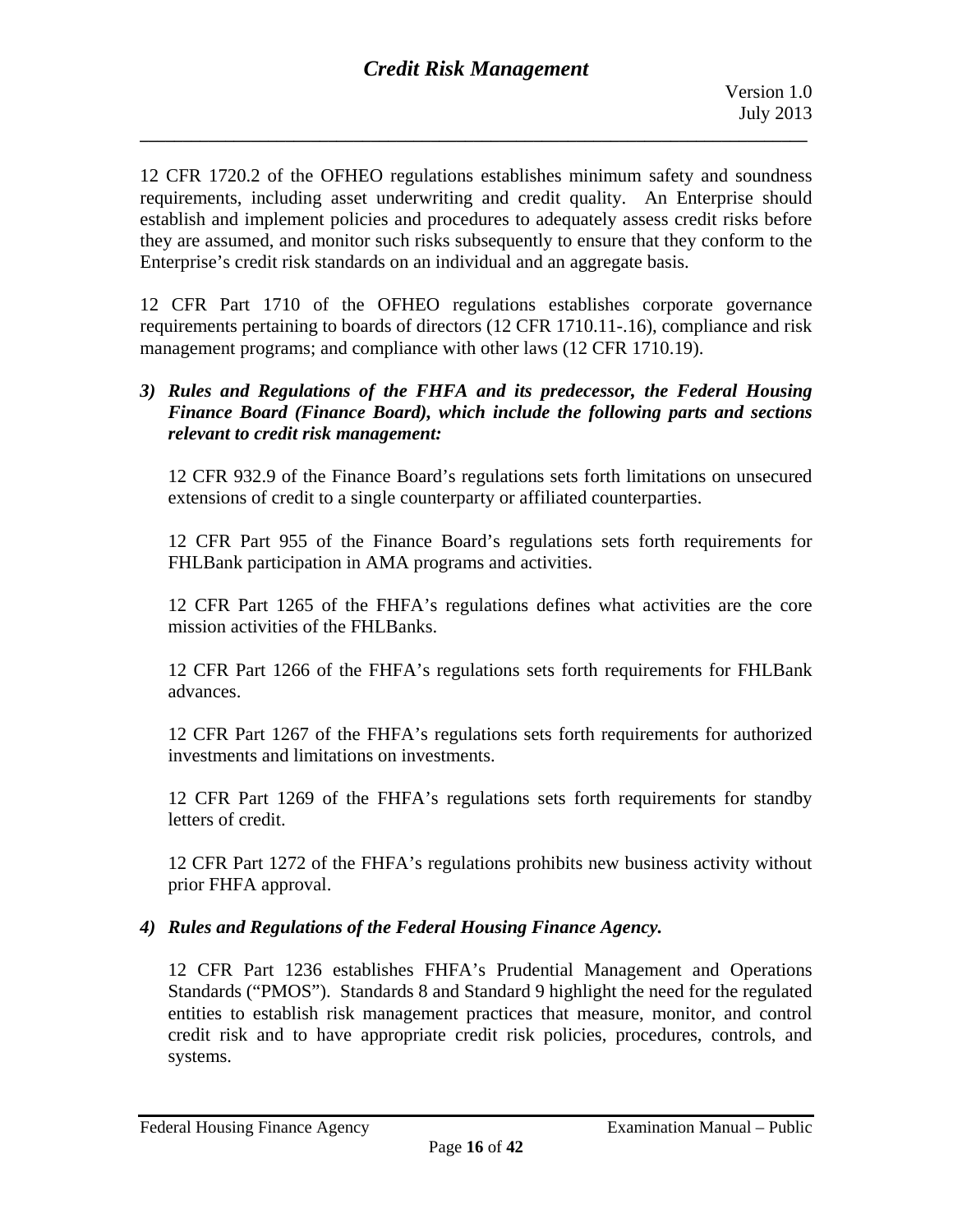#### *5) Advisory Bulletins of the FHFA and of predecessor Federal Housing Finance Board that provide supervisory guidance relating to the topic of credit risk management are the following:*

**\_\_\_\_\_\_\_\_\_\_\_\_\_\_\_\_\_\_\_\_\_\_\_\_\_\_\_\_\_\_\_\_\_\_\_\_\_\_\_\_\_\_\_\_\_\_\_\_\_\_\_\_\_\_\_\_\_\_\_\_\_\_\_\_\_\_\_\_\_\_\_\_\_\_\_\_\_\_** 

Advisory Bulletin 98-10, dated December 8, 1998, provides guidance to the FHLBanks in monitoring unsecured credit exposures and concentrations.

Advisory Bulletin 01-8, dated October 4, 2001, provides guidance to the FHLBanks in establishing procedures to address the periodic review, classification, and reporting of problem assets.

Advisory Bulletin 02-7, dated August 27, 2002, outlines changes in unsecured credit reporting requirements.

Advisory Bulletin 02-8, dated October 7, 2002, provides guidance on the meaning of the terminology "the next lower grade" referenced in Section 932.9(a)(4) of the Finance Board's regulations.

Advisory Bulletin 05-05, dated May 18, 2005, provides guidance on the risk management responsibilities of the FHLBank's board of directors, senior management, and risk management function.

Advisory Bulletin 2012-02, dated April 9, 2012, provides guidance for adversely classifying loans, other real estate owned, and other assets, and listing other assets for special mention.

## *6) Environmental Liability*

Under federal and state environmental liability statutes, a regulated entity may be liable for cleaning up hazardous substance contamination of REO. In some cases, the liability may arise before the regulated entity takes title to the real estate collateral.

## **Issues Specific to the Regulated Entities**

## *Adverse Classification of Assets*

## Classification Definitions

The following definitions will apply when examiners evaluate and adversely classify assets at the regulated entities.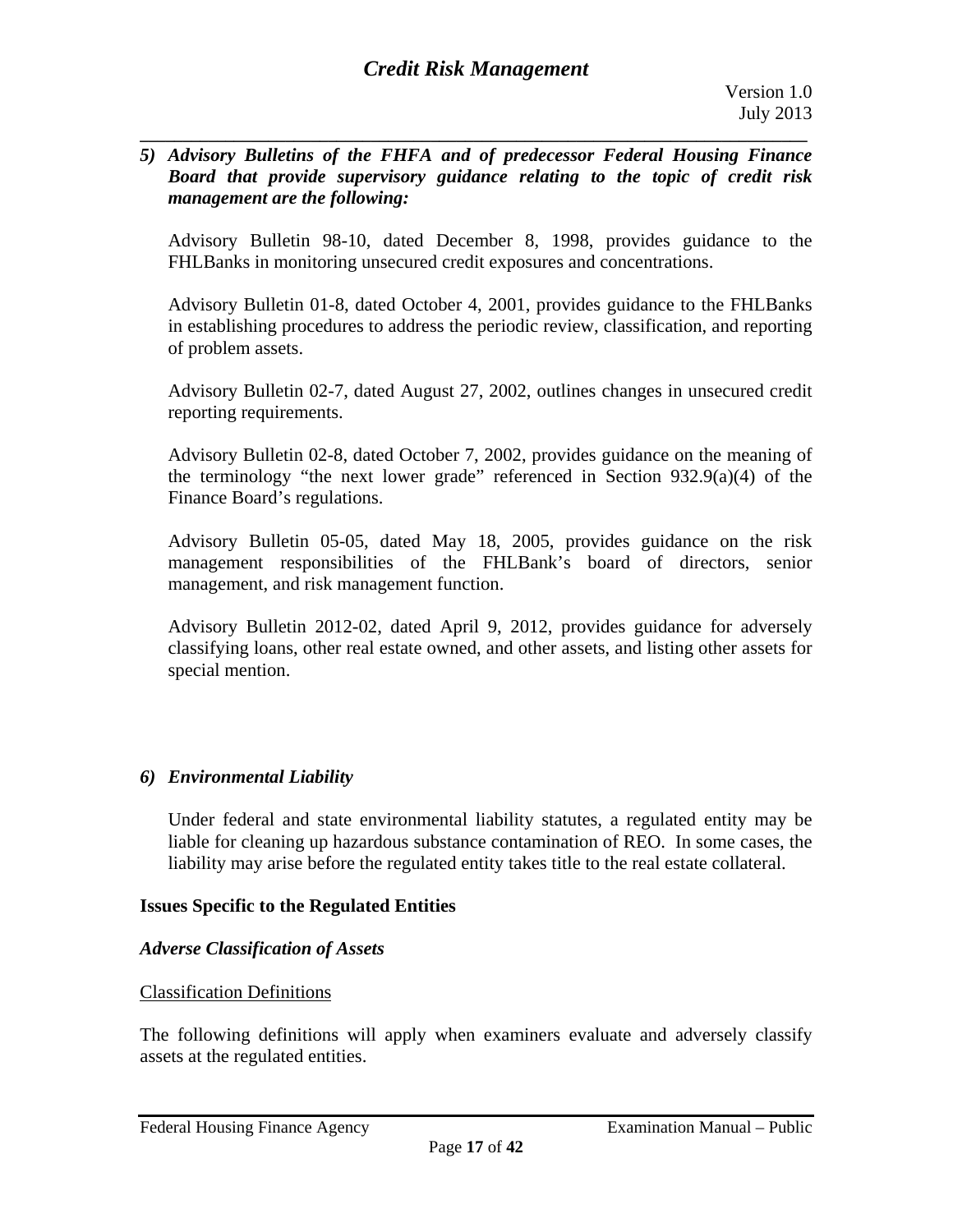**\_\_\_\_\_\_\_\_\_\_\_\_\_\_\_\_\_\_\_\_\_\_\_\_\_\_\_\_\_\_\_\_\_\_\_\_\_\_\_\_\_\_\_\_\_\_\_\_\_\_\_\_\_\_\_\_\_\_\_\_\_\_\_\_\_\_\_\_\_\_\_\_\_\_\_\_\_\_**  *Substandard -* Exposures classified *Substandard* are inadequately protected by the current sound worth and paying capacity of the obligor or by the collateral pledged, if any. Exposure so classified must have a well-defined weakness or weaknesses that jeopardize the liquidation of the exposure. These weaknesses are characterized by the distinct possibility that the regulated entity will sustain some loss if the deficiencies are not corrected.

*Doubtful* - Exposures classified *Doubtful* have all the weaknesses inherent in those exposures classified *Substandard* with the added characteristic that the weaknesses make collection or liquidation in full, on the basis of currently known facts, conditions and values, highly questionable and improbable.

*Loss -* Exposures classified *Loss* are considered uncollectible and of such little value that the exposures continuance as a balance sheet asset is not warranted. This classification does not mean that the exposure has absolutely no recovery or salvage value; rather, it is not practical or desirable to defer writing off this asset, even though partial recovery may occur in the future.

Regulated entities should charge-off the portion of the asset adversely classified as Loss. A charge-off must result in the balance of the asset being reduced by the amount of the Loss. There may be instances in which the regulated entity receives full or partial payment, either through liquidation of the collateral or other means, for an asset previously classified Loss. In such a case, the regulated entity may report a recovery of the charged-off asset either through the loan loss reserve or as a reduction of Other Real Estate Owned (REO) expenses in the income statement depending upon the specific circumstances.

## *Listing Credit Exposures and Counterparties for Special Mention*

In some instances it may be appropriate to list an asset for Special Mention. The following definition should be used for listing an asset for Special Mention:

*Special Mention -* A *Special Mention* exposure has potential weaknesses that deserve management's close attention. If left uncorrected, these potential weaknesses may result in deterioration of the assets' repayment prospects or may cause deterioration in the regulated entity's credit position at some future date. *Special Mention* exposure is not adversely classified and does not expose a regulated entity to sufficient risk to warrant adverse classification.

## **Issues Specific to the Enterprises**

The Enterprises were chartered to provide liquidity to the housing finance market. The Enterprises' charters do not allow them to lend in the primary mortgage market, only to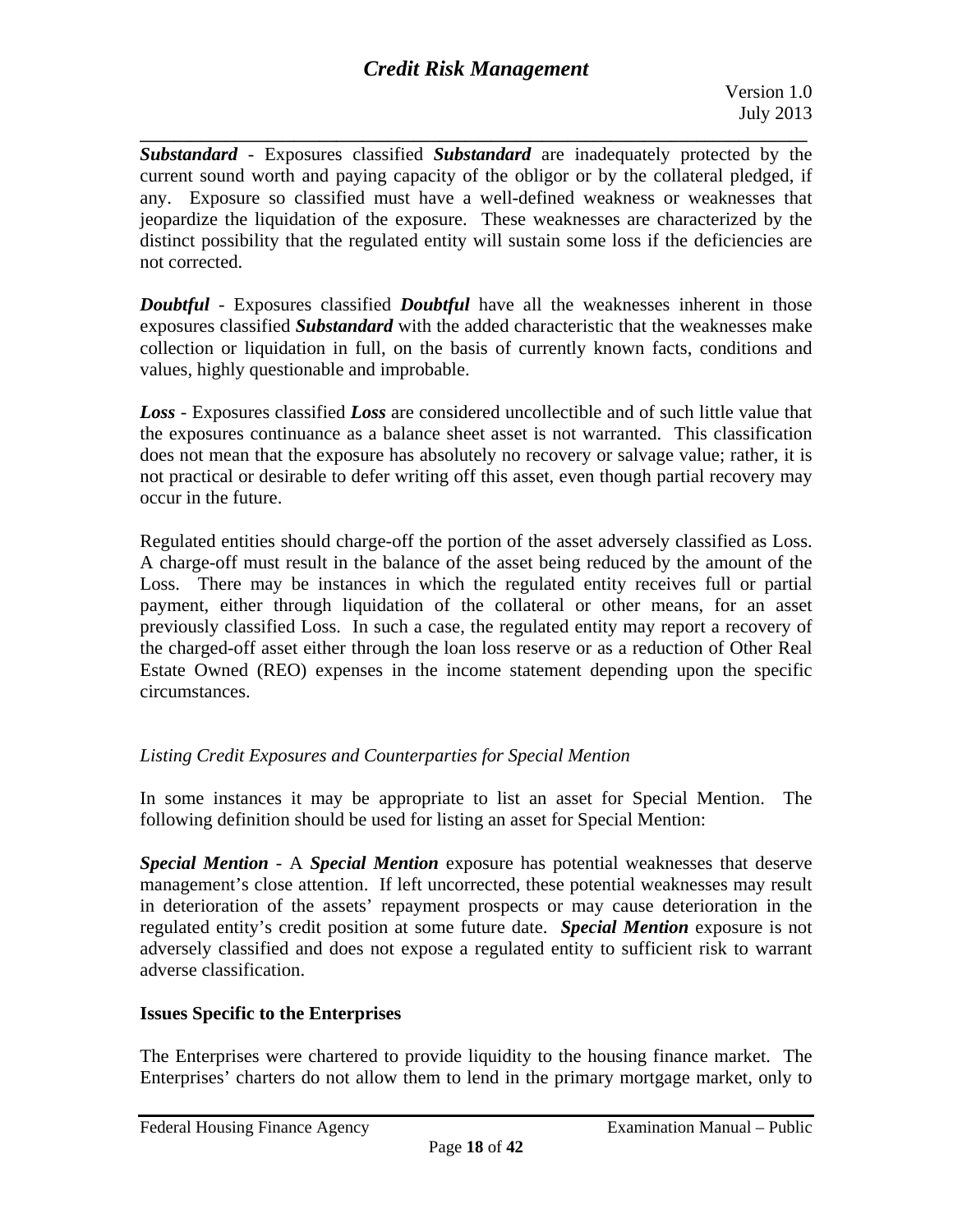**\_\_\_\_\_\_\_\_\_\_\_\_\_\_\_\_\_\_\_\_\_\_\_\_\_\_\_\_\_\_\_\_\_\_\_\_\_\_\_\_\_\_\_\_\_\_\_\_\_\_\_\_\_\_\_\_\_\_\_\_\_\_\_\_\_\_\_\_\_\_\_\_\_\_\_\_\_\_**  provide liquidity through activity in the secondary mortgage market. This does not mean that the Enterprises have minimal credit risk. Credit risk is a significant challenge for the Enterprises, and one that must be managed, monitored, and controlled. Credit risk is present in all of the Enterprises' business lines.

The Enterprises are involved in refinancing programs to help maintain housing values and maintain home ownership. Credit exposures from these refinancing plans should be subject to the same credit risk management policies, procedures, and controls as credit exposures from the Enterprises' traditional programs.

Until the Enterprise takes title to the property at sales under judgments, decrees, or mortgages when the property was security for debts previously contracted, credit exposures are managed by the Servicer. The Enterprises establish their default management requirements in the servicing guides and related contractual agreements with the Servicer. The servicing guide contains, among other things, instruction on managing problem credits. The Enterprise should know how the Seller/Servicer works with borrowers, and should understand and concur with the Seller/Servicer's workout strategies and loan modification practices.

The Seller/Servicer's administration practices and procedures should be fully documented in the Seller/Servicer's policies and procedures and the Enterprise should understand them. Among the topics that should be addressed are the Seller/Servicer's foreclosure procedures, the process by which title to the property is acquired and transferred, documentation control and review standards. The Enterprise should have sufficient counterparty risk management procedures to confirm that the Seller/Servicer adheres to the Enterprise's servicing requirements.

## **Issues Specific to the FHLBanks**

## *Core Mission Activities*

The mission of the FHLBanks is to provide to their members and housing associates financial products and services that assist and enhance the financing of housing, including single-family and multifamily housing serving consumers at all income levels, and community lending. In order to fulfill their mission, the FHLBanks are limited to certain core mission activities as defined in 12 CFR Part 1265 of the FHFA's regulations. These include making advances, purchasing acquired member assets (AMA), issuing standby letters of credit, engaging in derivatives contracts, and purchasing debt or equity securities that promote housing, economic development, community services, permanent jobs, or area revitalization or stabilization. 12 CFR Part 1266 provides guidance on advances and 12 CFR Part 1267 provides guidance on authorized investments.

## Advances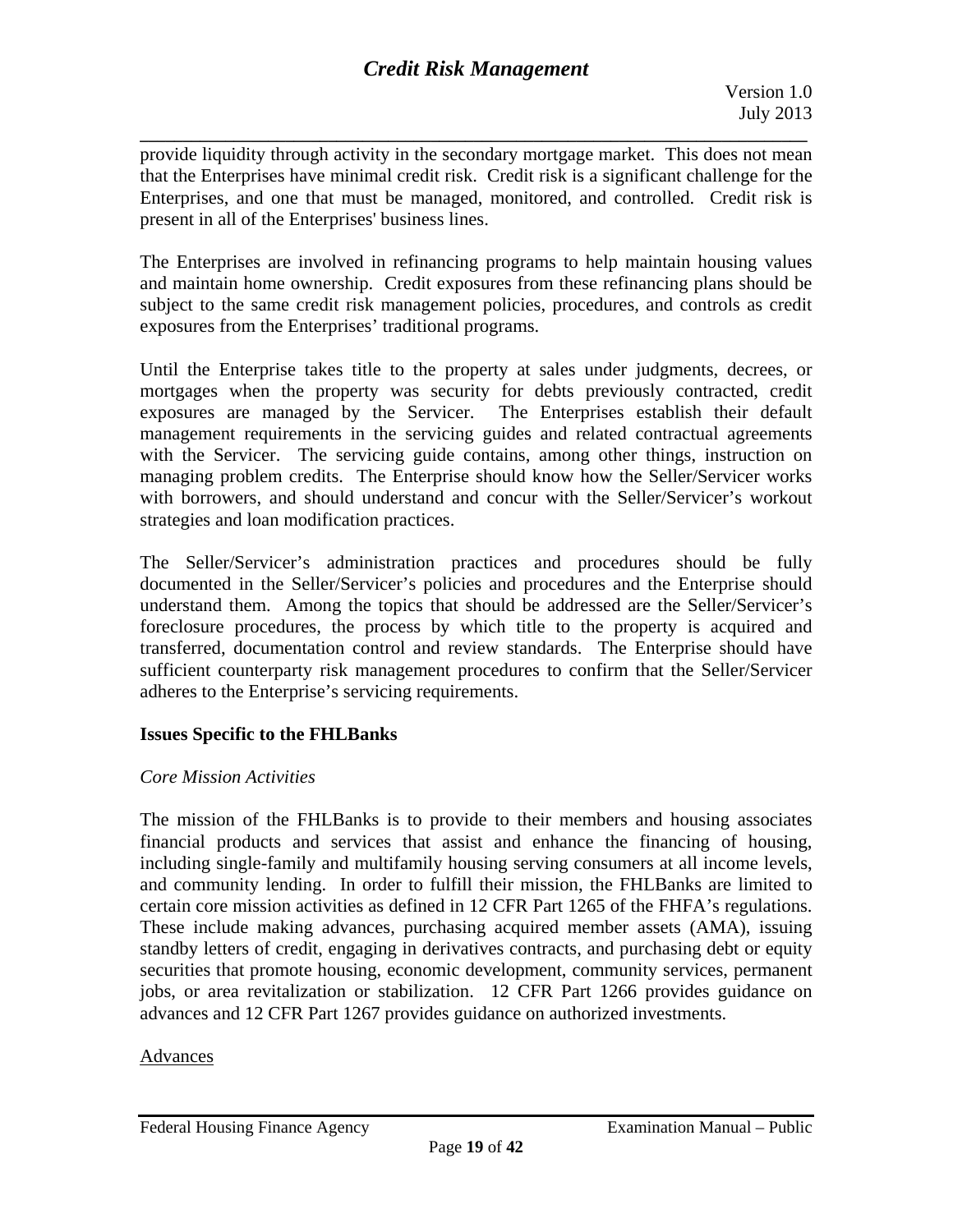**\_\_\_\_\_\_\_\_\_\_\_\_\_\_\_\_\_\_\_\_\_\_\_\_\_\_\_\_\_\_\_\_\_\_\_\_\_\_\_\_\_\_\_\_\_\_\_\_\_\_\_\_\_\_\_\_\_\_\_\_\_\_\_\_\_\_\_\_\_\_\_\_\_\_\_\_\_\_**  The FHLBanks' core mission is to further housing finance and to foster community investment. This mission is largely accomplished by providing advances (loans) to members. FHFA regulations require advances to be fully collateralized. Refer to the examination module on Advances and Collateral module for more discussion of this topic. In most instances, an FHLBank does not have physical control of a majority of the collateral unless and until the FHLBank determines that such actions are necessary based upon an assessment of the member's credit risk.

## Acquired Member Assets (AMA)

The FHLBanks are authorized by FHFA to purchase mortgages under the AMA regulation. The FHFA has approved two distinct mortgage programs, the Mortgage Partnership Finance<sup>®</sup> (MPF) program and the Mortgage Purchase Program (MPP). Although each program offers different products and different structures, each product is designed so that the FHLBank and the member share credit risk. Typically, upon origination, the FHLBank allocates funds to cover expected losses (referred to as the first loss account or lenders risk account). Additional losses over and above this allocation may be applied to the member's credit enhancement obligation and/or claims to a supplemental mortgage insurer provider before being absorbed by the FHLBank via an ALL, depending on the product. Refer to the examination module on AMA for more information. Historically, REO has represented a minor portion of an FHLBank's assets due to the high quality of the underlying mortgages.

#### *New Business Activities*

The FHLBanks may not engage in a new business activity prior to submission of a notice of new business activity to the FHFA. A new business activity is defined as any business activity undertaken, transacted, conducted, or engaged in by an FHLBank that has not been previously undertaken, transacted, conducted, or engaged in by that FHLBank, or was previously undertaken, transacted, conducted, or engaged in under materially different terms and conditions, such that it:

- 1) Involves the acceptance of collateral for advances;
- 2) Involves the acceptance of classes of collateral for advances for the first time;
- 3) Entails risks not previously and regularly managed by that FHLBank, its members, or both, as appropriate; or
- 4) Involves operations not previously undertaken by that FHLBank.

12 CFR Part 1272 of the FHFA's regulations include specific procedures for notices of new business activities, including the analysis of new risks. Examiners should consider whether a new business activity introduces additional credit risk to the FHLBank and what actions the FHLBank has taken to manage that risk.

## **Examination Guidance**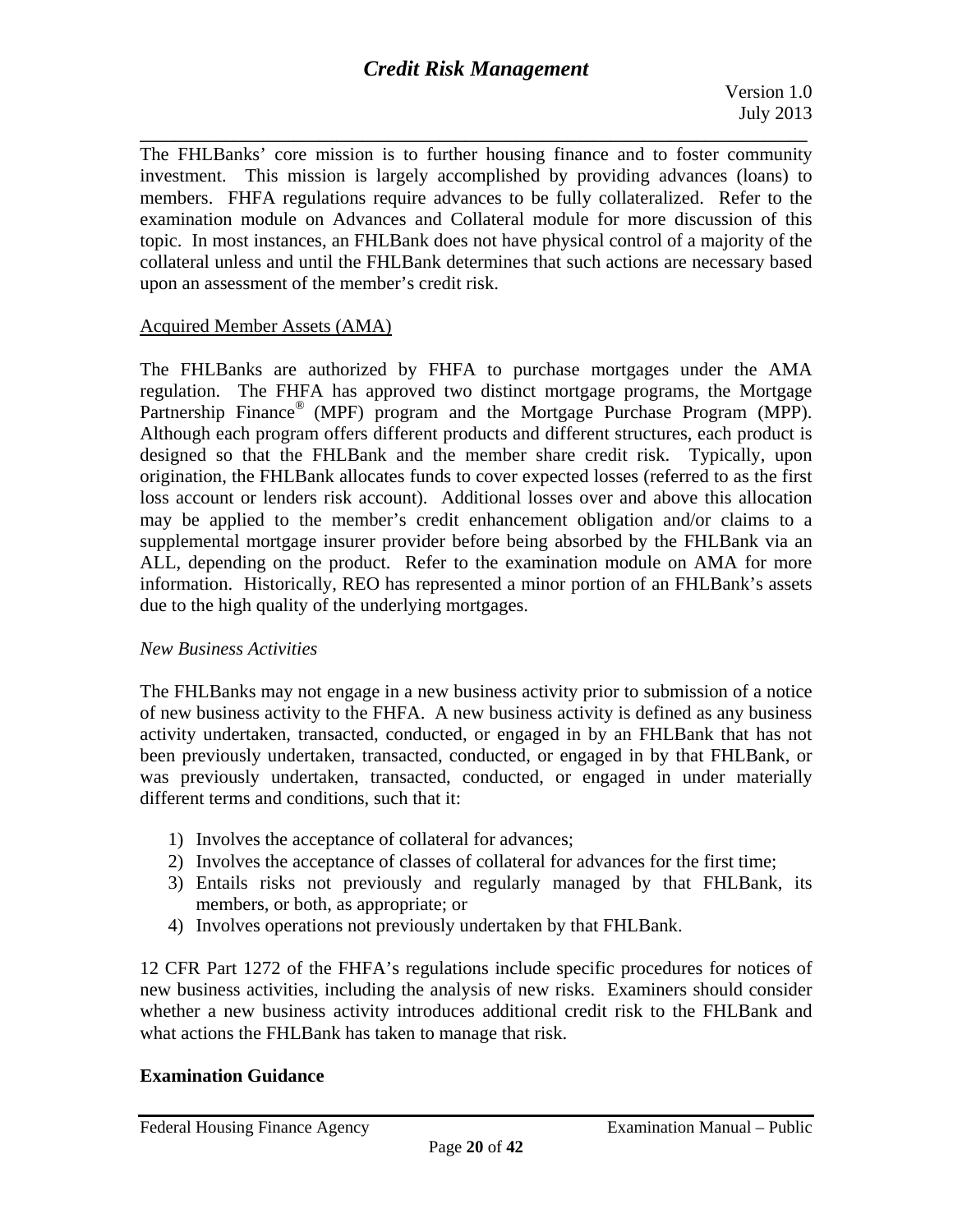The workprogram for the Credit Risk Management examination module is detailed below. If this module is included in the examination scope, the examiner must perform worksteps sufficient in coverage to document the basis for conclusions on the quantity of risk and quality of risk management pertaining to this area. Transaction testing is mandatory and the examiner must document sufficient worksteps from Section 4, *Testing*, to support the findings and conclusions from this examination module.

The examiner should take into account any applicable FHFA off-site monitoring or analysis reports, such as analyses of the quality and effectiveness of corporate governance practices, financial condition and performance, economic and housing industry conditions, internal controls, and audit coverage relating to the institution's credit risk management. In addition, where suggested worksteps overlap with other workprograms or analyses undertaken by FHFA economists, financial analysts, accountants, or examiners.

NOTE: Text in (*italics*) referenced in a workstep represents illustrative guidance that serves as suggestions for specific inquiry.

## **1. Scope of Examination Work Performed**

- 1) Review past reports of examination for outstanding issues or previous problems related to credit risk management.
- 2) Review FHFA off-site monitoring or analysis reports, and workpapers produced as part of ongoing monitoring, related to credit risk management.
- 3) Assess the status of outstanding examination findings pertaining to credit risk management, including the status of remediation activities.
- 4) Review internal audit reports for outstanding issues relating to credit risk management.
- 5) Review minutes of meetings of the board of directors and relevant board and management committees for any issues regarding credit risk management.
- 6) Review internal monthly management reports that each business unit uses to report results to senior management.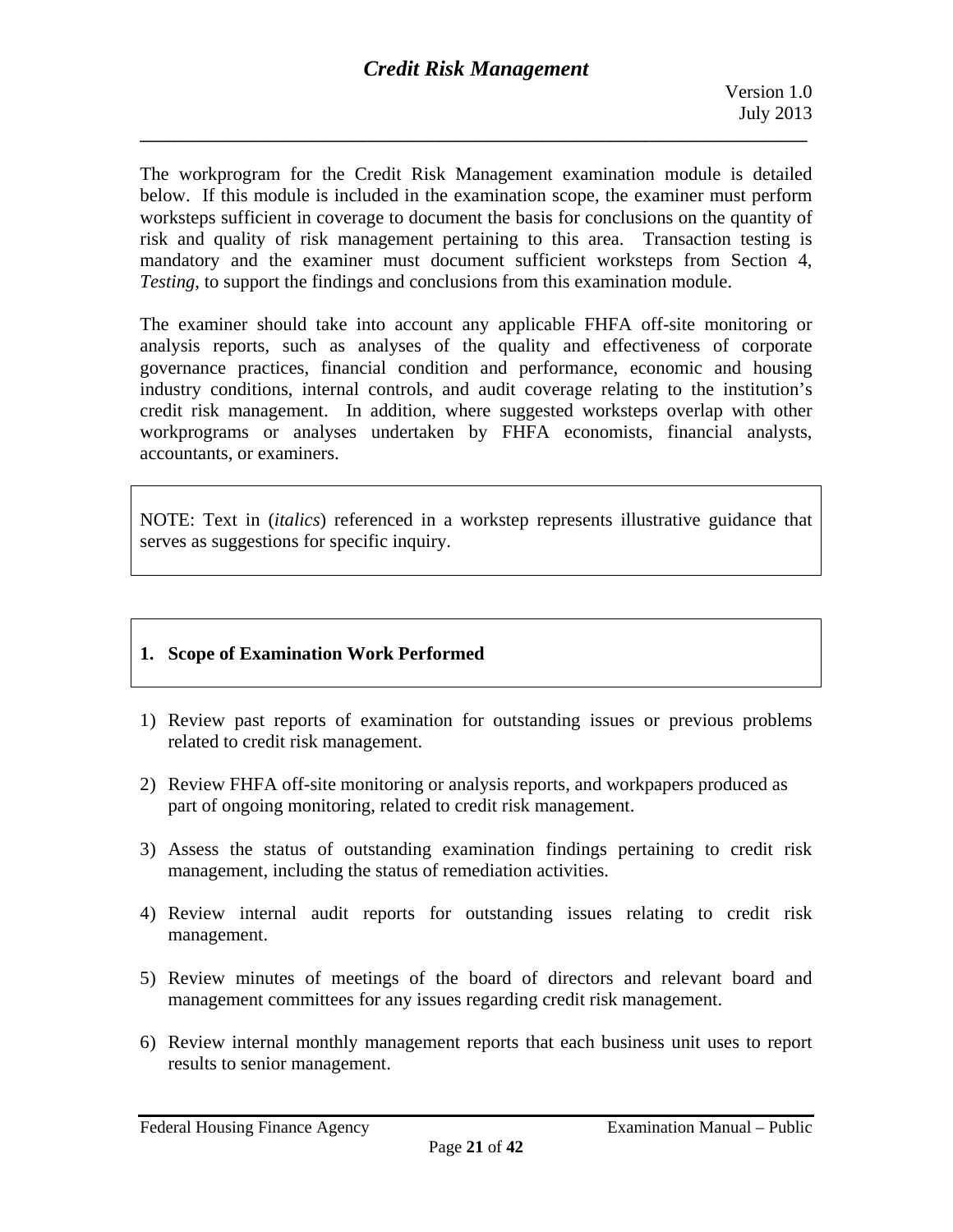7) Review, as needed, any specific internal reports that a business unit uses to manage its performance against its departmental objectives.

**\_\_\_\_\_\_\_\_\_\_\_\_\_\_\_\_\_\_\_\_\_\_\_\_\_\_\_\_\_\_\_\_\_\_\_\_\_\_\_\_\_\_\_\_\_\_\_\_\_\_\_\_\_\_\_\_\_\_\_\_\_\_\_\_\_\_\_\_\_\_\_\_\_\_\_\_\_\_** 

- 8) Review the strategic business plan to determine the areas of credit risk.
- 9) Review and evaluate board and board committee minutes to determine if the board was fully engaged in the policymaking and strategic planning related to credit risk management.
- 10)Review management committee minutes to determine credit risk trends and current credit risk levels. Evaluate whether all credit risk areas are appropriately covered during committee meetings.
- 11)Review external audit reports and any external consultant reports relating to credit risk to determine trends and areas of concern.
- 12)Evaluate any significant changes related to credit risk management that have been implemented since the last examination or are being considered that may affect the regulated entity's risk profile.

Summarize the work performed in the examination of the institution's credit risk management area. To the extent there were modifications to the originally planned scope based on concerns identified during the examination, document those changes and the reasons for such changes.

## **2. Description of Risks**

- *established adequate? Are limits defined in terms of current and potential exposure?)* 1) Review and evaluate the Risk Management Policy (RMP) (for FHLBanks), or similar policy, to determine and identify what, if any, risk limits are established and how they are monitored. (*Are the established limits reasonable and appropriate? Are controls*
- 2) Assess policies and risk management practices implemented as part of credit risk management. *(What is the credit culture? Are all credit risk functions covered by policies? Is there an independent review process? Is there a credit grading system?)*
- 3) Review departmental policies and procedures. (*Are policies and procedures current, relevant, sufficiently detailed, and consistent with the institution's policies, and corporate objectives? Do the policies provide adequate guidance in assessing, measuring, and controlling risk to the institution? Have risk limits been defined? Do policies and procedures clearly define responsibility for adhering to established*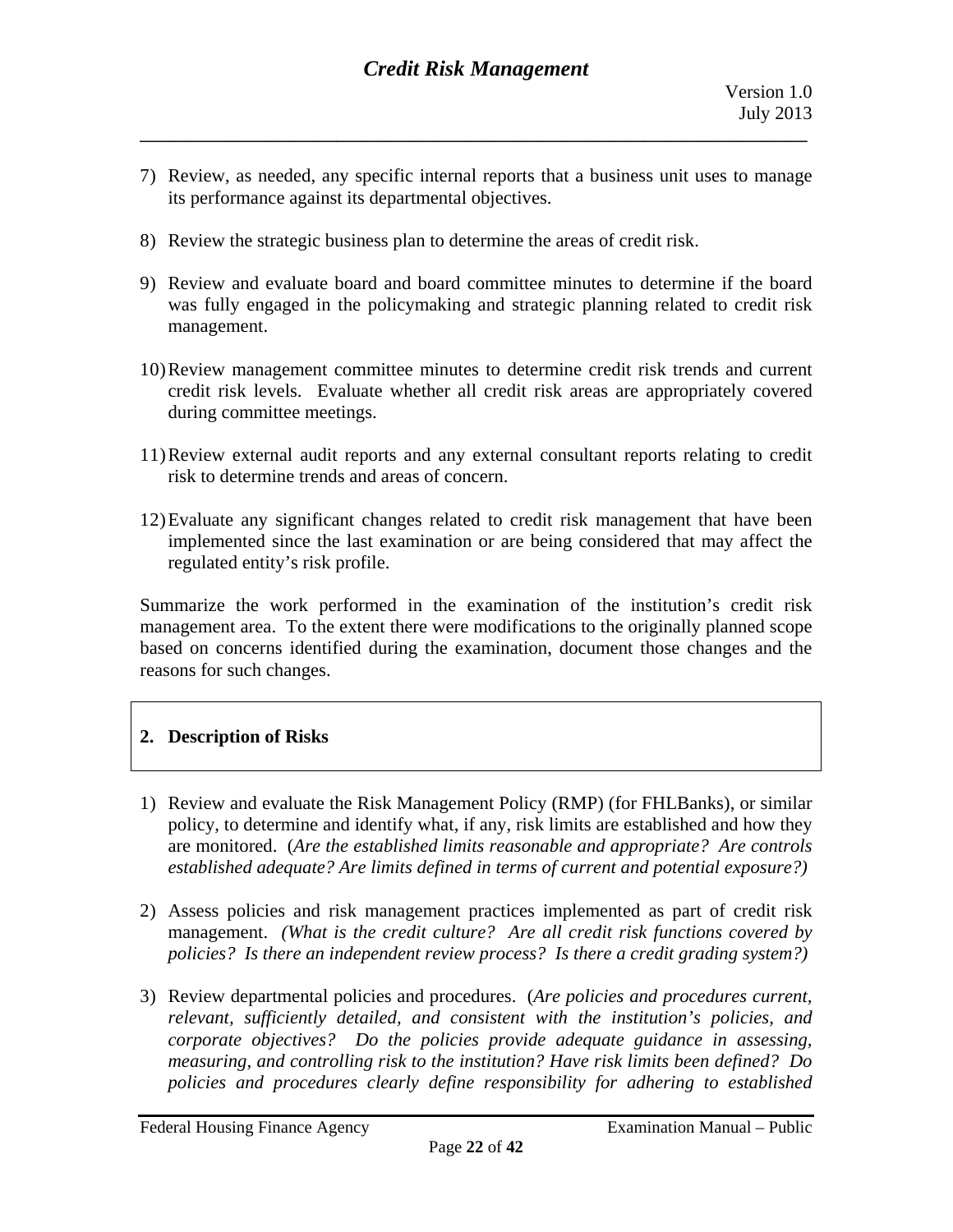*adequately monitor potential risk to the institution?) parameters? Are ongoing reporting requirements established and reasonable to* 

4) Assess policies and risk management practices to manage other areas of credit risk. *(Are accounting and valuation standards detailed? Are all REO functions covered by policies? Is there an independent review process? Have holding periods been defined? Are marketing plans required?)* 

# **3. Risk Management**

## *Risk Identification Process*

- 1) Evaluate internally developed risk rating definitions and the process for rating credit risk in light of the volume and complexity of its credit risk exposures. (*Examiners should consider how well the system stratifies risk. Does the process cover all creditors and counterparties?*)
- 2) Evaluate the process for assigning and validating risk ratings. Consider:
	- a) Independence.
	- b) Technical knowledge.
	- c) Resources.
	- d) Rating disagreement resolution process.
- 3) Evaluate the frequency of risk rating validations. (*Ratings should be re-validated based on risk and on pre-defined events that would warrant a risk rating review*. *Are information requirements from borrowers/counterparties detailed?*)
- 4) Evaluate risk rating analyses. Consider:
	- a) Rating change triggers.
	- b)Focus of analysis. (*Are the appropriate credit risks and factors analyzed? Are credit enhancements factored into the rating analysis? Are rating changes made by nationally recognized statistical rating organizations, and regulatory enforcement actions identified as triggers?*)
- and if it can be used to assess the aggregate level of credit risk in the institution. 5) Determine if the risk rating system can be used for all credit risk exposures (including counterparties in non-credit relationships, guaranty business, REO, investments, etc.) Conclude on the adequacy of the risk rating system in summarizing potential risk and serving as a tool to monitor potential credit risk to the organization.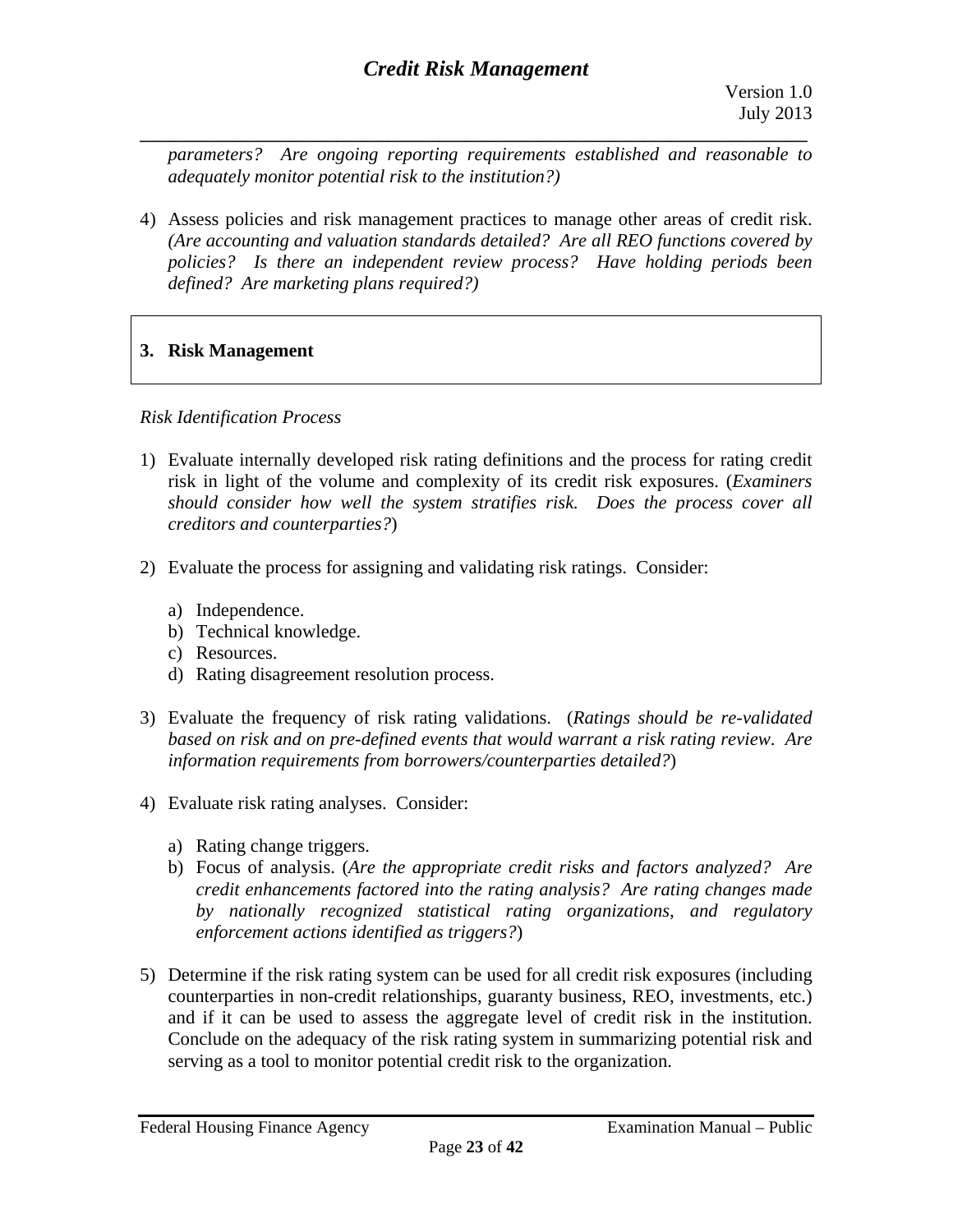6)Evaluate how modeling is used in the credit risk management process. In conjunction with examiners completing the risk modeling examination of the institution, conclude on the adequacy of the risk modeling function.

**\_\_\_\_\_\_\_\_\_\_\_\_\_\_\_\_\_\_\_\_\_\_\_\_\_\_\_\_\_\_\_\_\_\_\_\_\_\_\_\_\_\_\_\_\_\_\_\_\_\_\_\_\_\_\_\_\_\_\_\_\_\_\_\_\_\_\_\_\_\_\_\_\_\_\_\_\_\_** 

- 7)Assess the institution's policies and procedures for detecting, addressing, and reporting breaches of risk limits.
- 8) Determine the adequacy of any stress testing; consider or perform the following:
	- a)Assess the appropriateness of assumptions used in the stress test scenarios. (*For example, occupancy levels, raw material cost increases, and reduction in revenue growth.*)
	- b) Determine why management selected these measurements; reasons for metrics selection.
	- c) Determine what is within the scope of stress testing activities (e.g., individual relationships, portfolio segments, the entire portfolio)).
	- d) Review the frequency of credit stress testing in light of the portfolio's complexity and quality.
	- e) Assess the process for selecting loans or segments for stress testing. (*It should be based on risk.*)
	- f) Determine if management has defined "acceptable" stress test results, and assess these definitions.
- 9)Verify that stress testing incorporates all exposures (including off-balance sheet exposure).
- 10) Review management's schedule of planned operational and financial reviews of ALL activities. Determine if the frequency is in accordance with the policy.
- 11) Review the process for updating and documenting credit risk related model assumptions and forecasts.
- 12) Review the methodology used in the model to ensure it is comprehensive, reflects current market conditions for continued reliability, and results in an appropriate ALL.
- 13) Evaluate the adequacy of the risk assumptions to ensure the accuracy of risk exposure analytics, including all risk factors and market conditions.
- 14) Review the process for escalating ALL issues and concerns.
- 15) Review the documentation related to ALL and determine if these documents adequately reflect an analysis of all significant factors, and whether they indicate compliance with the regulated entity's ALL guidelines and that an appropriate ALL is maintained.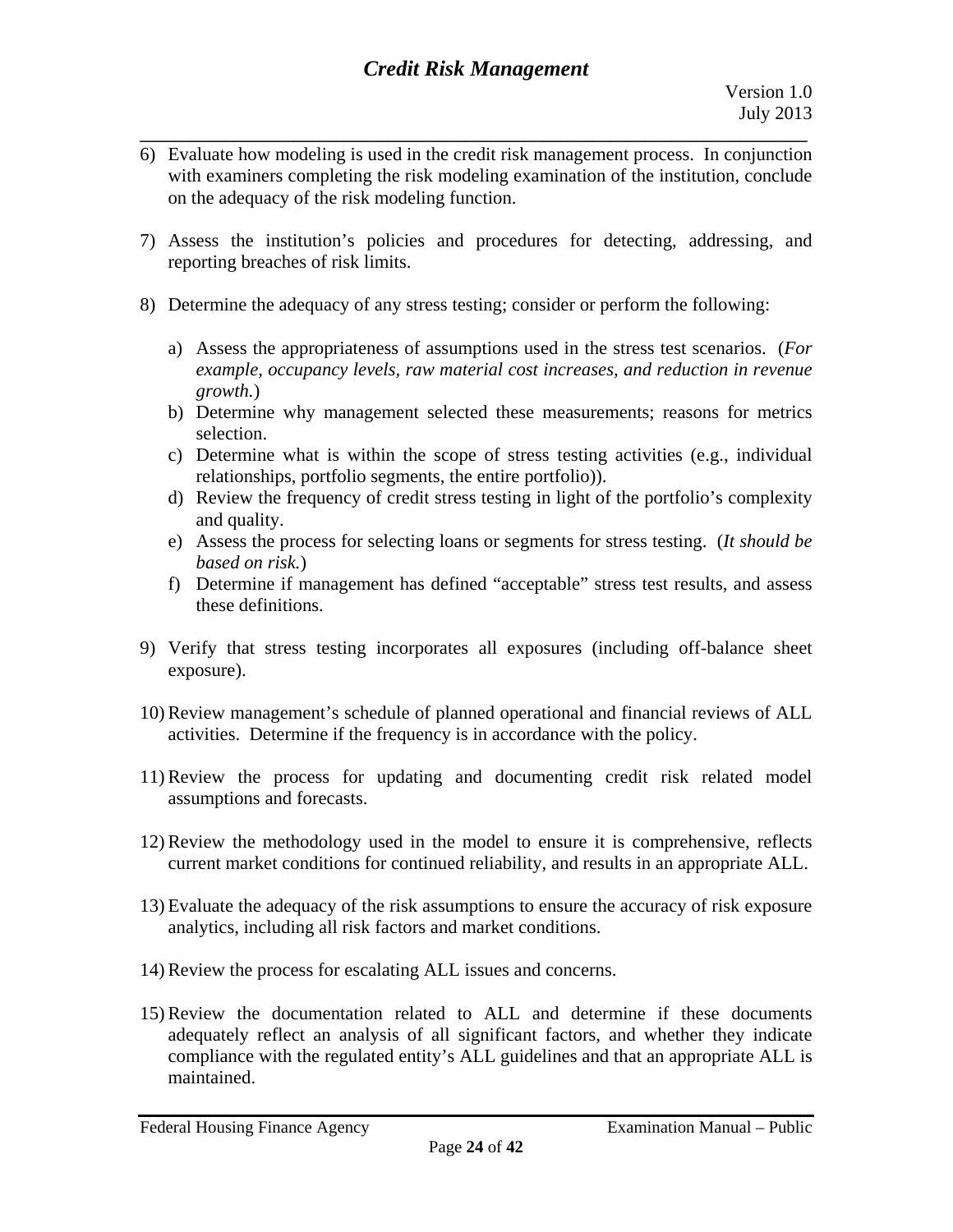16) Review the credit standards for evaluating the credit-worthiness of multifamily or single-family, as appropriate, transactions. Verify the following, as appropriate:

**\_\_\_\_\_\_\_\_\_\_\_\_\_\_\_\_\_\_\_\_\_\_\_\_\_\_\_\_\_\_\_\_\_\_\_\_\_\_\_\_\_\_\_\_\_\_\_\_\_\_\_\_\_\_\_\_\_\_\_\_\_\_\_\_\_\_\_\_\_\_\_\_\_\_\_\_\_\_** 

- a) Ensure that exceptions are fully documented and compensating factors considered.
- b) Ensure the basic underwriting credit standards are present, such as loan-to-value (LTV), debt service coverage ratio (DSCR), capitalization rates, net operating income (NOI), Cash Flows, reserves, and credit scores of borrowers for certain products.
- c) The appraisal of the property must be present to ensure proper collateral value supporting the real estate.
- d) Loans failing to comply with established credit standards should be fully documented with compensating factors.
- e) Risk rating systems should be defined and examined for comparability and rationale that fully evaluates the risk associated with the loan purchases.
- 17) Evaluate loan level price adjustments in multi-family or single family loans, as appropriate, to ensure that the appropriate risk is mitigated.
	- a) Review the regulated entity's pricing policies and practices.
	- b) Determine if the pricing models account for credit risk, expenses, and related compensation.
- 18) Review the quality control processes and the effectiveness of pursuing remedies for loans that do not meet contractual representations and warranties. Consider the following:
	- a) Documentation errors or omissions.
	- b) Fraud.
	- c) Post-purchase review process during the warranty period.
	- d) Ensure appropriate measures were taken to obtain repurchases and whether there was enforcement of representation and warranties.
	- e) Determine the timing of repurchases.
	- f) Determine whether appropriate actions were taken with seller/servicers to address excessive repurchases.
	- g) Determine the sampling methodology for post-purchase reviews.
	- h) Determine the nature of the breach of representations and warranties.
	- i) When conducting an exam, there should be a review of repurchased loans by a lender, a determination of the extent of repurchases by any one lender, the reasons for repurchases, and the timing/status of repurchases.
- 19) Review loss mitigation activities including an assessment of periodic risk management reports and qualitative analysis of serious delinquencies. Consider: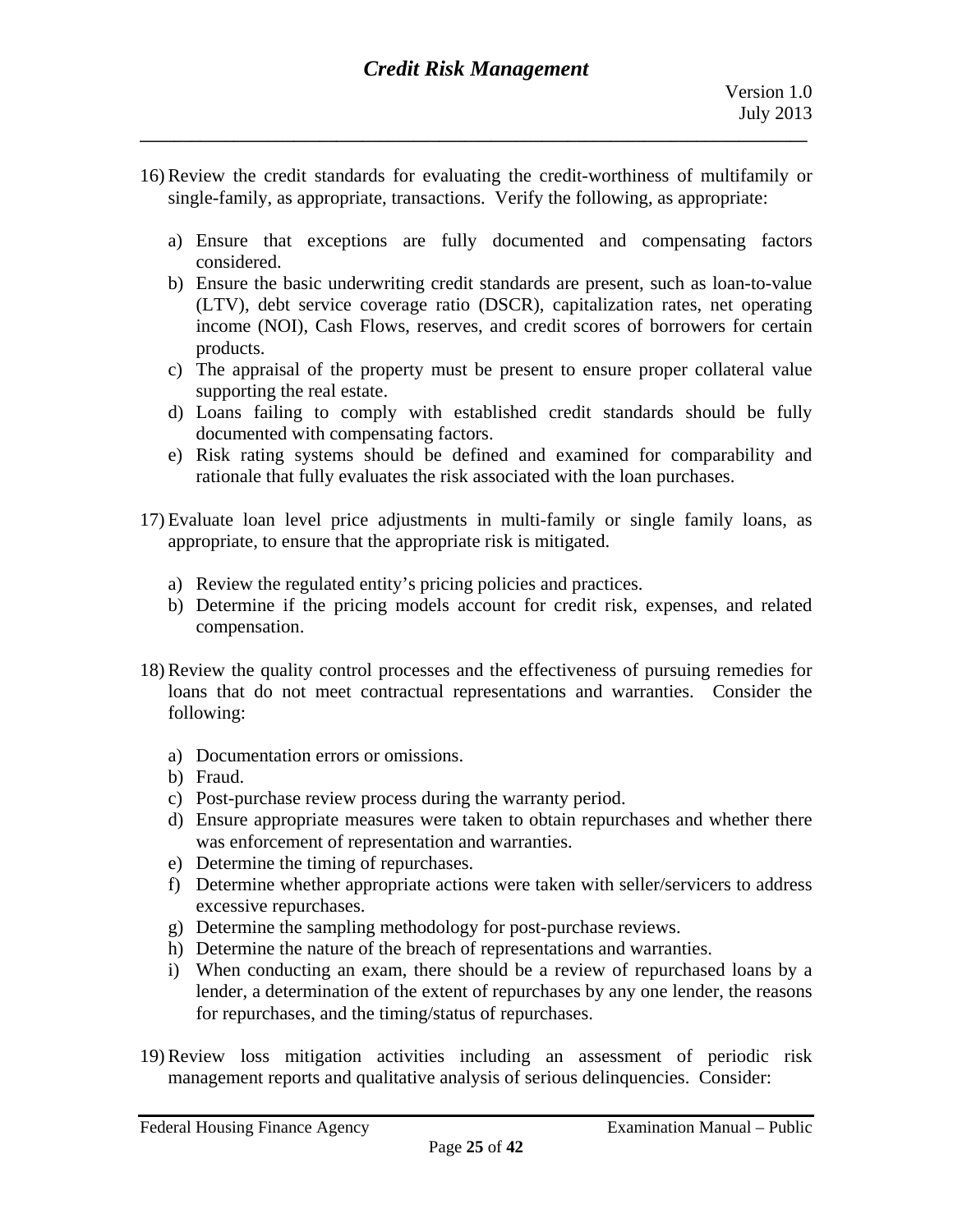- a) Foreclosure analysis and trends.
- b) Foreclosure prevention activities undertaken and results.
- c) New foreclosure initiatives and approvals.
- d) Staffing and capacity.
- e) REO portfolio; transfers and dispositions.
- f) Third party management of REO.
- g) Internal controls and reporting of REO dispositions.
- h) Charge-offs and recoveries.
- i) Losses.
- i) Assessment of defaults for potential Trouble Debt Restructuring (TDR) and whether the economic analysis provides for positive results.
- 20) Identify the existence of asset concentrations and corresponding actions to mitigate associated concentration risk.
- 21) Based on worksteps performed under **Description of Risks**, assess and conclude on the adequacy of the organization's risk identification process*.*

#### *Organizational Structure*

- 1)Evaluate the board of director's role in overseeing credit risk management and the ALL process; determine if the board established a credit committee to meet this oversight responsibility. Consider:
	- a)Comprehensive/robust nature of credit issue discussion at board meetings and/or the following:
		- i. Frequency of credit committee meetings.
		- ii. Composition of the credit committee.
	- iii. Credit committee information packages.
	- b) The fullness of the ALL discussion and the completeness of the ALL package provided to the directors.
- 2) Evaluate the independence, scope of responsibility, and objectivity of units and/or personnel with credit risk management responsibilities and their adequacy in light of identified risks. Specific worksteps include, but are not limited to, the following:
	- a) Determine if there is a chief risk officer (CRO), or equivalent, and evaluate his/her role in credit risk management.
	- b) Review and evaluate the independence of staff responsible for assigning and validating risk ratings.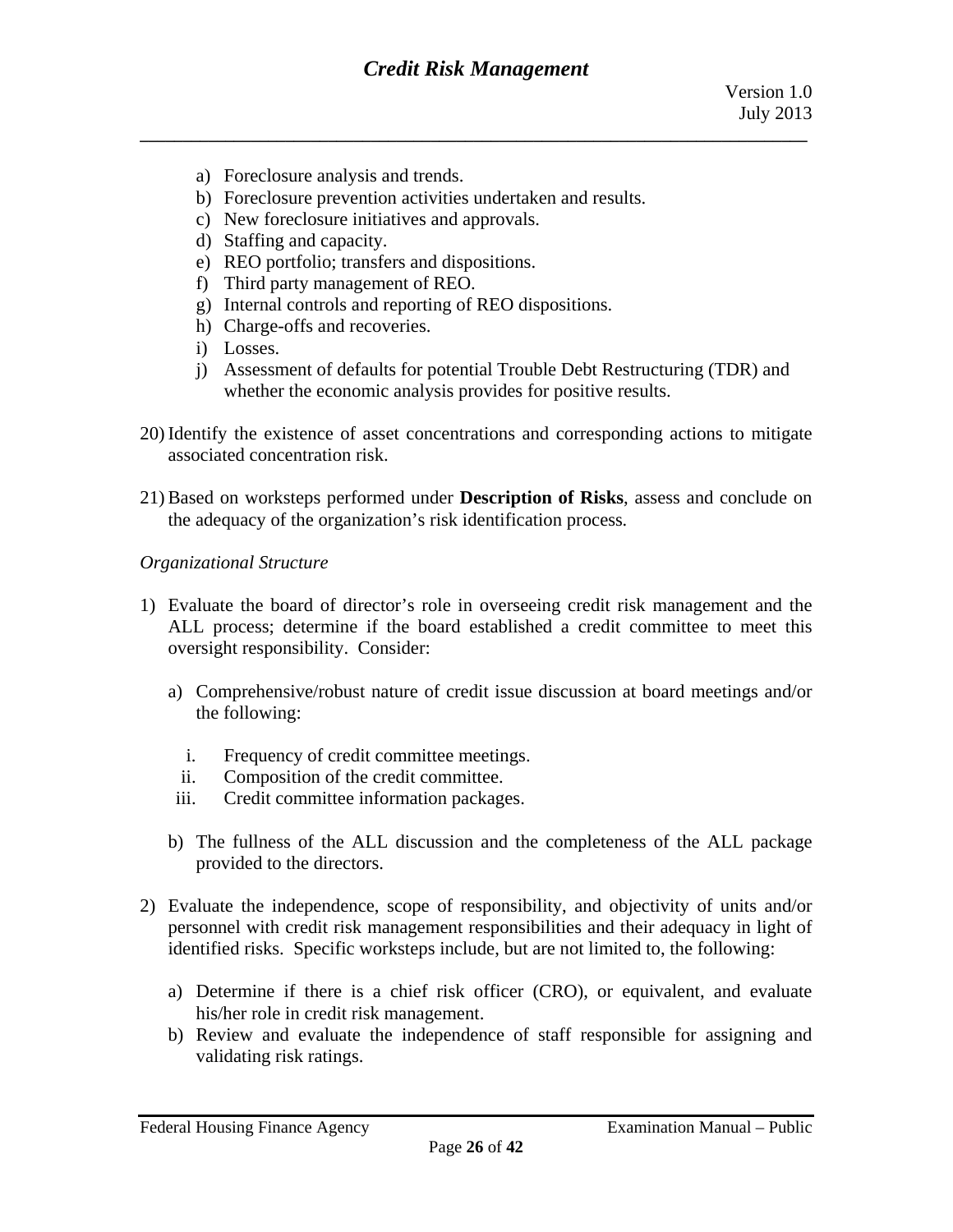- **\_\_\_\_\_\_\_\_\_\_\_\_\_\_\_\_\_\_\_\_\_\_\_\_\_\_\_\_\_\_\_\_\_\_\_\_\_\_\_\_\_\_\_\_\_\_\_\_\_\_\_\_\_\_\_\_\_\_\_\_\_\_\_\_\_\_\_\_\_\_\_\_\_\_\_\_\_\_**  c)Evaluate and assess the adherence to remedies or corrective actions for noncompliance. (*Does the credit risk management function or other function have the authority to enforce their policies and procedures with all customers?*)
	- d)Evaluate the adequacy of the scope and testing of credit risk activities and determine the status of corrective actions for findings.
- 3) Evaluate the staffing adequacy, competency, and expertise of personnel responsible for credit risk management activities.
- 4)Assess the communications regarding credit risk management to the board of directors, or board committee, that address the following subjects:
	- a) Significant risk limits and/or risk tolerance levels; the reasonableness of the limits; and the consistency of the application of those limits.
	- b) Potential effects on the financial statements of any significant risks and exposures.
	- c) Risk limit or risk tolerance violations (approved or unapproved).
	- d) Results of any testing or reviews conducted by a third party.
	- e) Results of stress testing.
- 5) Determine if there is an independent review of the models used in any credit process (including the ALL). The scope of the review should include the following:
	- a) Validation procedures for all components.b) The role of relevant parties.
	-
	- c) Documentation of the model and validation processes.
- 6) Determine if there is a separate unit responsible for credit administration/credit operations processes. Evaluate this area in terms of the following:
	- a)The efficiency and effectiveness of credit administration operations, including monitoring documentation, contractual requirements, legal covenants, collateral, etc.
	- b) The accuracy and timeliness of information provided to MIS.
	- c) Adequate segregation of duties.
	- d) The adequacy of controls over all administrative/operational procedures.
	- e) Compliance with prescribed management policies and procedures as well as applicable laws and regulations.
- 7)Evaluate the administration of REO assets, and corresponding controls. (*Are separate files maintained for each asset? Is the carrying value supported? Are expenses appropriately accounted for?*)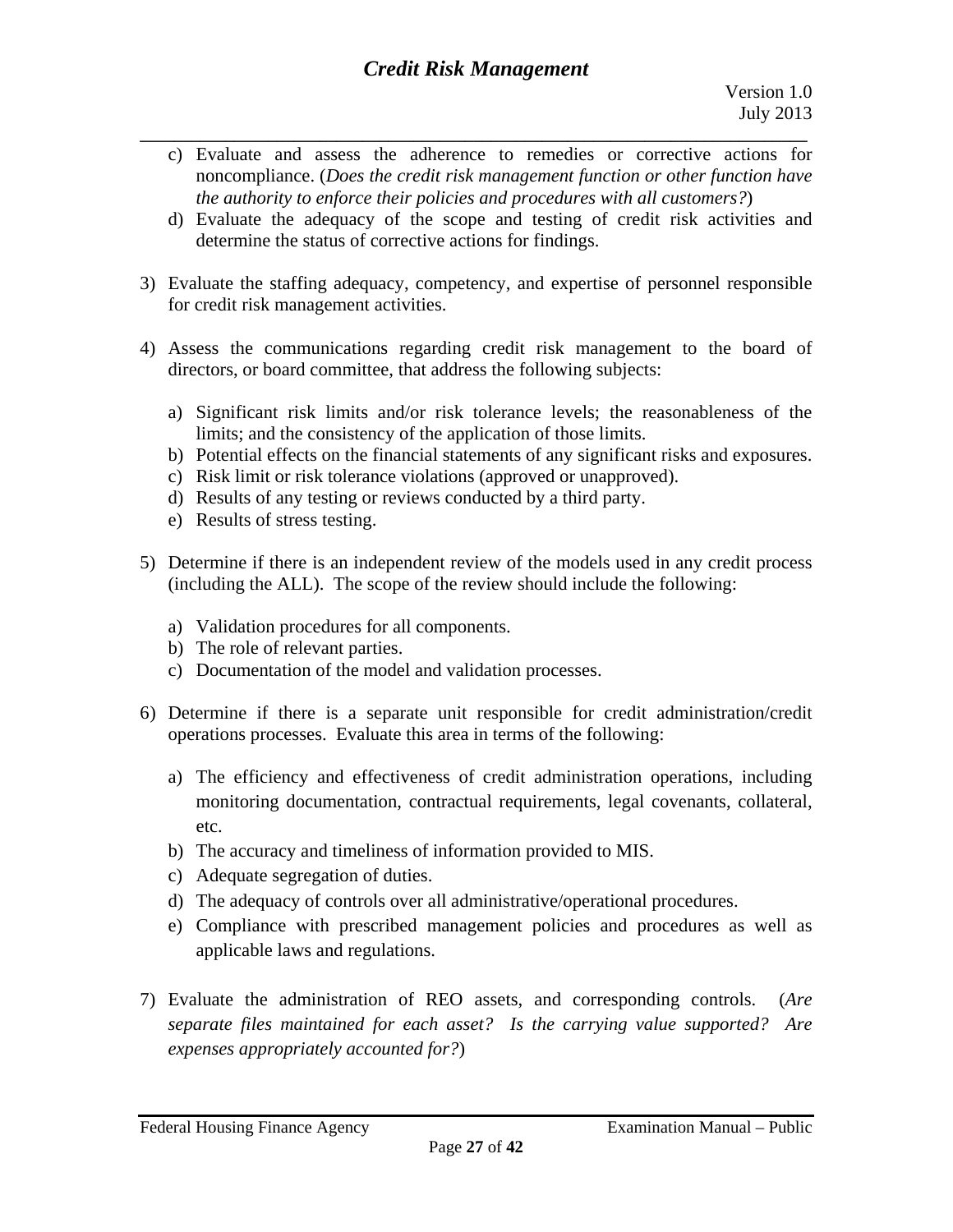- **\_\_\_\_\_\_\_\_\_\_\_\_\_\_\_\_\_\_\_\_\_\_\_\_\_\_\_\_\_\_\_\_\_\_\_\_\_\_\_\_\_\_\_\_\_\_\_\_\_\_\_\_\_\_\_\_\_\_\_\_\_\_\_\_\_\_\_\_\_\_\_\_\_\_\_\_\_\_**  8) Determine if there is a separate unit responsible for REO administration. Evaluate this area in terms of the following:
	- a)The efficiency and effectiveness of administration operations, including monitoring documentation, making payments, receiving revenue, collateral valuations, securing title, etc.
	- b) The accuracy and timeliness of information provided to MIS.
	- c) Adequate segregation of duties.
	- d) The adequacy of controls over administrative/operational procedures.
	- e) Compliance with prescribed management policies and procedures as well as applicable laws and regulations. (*Are environmental liability issues addressed?*)
- 9)Evaluate the thoroughness of tracking and monitoring outstanding multifamily and single-family credit risk issues. Evaluate the following:
	- a) Regulatory reports of examination.
	- b) Internal and external audit reports.
	- c) The Enterprise's overall risk assessment and profile.
	- d) Adequacy and timing of completed assessments and corrective actions.
	- e) Resolutions to root causes and timing of resolutions.
	- f) Completeness and timing of reports for management review.
- 10) Review performance reports and the limits and/or targets used that trigger risk mitigation measures.
- 11) Review conclusions, responses, and resolutions of credit risk assessments, audits, and self-assessments. Consider the following.
	- a) The use of consistent methodology and a standard risk rating system.
	- b) The severity of the findings and the overall assessment of the risk exposure.
	- c) The timely response, resolution, and accountability of senior management to act on multifamily or single-family credit risk assessment reports, findings, scores, and opinions.

## *Policy and Procedure Development*

- 1)Evaluate whether credit policy(ies) provide(s) adequate guidance to control credit risk. Consider the following:
	- a) Approval process:
		- i. Approval authority.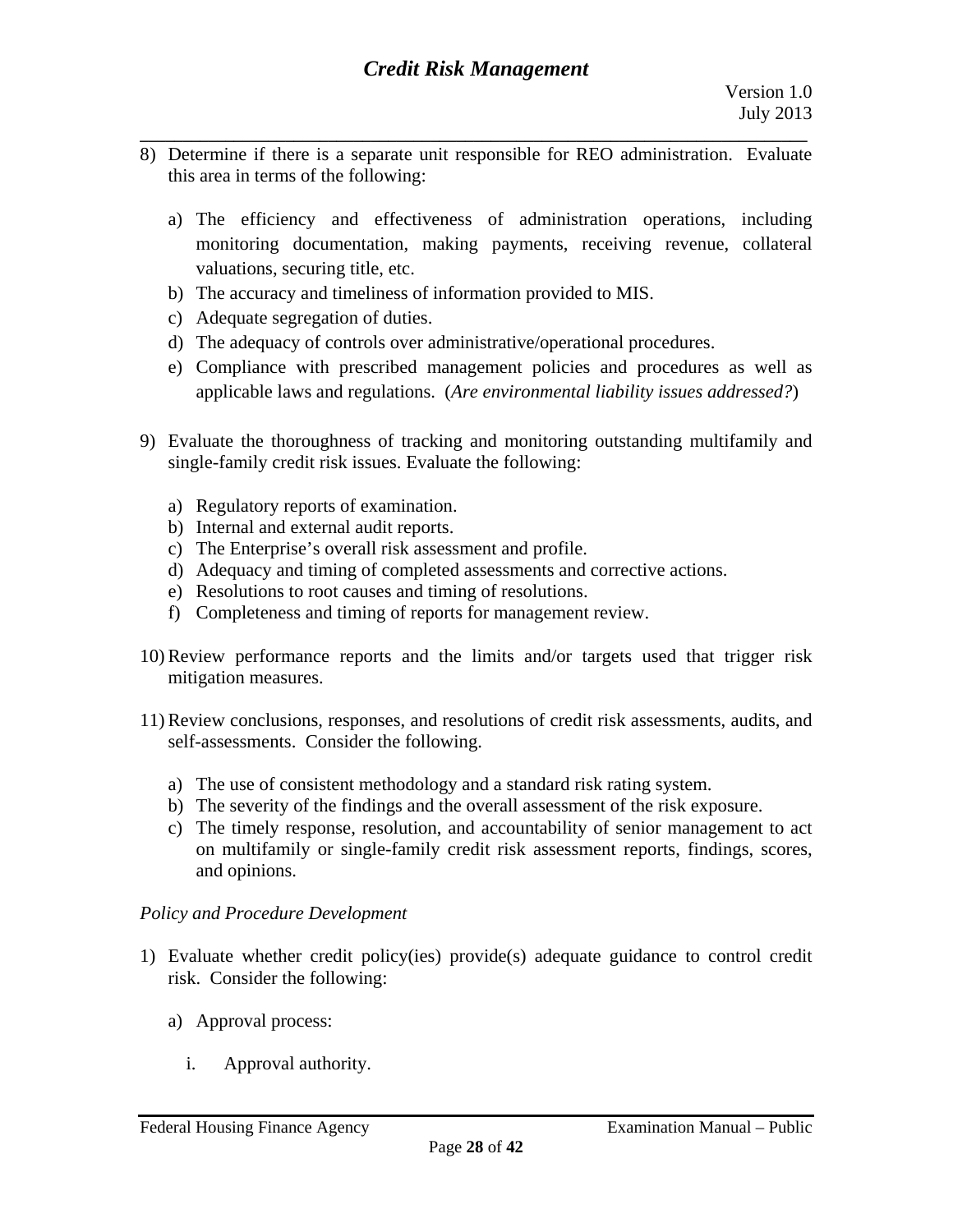- ii. Credit committee structure.
- iii. Credit evaluation analysis requirements.
- iv. Exception definition and limits.
- v. Exception reporting requirements.

#### b) Underwriting:

- i. Credit standards.
- ii. Credit structure.
- iii. Maturity limits.
- iv. Collateral.
- v. Pricing.
- vi. Financial information requirements.
- vii. Documentation standards.
- viii. Appraisal requirements.
- ix. Environmental assessments.
- x. Credit quality monitoring and evaluation.
- xi. Risk rating definitions.
- xii. Risk rating accountability and responsibility.
- xiii. Risk analysis requirements.
- xiv. Collection, recovery, and charge-off responsibility.
- xv. Exception reporting.
- xvi. Obligor financial reporting.
- c) Portfolio limits and strategic goals:
	- i. Credit culture.
	- ii. Aggregate credit limits.
- iii. Desirable credit types.
- iv. Concentrations and concentration limits.
- d) Compliance:
	- i. Conflicts of interest.
	- ii. Escalation procedures.
- iii. Accounting requirements.
- iv. Other credit related regulations.
- e) REO:
	- i. Transfer to REO appraisal valuation standards.
	- ii. Update appraisals standards.
- iii. Expensing and capitalization of costs.
- iv. Acceptable holding period.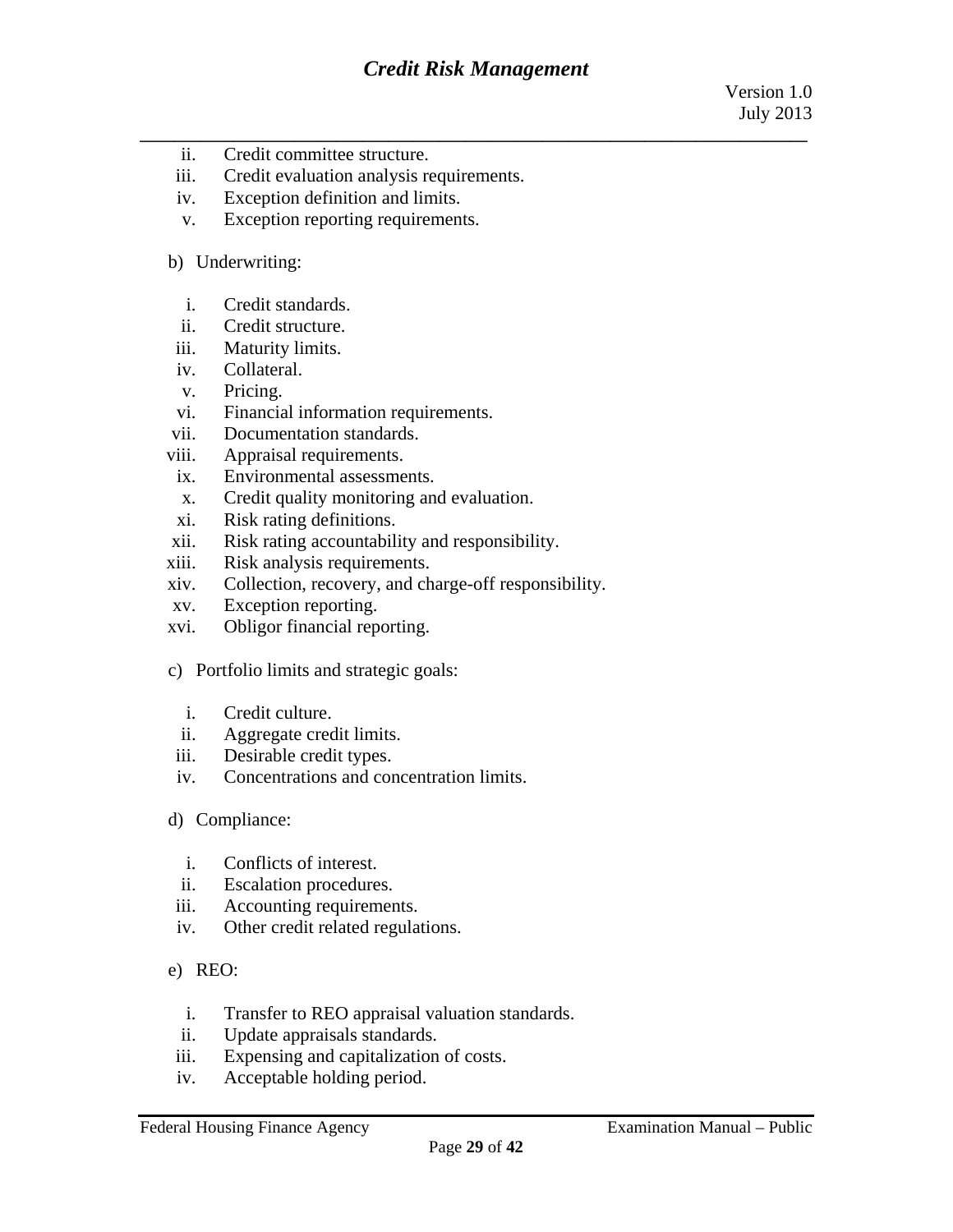- $V<sub>1</sub>$ Determine if the policy addresses REO related conflicts of interest issues, and sales of REO to insiders.
- f)ALL:
	- $\mathbf{i}$ . All significant factors that affect the collectability of the portfolio and should support the credit losses estimated by this process.
	- ii. Loss estimation models are evaluated before they are employed and modification of the model's assumptions are made, as needed, to ensure that the resulting loss estimates are consistent with GAAP.
- iii. Require documentation of evaluations and conclusions regarding the appropriateness of estimating credit losses with the models and adjustments made to the models or other estimation tools.
- iv. Promptly charge-off loans, or portions of loans, that are deemed uncollectible (FHFA advisory bulletin 2012-02 provides guidance on asset classification and FHFA's supervisory expectations).
- $V_{\star}$ Periodic validation of the ALL methodology. This validation process should be conducted by a party who is independent of the credit approval and ALL estimation processes and the ALL methodology and its application in order to confirm its effectiveness. A party who is independent of these processes could be the internal audit staff, a risk management unit, an external auditor (subject to applicable auditor independence standards), or another contracted third party from outside. One party need not perform the entire analysis as the validation can be divided among various independent parties.
- 2) Review Fannie Mae or Freddie Mac multifamily or single-family seller/servicer guide requirements, and MPF Origination and Servicing guides for clarity, thoroughness, and updated methodologies and strategies to adequately control risk and ensure the safety and soundness of operations.
- 3) Review Policies and Procedures to ensure they address all multifamily or singlefamily credit risk areas. Consider the following:
	- a) Geographic markets and feasibility studies.
	- b) Physical needs assessment.
	- c) Loan portfolio diversification strategies.
	- d) Prudent underwriting standards (LTV requirements, DSCR standards, payment deferral provisions, credit score requirements, etc.) that are clear and measurable provided in multi-family or single family guides, including any automated systems and any delegated underwriting, along with guide changes.
	- e) Appropriate terms and conditions by type of real estate loan.
	- f) Loan origination and approval procedures.
	- g) Loan review or credit review and approval procedures for loan exceptions and continuous portfolio sampling reviews.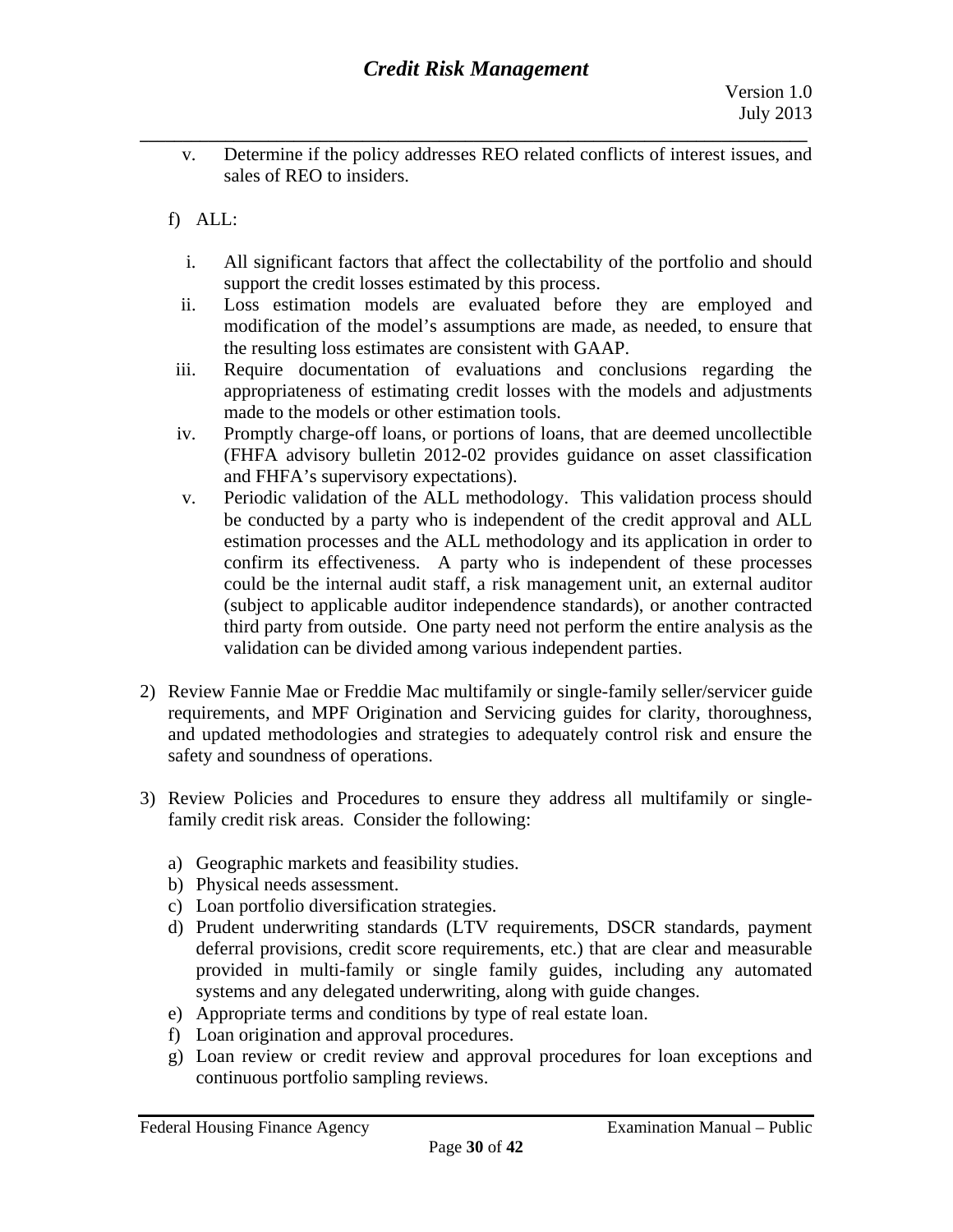- h) Loan administration procedures.
- i) Asset management and reporting procedures.
- j) Appraisal and evaluation program.
- k) Limits and concentrations.
- l) Loan modifications.
- m) Credit risk policies for Low Income Housing Tax Credit (LIHTC) and other equity investments should follow the same credit standards as loans but with an emphasis on recapture risk, counterparty (fund manager and syndicators), and internal rates of returns.
- n) Charge-off policies.
- 4) Evaluate in multifamily or single-family lending the extent to which compliance is achieved, monitored, and reported in, among others, the following areas.
	- a) Defined permissible mortgage acquisition, underwriting, and servicing activities, as appropriate.
	- b) Responsibilities designated to individual officers and delegations of authority.
	- c) Segregation of duties.
- 5) Verify that the board of directors approves and reviews the credit policy(ies).
- 6)Evaluate how the policy establishes responsibility and accountability for various activities. Consider:
	- a) Approval process.
	- b) Risk rating process.
	- c) Exception and over-limit process.
	- d) Credit administration/credit operations.
	- e) Nonaccrual and charge-off process.
- 7)Evaluate the policy's suitability to any planned changes in credit activities. (*For example, introducing a new product.*)
- 8) Determine if risk limits are well-defined and reasonable. Consider the way these limits are measured. (*Are capital and earnings at risk used to define the risk limit?*)
- 9) Assess the potential impact on the institution if the risk limits are breached. (*Each limit should be separately assessed.*)
- 10) Evaluate the policy exception process, including underwriting standards overrides. Consider the following:
	- a) Review the number and extent of exceptions made to ensure they are made on a limited basis.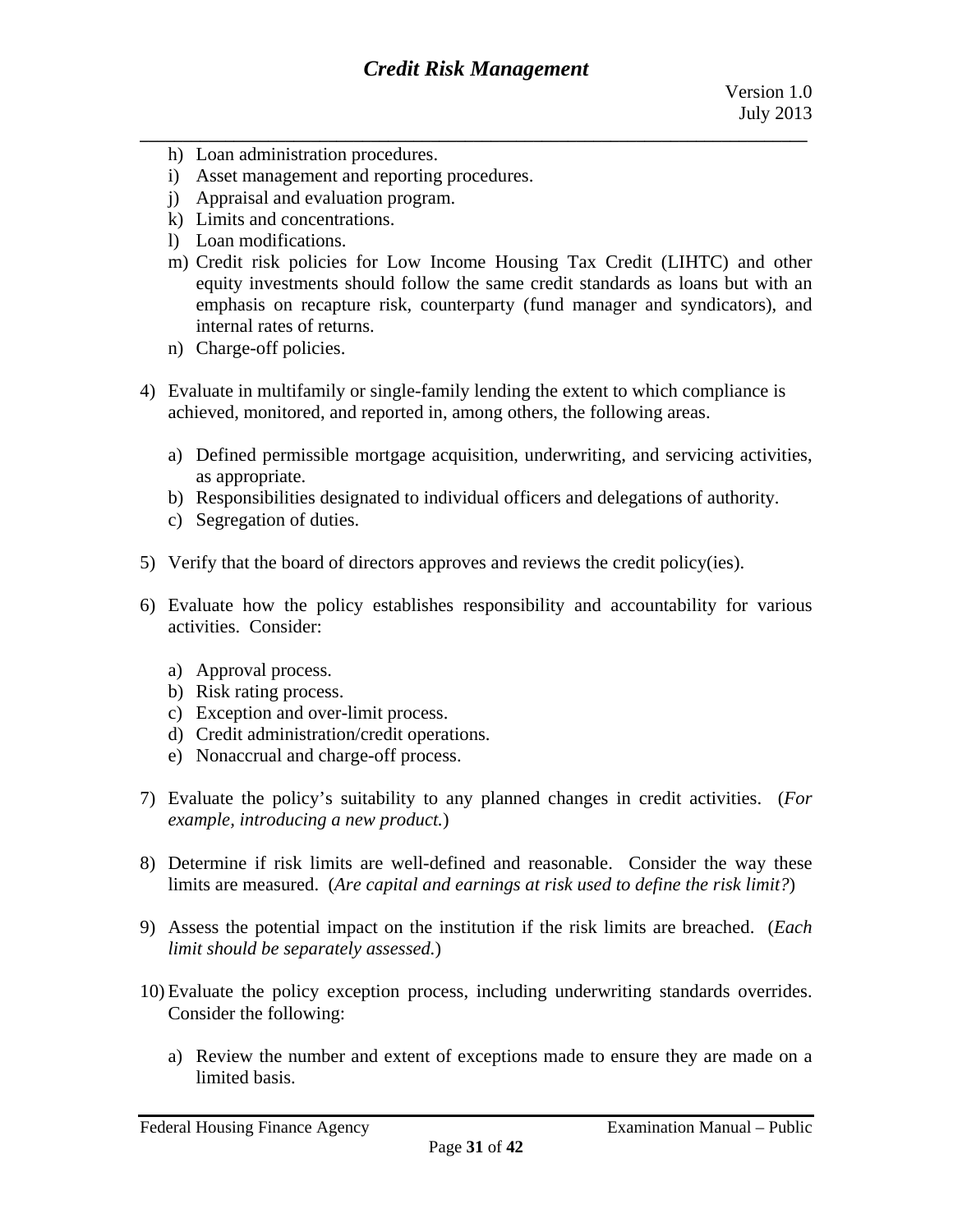**\_\_\_\_\_\_\_\_\_\_\_\_\_\_\_\_\_\_\_\_\_\_\_\_\_\_\_\_\_\_\_\_\_\_\_\_\_\_\_\_\_\_\_\_\_\_\_\_\_\_\_\_\_\_\_\_\_\_\_\_\_\_\_\_\_\_\_\_\_\_\_\_\_\_\_\_\_\_**  b) Review the reporting to the board of directors detailing the number, nature, justifications, and trends for exceptions.

## *Risk Metrics*

- 1)Evaluate the institution's assessment of its aggregate level of credit risk and determine what this means in regards to the condition of the institution. (*Consider the level and trend of charge-offs and delinquencies, risk rating profiles, in both on and off-balance sheet exposures*).
- 2) Determine if risk limits are effective and consistent with the risk appetite established by the board of directors.
- 3) Determine if adequate delivery system limits and edits are in place to control the risk of individual loans at the time of purchase.
- 4) Determine if adequate tracking of individual loans by risk attributes is in place.
- 5) Determine if risk limits are set against multiple factors such as, but not limited to, the following:
	- a) Aggregate level of adversely rated credit exposures.
	- class. b) Aggregate level of adversely rated credit exposures for each portfolio and/or asset
	- c) Level of delinquent credit exposures.
	- d) Size of individual credit exposures.
- 6)Assess the institution's concentration definition. (*Does this definition aid in managing credit risk?*)
- 7)Evaluate the institution's historical loss calculations for pools of assets. *(Does the process follow GAAP standards? Are adjustments for current conditions considered?)*

## *Reporting*

- 1)Evaluate the adequacy of management reporting practices pertaining to credit risk exposures. Evaluate the timeliness, accuracy, level of detail, clarity of report format, and distribution of credit risk reports. Consider:
	- a) Earnings and capital-at-risk measurements.
	- b) Past-due and accrual status.<br>c) Risk rating stratification.
	-
- d) Loan yield and profitability data (per asset and portfolio).<br>Federal Housing Finance Agency Examination Manual Public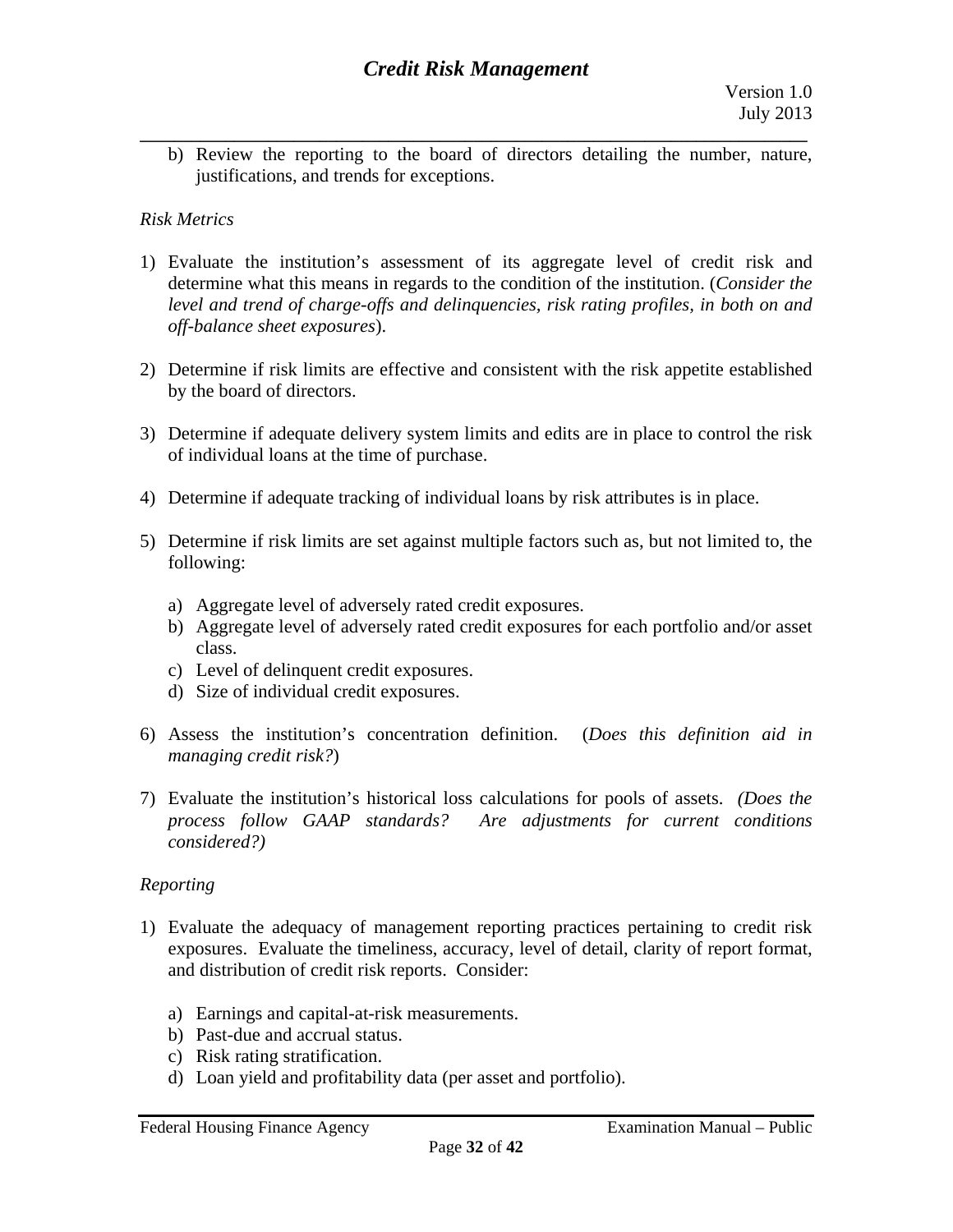- e) Trend analysis.
- f) Commitments, including type, amount, and level of expected usage, and highest usage on record.
- g) Maturity categories.
- h) Liquidity information on loans and portfolios to include data on quality, maturity, and pledged collateral.
- i) Exceptions to policy, risk limits, underwriting, and documentation standards.
- j) Significant problem credits.
- k) Trend information.
- l) Vintage analysis.
- m) Pricing objectives.
- 2) Determine if a periodic review and evaluation of credit MIS is conducted. (*Is this evaluation frequent enough considering the sophistication of the control systems and the level of risk?)*
- 3)Review credit MIS and determine whether it provides sufficient detail about individual transactions, portfolio segments, and the entire portfolio.
- 4) Evaluate the flexibility of the credit MIS system. Consider the following:
	- a) The distribution of credit MIS.
	- b) The amount and suitability of information provided to each layer of management.
	- c) The timelines of credit MIS.
	- d) The ability to sort data and create ad hoc reports as needed.
- d) The ability to sort data and create ad hoc reports as needed.<br>5) Review REO MIS and determine whether it provides sufficient detail about individual REO assets and the entire REO portfolio.

## *Internal/External Audit*

- 1)Assess the comprehensiveness of extent of internal audit's reviews of credit risk processes, including REO. Verify that internal audit reviews credit activities for the following:
	- a) Compliance with policies and procedures.
	- b) Accuracy of credit quality reporting.
	- c) The accuracy of exception reporting.
	- d) Credit administration/credit operations capacity and performance.<br>e) Compliance with board of director guidelines.
	-
	- f) ALL process and controls.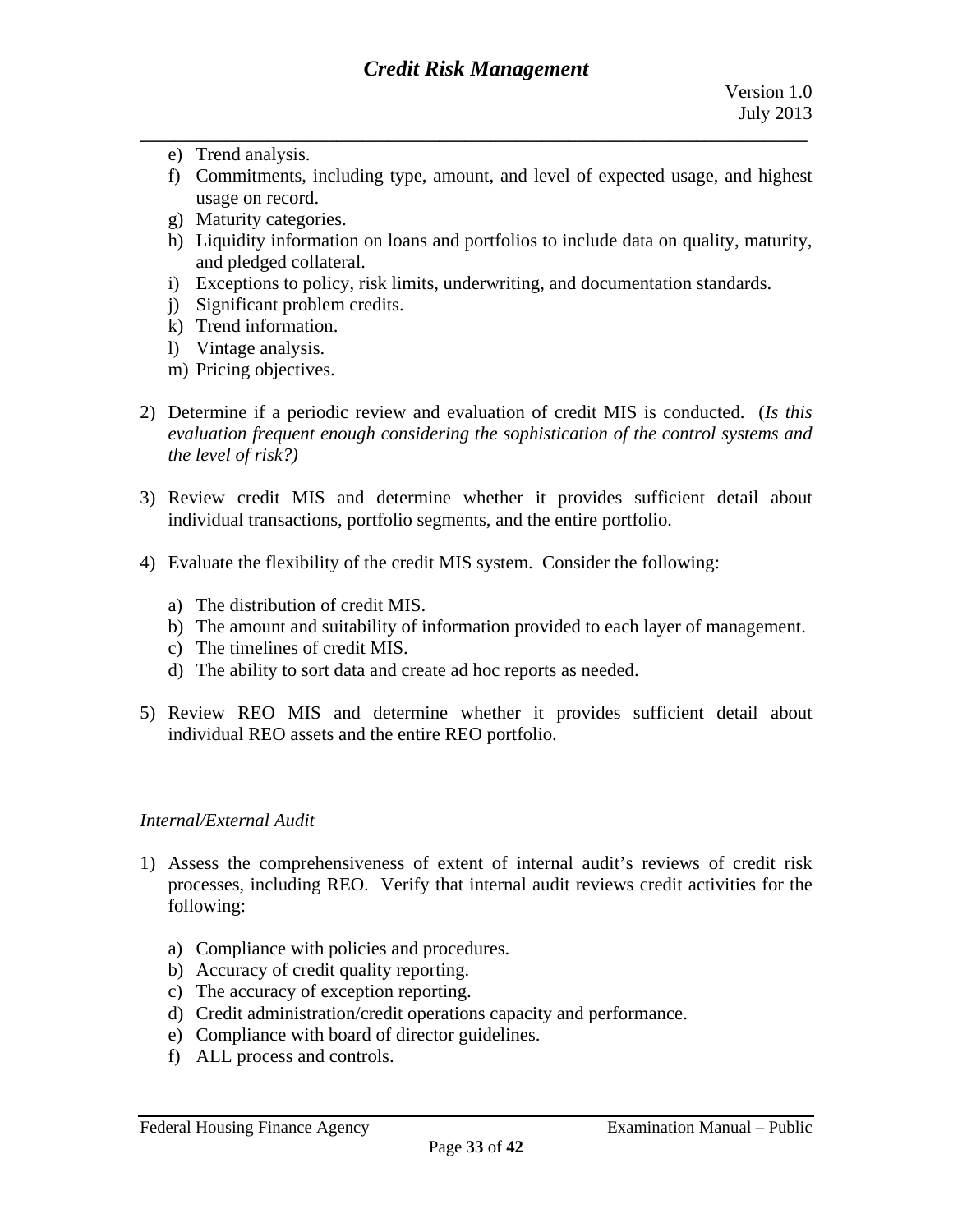- **\_\_\_\_\_\_\_\_\_\_\_\_\_\_\_\_\_\_\_\_\_\_\_\_\_\_\_\_\_\_\_\_\_\_\_\_\_\_\_\_\_\_\_\_\_\_\_\_\_\_\_\_\_\_\_\_\_\_\_\_\_\_\_\_\_\_\_\_\_\_\_\_\_\_\_\_\_\_**  2) Determine if any audits have been postponed or canceled, and find out the reason why. (*Verify that they were not delayed or canceled to avoid criticism.*)
- 3) Review and evaluate the scope and testing of the external auditor's review of the LLR level and process.
- 4)Evaluate the adequacy of the scope and testing completed by external audit and determine the status of corrective action and findings. *(Are all areas of potential risk considered? If not, why not? Are reasons for not including certain areas within the scope of the audit work reasonable and supported?)*
- 5)Evaluate the effectiveness of the evaluations conducted pursuant to Sarbanes-Oxley and related regulatory requirements (for example, SEC requirements implementing Sarbanes-Oxley provisions) that identify the key risks and controls pertaining to credit risk management.
- 6) Evaluate the adequacy of the objectives and scopes of reviews performed by outside consultants and determine the status of management's actions regarding recommendations.
- 7)Assess the model review and validation process. Determine:
	- a) The independence of the validating unit from the developing unit.
	- b) If all components of the model are included in the validation process.
	- c) If the roles of all relevant parties was assessed.
	- d) That the review is thoroughly documented.
	- e) That corrective action was initiated and completed in a timely manner.
	- f) The extent that on-going monitoring, outcomes analysis, and benchmarking are used in the validation process.
- 8)Assess the extent of internal audit's reviews of REO-related practices.

## *Information Technology*

1) Determine if information technology resources, both current and planned, are adequate to meet the requirements of credit administration needs. (*Examiners should assess current capacity, and volume of errors, along with projections for credit growth.*)

## *Compliance*

1) Determine if the board of directors and senior management have established procedures for ensuring compliance with the laws and regulations that apply to credit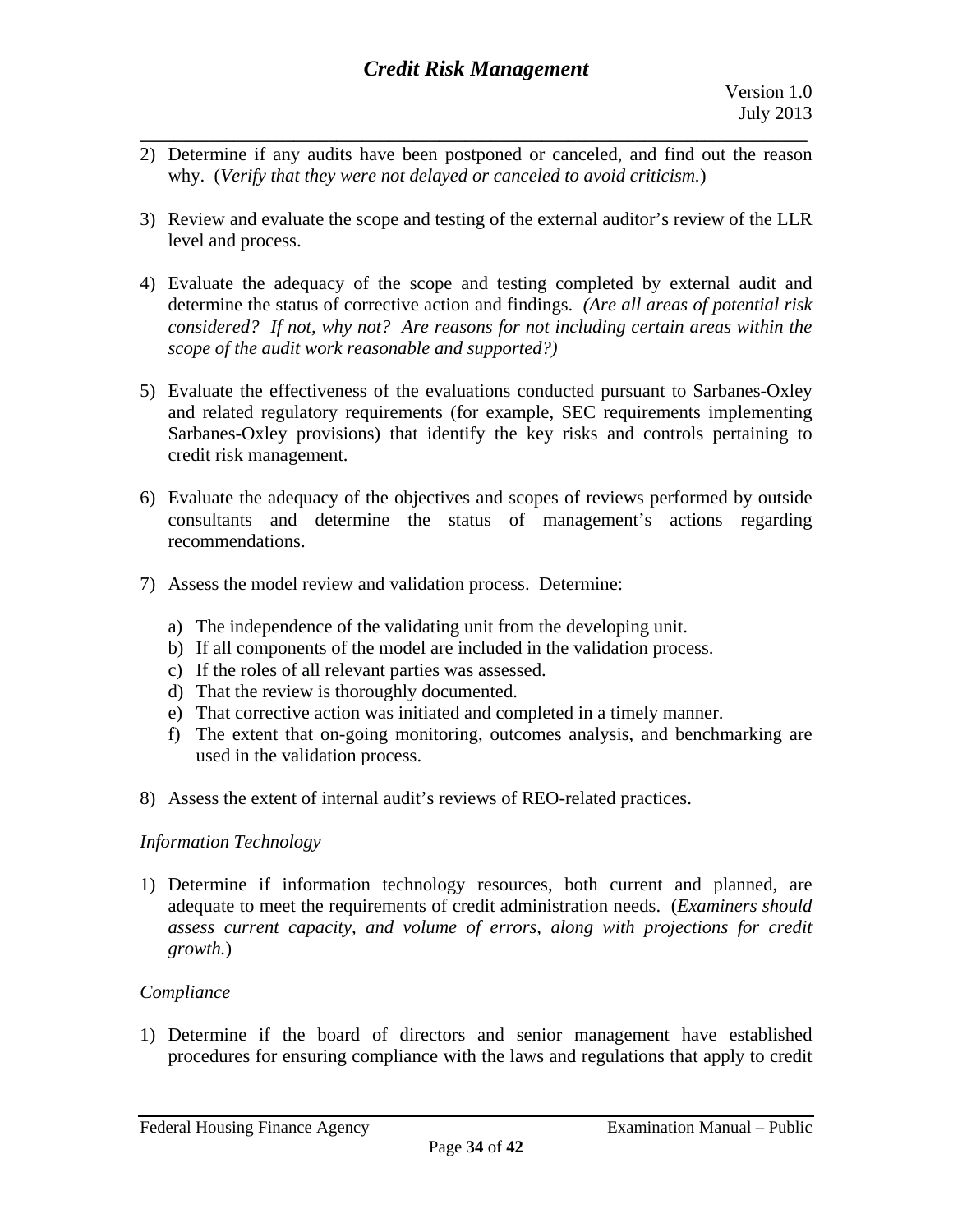**\_\_\_\_\_\_\_\_\_\_\_\_\_\_\_\_\_\_\_\_\_\_\_\_\_\_\_\_\_\_\_\_\_\_\_\_\_\_\_\_\_\_\_\_\_\_\_\_\_\_\_\_\_\_\_\_\_\_\_\_\_\_\_\_\_\_\_\_\_\_\_\_\_\_\_\_\_\_**  risk management, including FHFA Prudential Management and Operations Standards ("PMOS") Standard 9 (Management of Credit and Counterparty Risk).

2) Analyze any insider purchases of REO assets.

# **4. Testing**

- 1) Verify the accuracy of the institution's risk ratings, and the adequacy of risk rating analysis for a sample of credit exposures. Examiner analysis and commentary should be documented on line cards (see Appendix to this module). Examiners should consult with colleagues in the model risk area in identifying an appropriate sample for purposes of testing.
- 2) Apply the adverse ratings definitions to the sample of credit exposures to develop adverse classification statistics.
- 3) Assess actual underwriting standards (such as LTV, DSCR, information provided, etc.) applied to a sample of loans in comparison to the underwriting standards detailed in policy.
- 4)Test a sample of loans approved based on overrides of underwriting standards. (*Is the basis for the decision well documented? Are overrides made with the required approval?*)
- 5) If applicable, verify the accuracy of risk rating, and adherence to accounting policies for a sample of REO assets.
- 6) Determine if the seller/servicer agreements and guides address foreclosure, loan work out, and loan modification issues by reviewing a sample of agreements. *(Are document standards explicit? Are there documentation reviews?)*
- 7) Obtain a sample of individually impaired assets and evaluate the calculation of impairment.
- 8) Obtain and review the due diligence performed by the regulated entity on a sample of seller/servicers relating to their operational capacity to process the volume of foreclosures resulting in REO transfers.
- 9) Perform necessary testing to determine the accuracy of credit MIS by verifying the accuracy of risk rating reports for a sample of business units/portfolios. (*If internal lending controls are satisfactory, testing for accuracy may be unnecessary*.)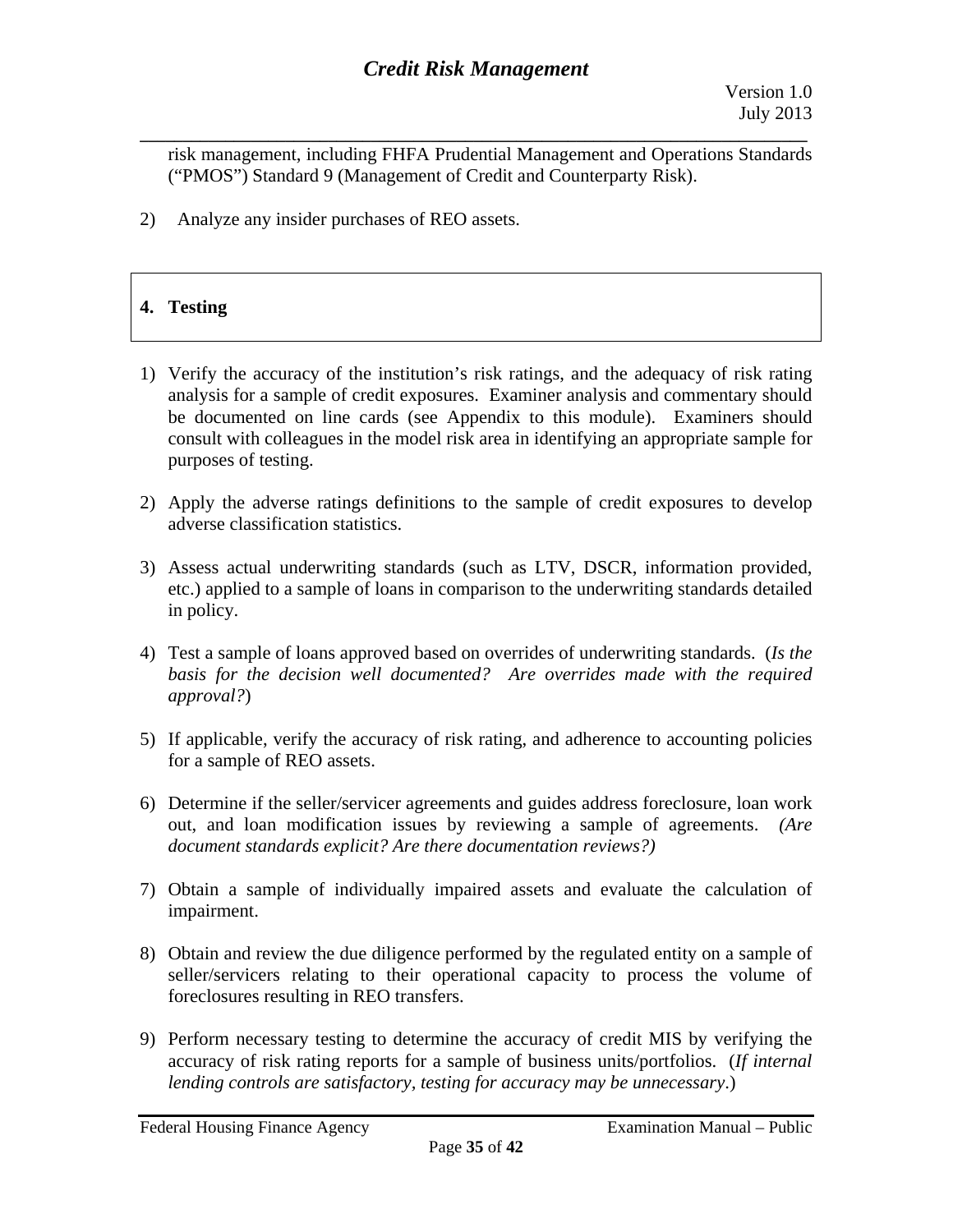10) Select a sample of credit risk management-related audit reports to assess their adequacy. Consider:

**\_\_\_\_\_\_\_\_\_\_\_\_\_\_\_\_\_\_\_\_\_\_\_\_\_\_\_\_\_\_\_\_\_\_\_\_\_\_\_\_\_\_\_\_\_\_\_\_\_\_\_\_\_\_\_\_\_\_\_\_\_\_\_\_\_\_\_\_\_\_\_\_\_\_\_\_\_\_** 

- a) Whether all pertinent issues are brought forward in the report.
- b) Timeliness of report issuance.
- c) Clear assignment and acknowledgment of issue "ownership."
- d) Reasonableness and completeness of management responses. (*Is the issue addressed?*)
- e) Time frame standards for corrective action. (*Are the limits reasonable?)*
- f) Monitoring and assessments of corrective actions.
- g) Adequacy of report contents. (*Do they have enough information to inform senior management and the board about the condition of the portfolio and the effectiveness of internal controls?)*
- 11) Based on the results of the steps performed above, determine if the LLR is at an appropriate level, and if the regulated entity's LLR process is adequate.

## **5. Conclusions**

- 1) Summarize conclusions for all examination work performed, including work performed by other FHFA staff as it relates to the regulated entity's credit risk management function. Develop a memorandum describing the risks to the institution resulting from the credit risk and the regulated entity's management of those risks. The memorandum should describe the basis of conclusions reached and summarize the analysis completed. Within the memorandum, discuss the types of risk the regulated entity is exposed to (e.g., market, credit, operational); the level of risk exposure; the direction of risk (stable, decreasing, increasing); and the quality of risk management practices (strong, adequate, weak). A memorandum must be prepared irrespective of whether the examiner's assessment is positive or negative.
- 2) Conclude on the responsiveness to previous examination findings. Evaluate the adequacy of the regulated entity's response to previous examination findings and concerns.
- 3) Develop findings and prepare findings memorandums, as appropriate. Based on examination work performed, develop findings communicating concerns identified during the examination. Findings should identify the most significant risks to the institution and the potential effect to the regulated entity resulting from the concerns identified. Findings should describe a remediation plan that specifies the appropriate corrective action to address examination concerns and establishes a reasonable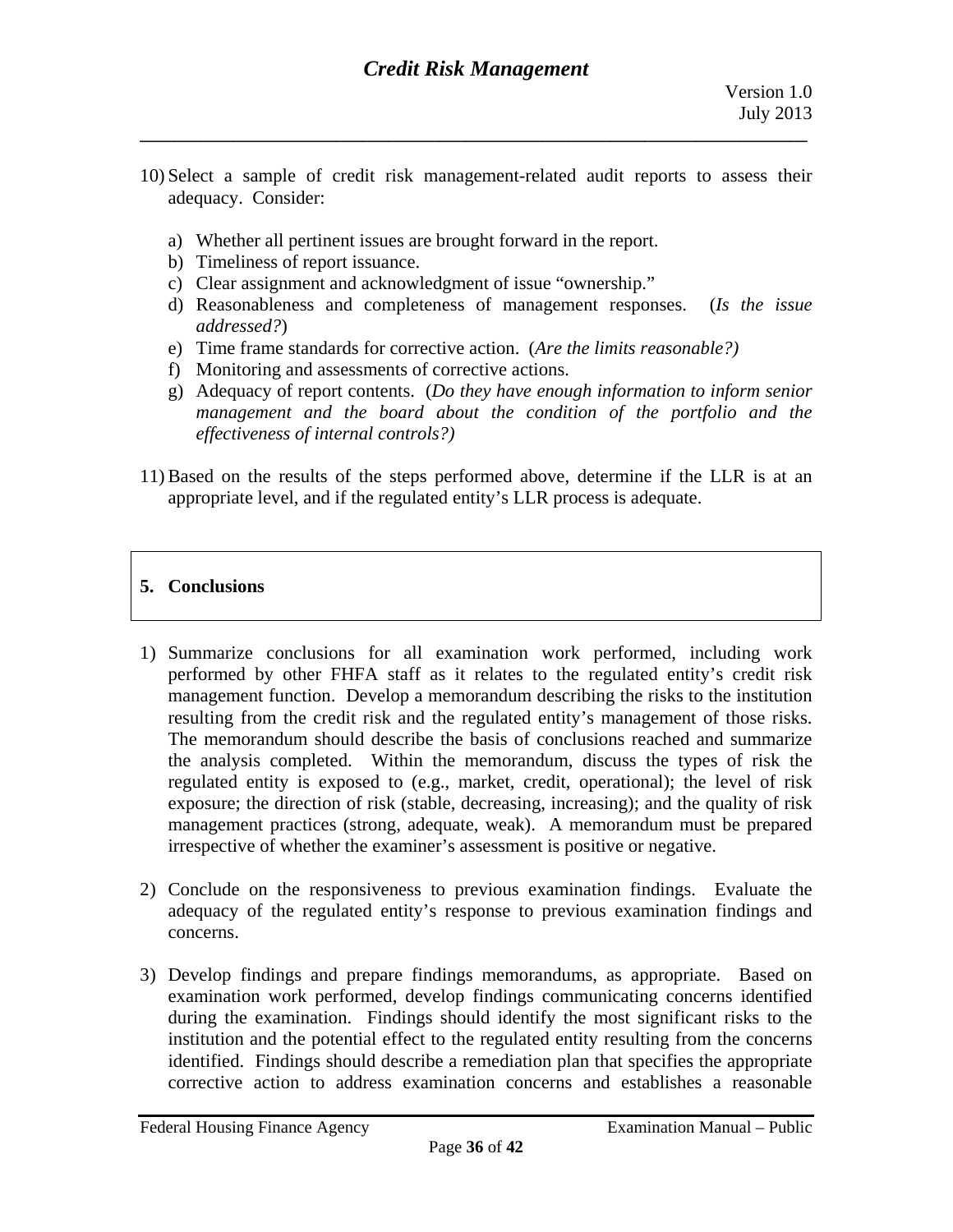**\_\_\_\_\_\_\_\_\_\_\_\_\_\_\_\_\_\_\_\_\_\_\_\_\_\_\_\_\_\_\_\_\_\_\_\_\_\_\_\_\_\_\_\_\_\_\_\_\_\_\_\_\_\_\_\_\_\_\_\_\_\_\_\_\_\_\_\_\_\_\_\_\_\_\_\_\_\_**  deadline for the regulated entity to remediate the finding. Communicate preliminary findings to the EIC, other interested examiners, and senior FHFA staff, as appropriate. Discuss findings with regulated entity personnel to ensure the findings and analyses are free of factual errors.

4) Develop a list of follow-up items to evaluate during the next annual examination. In addition to findings developed in the steps above, include concerns noted during the examination that do not rise to the level of a finding. Potential concerns include issues the regulated entity is in the process of addressing, but require follow-up work to ensure actions are completed appropriately. In addition, potential concerns should include anticipated changes to the institution's practices or anticipated external changes that could affect the institution's future oversight of credit risk management practices.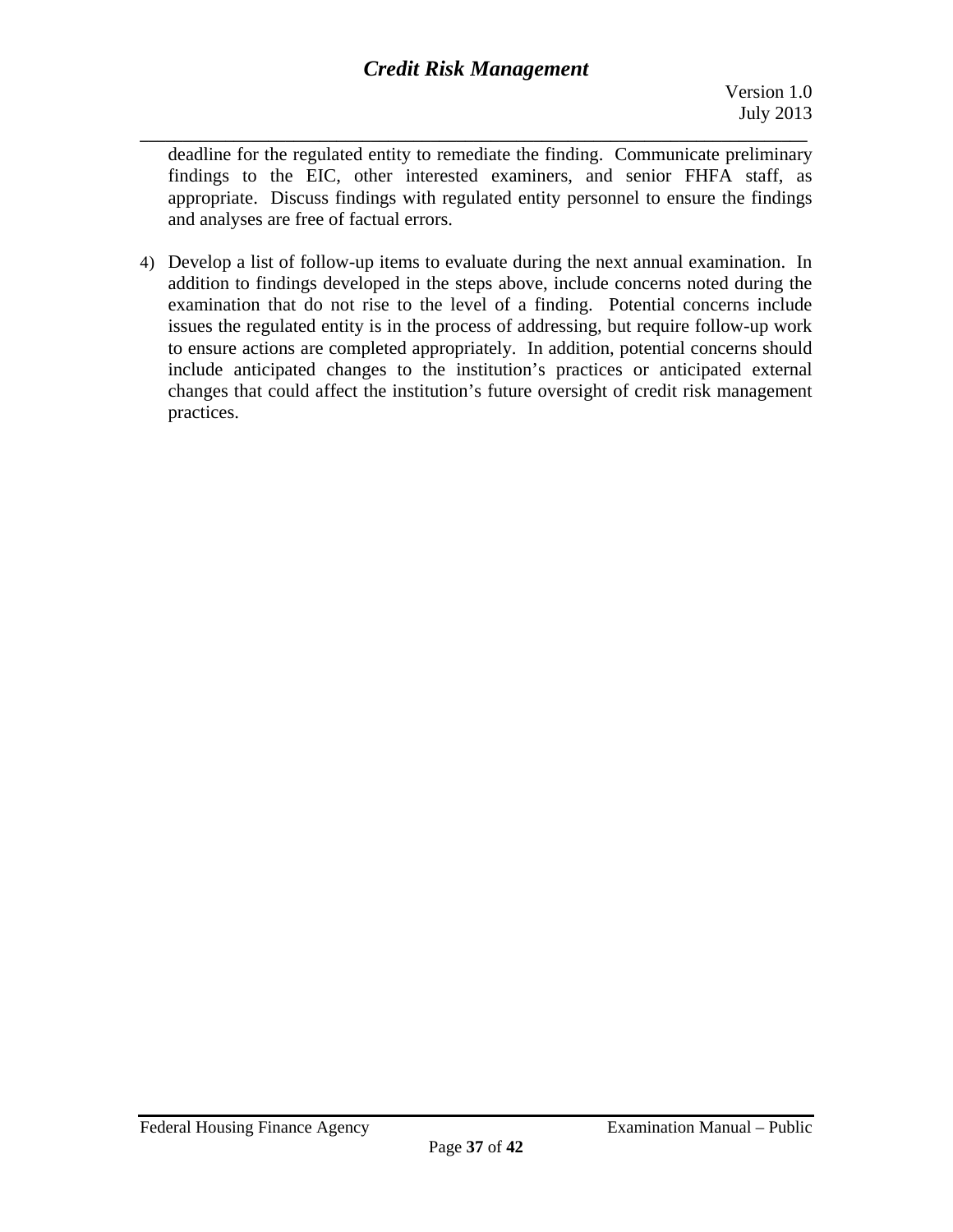#### **Workprogram**

**\_\_\_\_\_\_\_\_\_\_\_\_\_\_\_\_\_\_\_\_\_\_\_\_\_\_\_\_\_\_\_\_\_\_\_\_\_\_\_\_\_\_\_\_\_\_\_\_\_\_\_\_\_\_\_\_\_\_\_\_\_\_\_\_\_\_\_\_\_\_\_\_\_\_\_\_\_\_** 

#### **1. Scope of Examination Work Performed**

Workpapers must document the examination activities undertaken to evaluate potential risks related to credit risk management.

#### **2. Description of Risks**

- Identify areas of concern related to credit risk management
- Assess current risks and trends in the risk to the organization emanating from the credit risk area
- Evaluate changes within the organization or industry affecting risk
- Evaluate the institution's own risk-identification practices and conclude on their adequacy

#### **3. Risk Management**

- Assess and conclude on the adequacy of the institution's risk identification process
- Assess and conclude on the overall adequacy of internal controls, including an evaluation of:
	- oThe institution's organizational structure
	- o Policy and procedure development for this area
	- oAppropriateness of risk metrics
	- o Reporting by management and the board
- Assess and conclude on the internal and external audit of risks
- Assess and conclude on the adequacy of information technology and controls related to credit risk management
- Assess and conclude on the adequacy of the institution's efforts to ensure:
	- oCompliance with laws, regulations and other supervisory guidance
		- oCompliance with the institution's policies and procedures

#### **4. Testing**

• Complete testing, as appropriate, to assess adherence with examination standards

#### **5. Conclusions**

- Summarize conclusions for all examination work performed related to credit risk management
	- oConclude on the level of risk to the institution
	- o Include an assessment of the adequacy of the institution's monitoring of risk and establishment of internal controls to mitigate risk
- Conclude on responsiveness to examination findings from previous examinations
- Develop examination findings, as appropriate
- Identify areas requiring follow-up examination activities or monitoring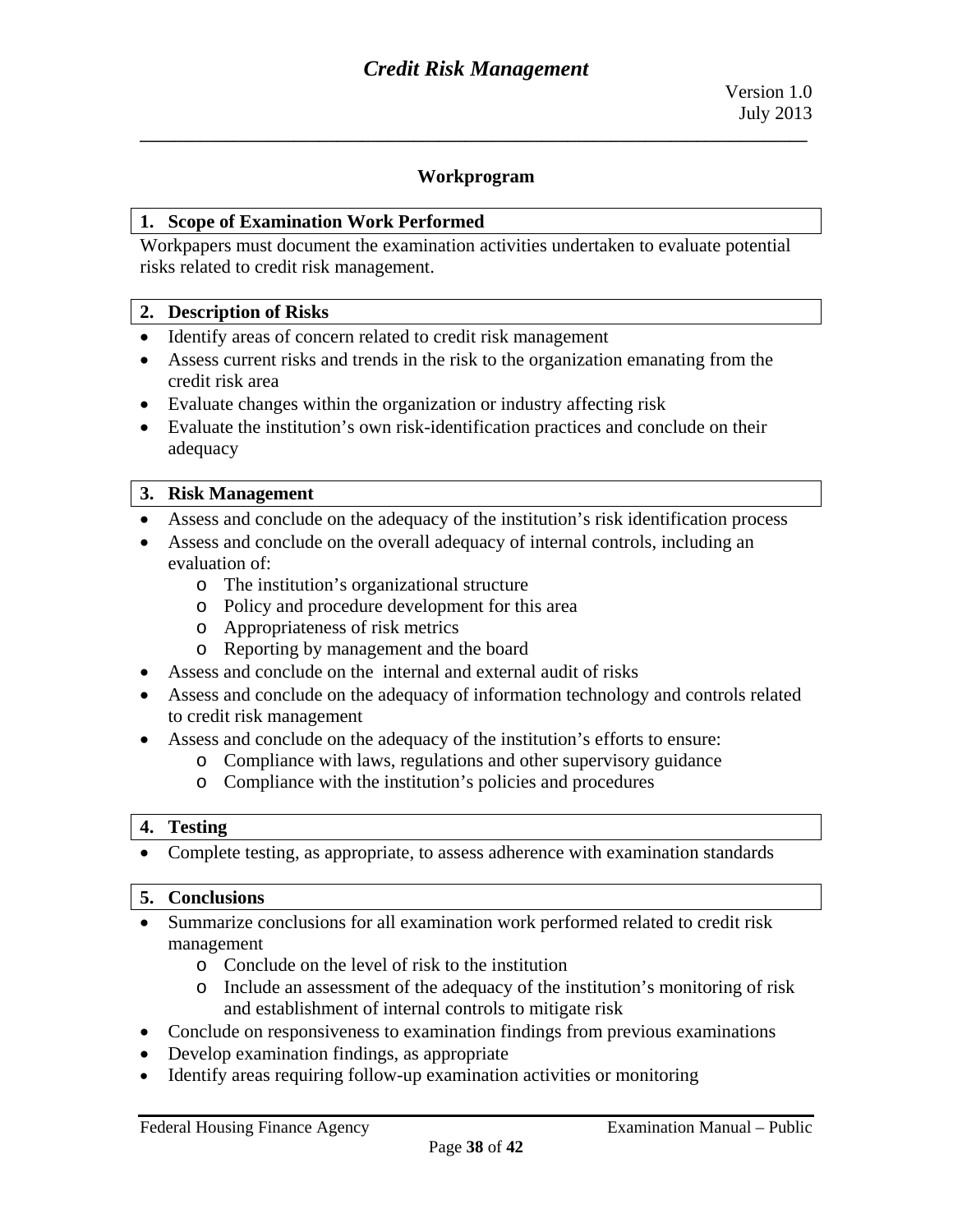## APPENDIX – LINE CARD

**\_\_\_\_\_\_\_\_\_\_\_\_\_\_\_\_\_\_\_\_\_\_\_\_\_\_\_\_\_\_\_\_\_\_\_\_\_\_\_\_\_\_\_\_\_\_\_\_\_\_\_\_\_\_\_\_\_\_\_\_\_\_\_\_\_\_\_\_\_\_\_\_\_\_\_\_\_\_** 

The line card on the following pages should be used to document examiner analysis and conclusions on individual credit relationships.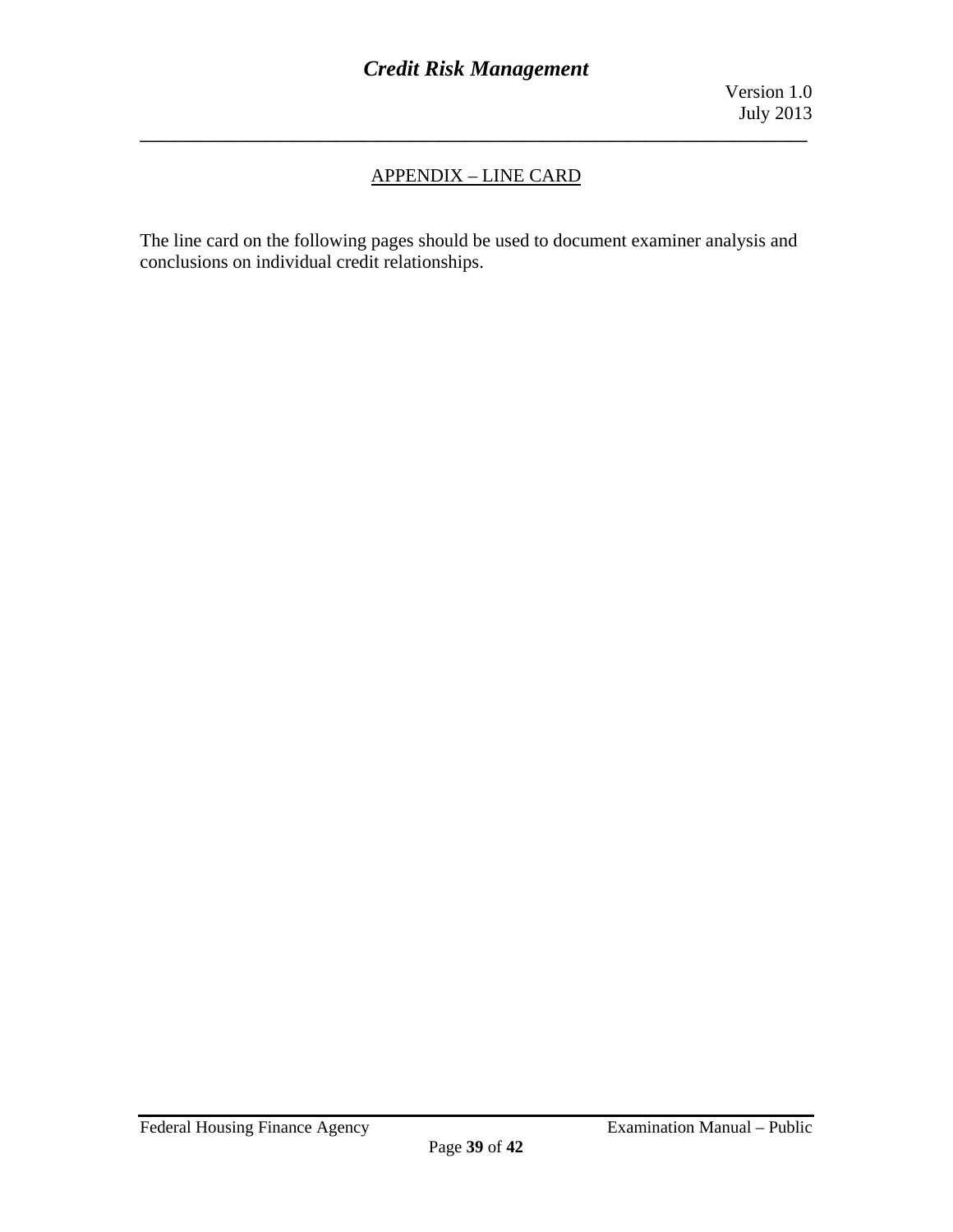**\_\_\_\_\_\_\_\_\_\_\_\_\_\_\_\_\_\_\_\_\_\_\_\_\_\_\_\_\_\_\_\_\_\_\_\_\_\_\_\_\_\_\_\_\_\_\_\_\_\_\_\_\_\_\_\_\_\_\_\_\_\_\_\_\_\_\_\_\_\_\_\_\_\_\_\_\_\_** 

Version 1.0 July 2013

|                                                     |            |  |                        |                                         |                                     |                                                          |                                                          |                         |                                     |          | Loan #                                |                 |  |                        |              |  | <b>Regulated Entity</b>   |  |
|-----------------------------------------------------|------------|--|------------------------|-----------------------------------------|-------------------------------------|----------------------------------------------------------|----------------------------------------------------------|-------------------------|-------------------------------------|----------|---------------------------------------|-----------------|--|------------------------|--------------|--|---------------------------|--|
| Seller/Servicer<br>Loan Amount                      |            |  |                        |                                         | Purpose                             |                                                          |                                                          |                         |                                     |          |                                       |                 |  |                        |              |  |                           |  |
| Product Type                                        |            |  |                        |                                         |                                     |                                                          |                                                          |                         |                                     |          |                                       |                 |  |                        |              |  |                           |  |
| <b>Product Name</b>                                 |            |  |                        |                                         |                                     |                                                          |                                                          | Original Loan Balance   |                                     |          |                                       |                 |  | <b>Balloon Amt.</b>    |              |  | <b>Maturity Date</b>      |  |
| Mortgage<br>Date<br>Amount<br>(DT) Date<br>Recorded |            |  |                        |                                         |                                     |                                                          |                                                          | Note Rate               |                                     |          | Term                                  |                 |  | Type(fixed,A<br>$RM$ ) |              |  |                           |  |
| Original Mortgagor<br><b>Assumption Terms</b>       |            |  |                        |                                         |                                     | Type of Review (Random, Discretionary, Post Foreclosure) |                                                          |                         |                                     |          |                                       |                 |  |                        |              |  |                           |  |
| <b>Lien Position</b>                                |            |  |                        |                                         |                                     |                                                          |                                                          |                         |                                     |          |                                       |                 |  |                        |              |  |                           |  |
| Terms<br>Prior Lien<br>Org<br>Held by<br>Amount     |            |  | <b>Balance</b><br>Date |                                         | Delinquencies                       |                                                          | <b>Collateral Real Estate</b>                            |                         |                                     | Location |                                       |                 |  |                        |              |  |                           |  |
| N/A<br>Credit Info                                  |            |  |                        |                                         |                                     |                                                          |                                                          |                         |                                     |          |                                       |                 |  |                        |              |  |                           |  |
|                                                     |            |  |                        |                                         |                                     |                                                          |                                                          |                         |                                     |          |                                       |                 |  |                        |              |  |                           |  |
| Exp<br>$\mbox{TU}$                                  |            |  |                        |                                         |                                     |                                                          |                                                          |                         |                                     |          | QC Overall DTI                        |                 |  | N/A                    |              |  | Last Sale Price dt Seller |  |
| Balance                                             | Int. Pd to |  |                        |                                         |                                     |                                                          |                                                          |                         |                                     |          |                                       |                 |  |                        |              |  |                           |  |
| Date                                                |            |  | Int. Due<br>Date       |                                         | Date                                |                                                          |                                                          |                         |                                     |          | Loan<br>Value                         | <b>CLT</b><br>V |  |                        | Examin<br>er |  | Comments                  |  |
|                                                     |            |  |                        |                                         |                                     |                                                          |                                                          |                         |                                     |          |                                       |                 |  |                        |              |  |                           |  |
|                                                     |            |  |                        | Date<br>Title<br>Date<br><b>MTG DTI</b> | <b>Purchase Date</b><br>Opinion/Ins | Appraisal<br>Land Imp<br>Total                           | <b>Special Features</b><br>Amount<br>Date<br>Overall DTI | <b>Origination Date</b> | Examiner<br>QC Mtg DTI<br>Appraiser |          | Description (Occupancy)<br><b>PMI</b> |                 |  | Amortization (P&I)     |              |  |                           |  |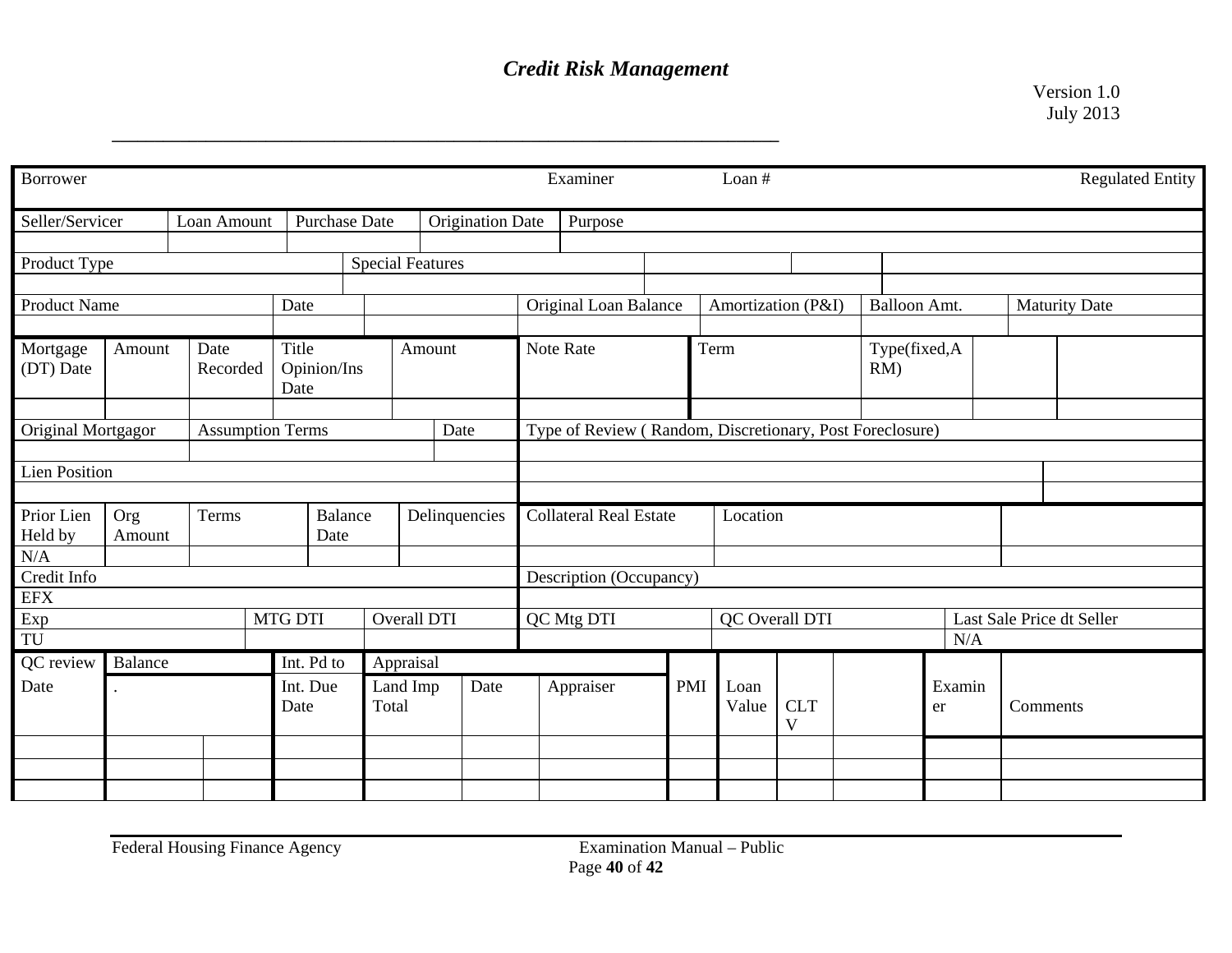**\_\_\_\_\_\_\_\_\_\_\_\_\_\_\_\_\_\_\_\_\_\_\_\_\_\_\_\_\_\_\_\_\_\_\_\_\_\_\_\_\_\_\_\_\_\_\_\_\_\_\_\_\_\_\_\_\_\_\_\_\_\_\_\_\_\_\_\_\_\_\_\_\_\_\_\_\_\_** 

Version 1.0 July 2013

| Borrower                                       |                     | Examiner                        | <b>Regulated Entity</b><br>Loan #                               |
|------------------------------------------------|---------------------|---------------------------------|-----------------------------------------------------------------|
| <b>Document</b>                                | Present Y/N         |                                 | <b>Comments</b>                                                 |
| Application                                    |                     |                                 |                                                                 |
| Note                                           |                     |                                 |                                                                 |
| Mortgage                                       |                     |                                 |                                                                 |
| Appraisal                                      |                     |                                 |                                                                 |
| Title Ins.                                     |                     |                                 |                                                                 |
| $HUD-1$                                        |                     |                                 |                                                                 |
| Credit Report                                  |                     |                                 |                                                                 |
| Verification of Employment                     |                     |                                 |                                                                 |
| Flood letter or Insurance                      |                     |                                 |                                                                 |
|                                                |                     | Eligible Y/N                    | Comments - Note deviations from approved underwriting standards |
| Loan Amount                                    |                     |                                 |                                                                 |
| Appraisal                                      |                     |                                 |                                                                 |
| <b>LTV</b>                                     |                     |                                 |                                                                 |
| <b>CLTV</b>                                    |                     |                                 |                                                                 |
| <b>FICO</b>                                    |                     |                                 |                                                                 |
| Primary MI Required                            |                     |                                 |                                                                 |
| Property Type                                  |                     |                                 |                                                                 |
| <b>Underwriter Comments/Concerns:</b>          |                     | <b>Proper Escalation</b><br>Y/N |                                                                 |
|                                                |                     |                                 |                                                                 |
| <b>Modification Program Participant</b><br>Y/N | <b>Program Name</b> | <b>Terms Changed</b>            | <b>Comments</b>                                                 |
|                                                |                     |                                 |                                                                 |
|                                                |                     |                                 |                                                                 |
|                                                |                     |                                 |                                                                 |